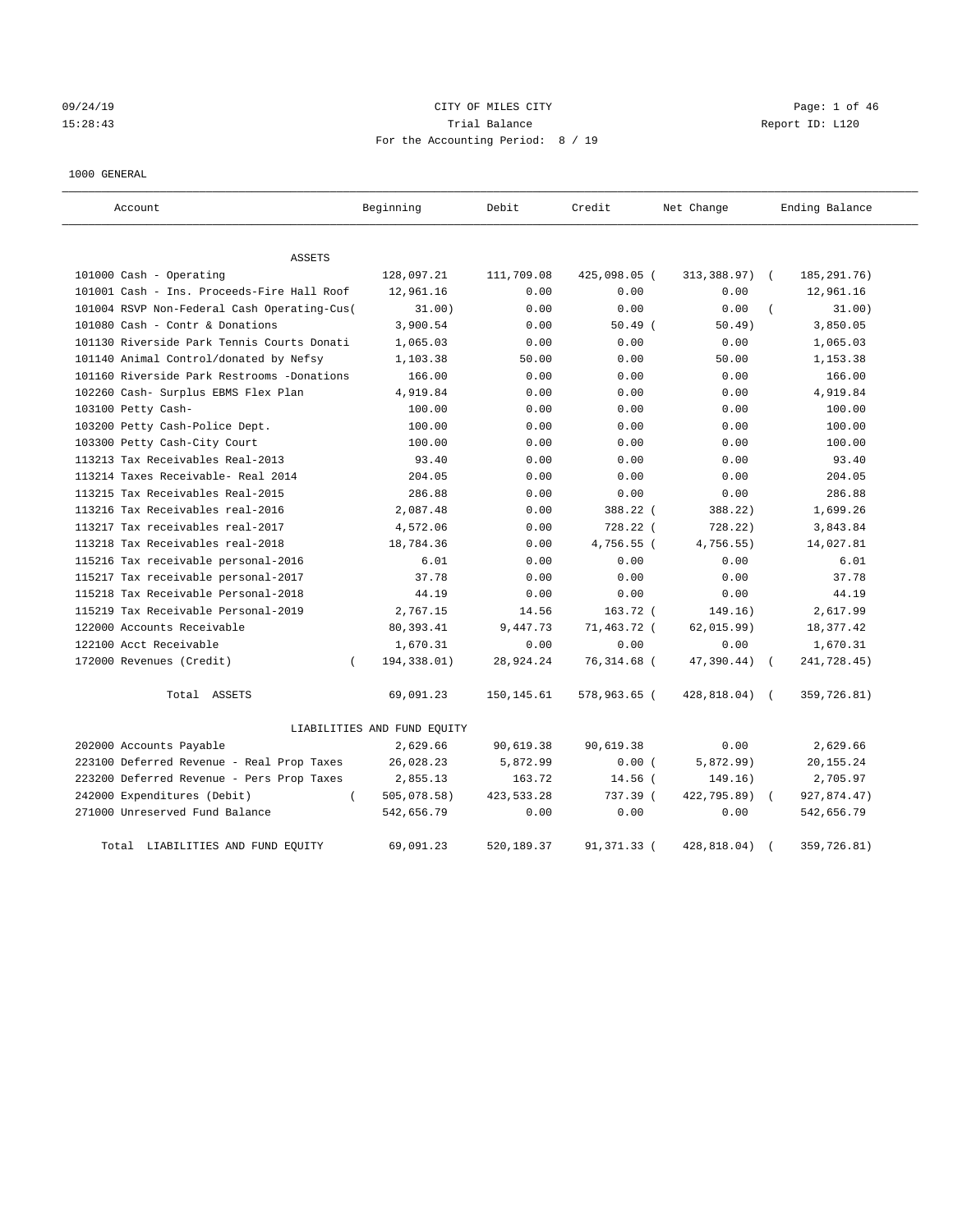# 09/24/19 Page: 2 of 46 15:28:43 Trial Balance Trial Balance Report ID: L120 For the Accounting Period: 8 / 19

### 2220 LIBRARY

| Account                                    | Beginning                   | Debit     | Credit      | Net Change   | Ending Balance |
|--------------------------------------------|-----------------------------|-----------|-------------|--------------|----------------|
| ASSETS                                     |                             |           |             |              |                |
| 101000 Cash - Operating                    | 36,703.13                   | 25,595.45 | 24,877.13   | 718.32       | 37, 421.45     |
| 101032 Cash- Library Board of Trustees Mul | 700.00                      | 346.45    | 0.00        | 346.45       | 1,046.45       |
| 103000 Petty Cash                          | 75.00                       | 0.00      | 0.00        | 0.00         | 75.00          |
| 172000 Revenues (Credit)                   | 26, 180.85)                 | 0.00      | 25,941.90 ( | 25,941.90) ( | 52, 122. 75)   |
| Total ASSETS                               | 11,297.28                   | 25,941.90 | 50,819.03 ( | 24,877.13) ( | 13,579.85)     |
|                                            | LIABILITIES AND FUND EQUITY |           |             |              |                |
| 202000 Accounts Payable                    | 0.00                        | 3,768.88  | 3,768.88    | 0.00         | 0.00           |
| 242000 Expenditures (Debit)                | 30,274.33)<br>$\sqrt{2}$    | 24,877.13 | 0.00(       | 24,877.13) ( | 55, 151.46)    |
| 271000 Unreserved Fund Balance             | 41,571.61                   | 0.00      | 0.00        | 0.00         | 41,571.61      |
| Total LIABILITIES AND FUND EQUITY          | 11,297.28                   | 28,646.01 | 3,768.88 (  | 24,877.13) ( | 13,579.85)     |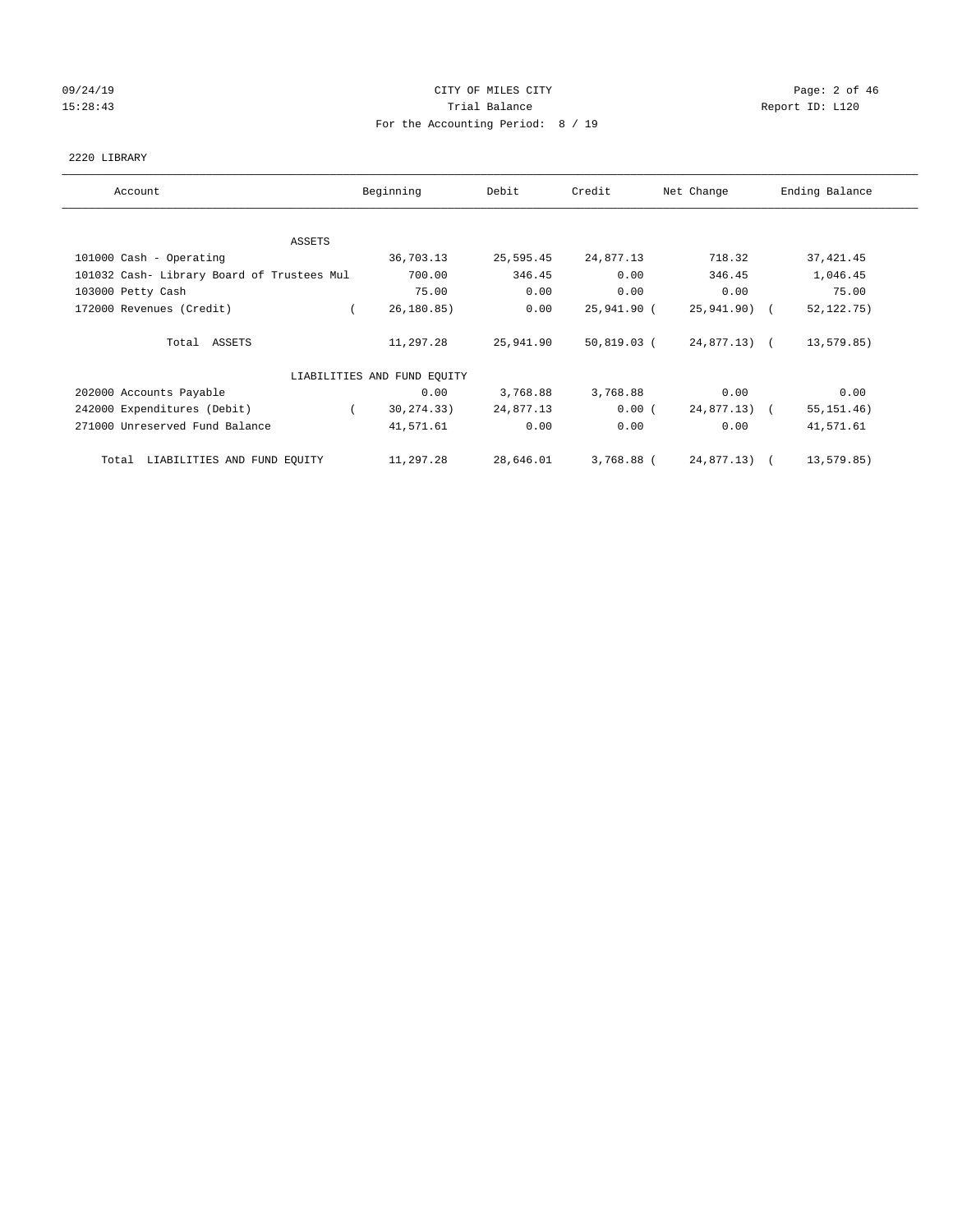# 09/24/19 Page: 3 of 46 15:28:43 Trial Balance Trial Balance Report ID: L120 For the Accounting Period: 8 / 19

#### 2260 EMERGENCY DISASTER

| Account                                     | Beginning                   | Debit | Credit    | Net Change |            | Ending Balance |
|---------------------------------------------|-----------------------------|-------|-----------|------------|------------|----------------|
| <b>ASSETS</b>                               |                             |       |           |            |            |                |
| 101000 Cash - Operating                     | 109.39                      | 57.03 | 0.15      | 56.88      |            | 166.27         |
| 113218 Tax Receivables real-2018            | 83.89)                      | 0.00  | 49.97 (   | 49.97) (   |            | 133.86)        |
| 115219 Tax Receivable Personal-2019         | 19.75)                      | 0.15  | $1.72$ (  | $1.57)$ (  |            | 21.32)         |
| 172000 Revenues (Credit)                    | 109.98)                     | 0.15  | $57.03$ ( | 56.88)     | $\sqrt{2}$ | 166.86)        |
| Total ASSETS                                | 104.23)                     | 57.33 | 108.87 (  | $51.54)$ ( |            | 155.77)        |
|                                             | LIABILITIES AND FUND EQUITY |       |           |            |            |                |
| 223100 Deferred Revenue - Real Prop Taxes ( | 83.89)                      | 49.97 | 0.00(     | 49.97) (   |            | 133.86)        |
| 223200 Deferred Revenue - Pers Prop Taxes ( | 19.75)                      | 1.72  | $0.15$ (  | $1.57)$ (  |            | 21.32)         |
| 271000 Unreserved Fund Balance              | 0.59)                       | 0.00  | 0.00      | 0.00       |            | 0.59)          |
| LIABILITIES AND FUND EQUITY<br>Total        | 104.23)                     | 51.69 | $0.15$ (  | 51.54)     |            | 155.77         |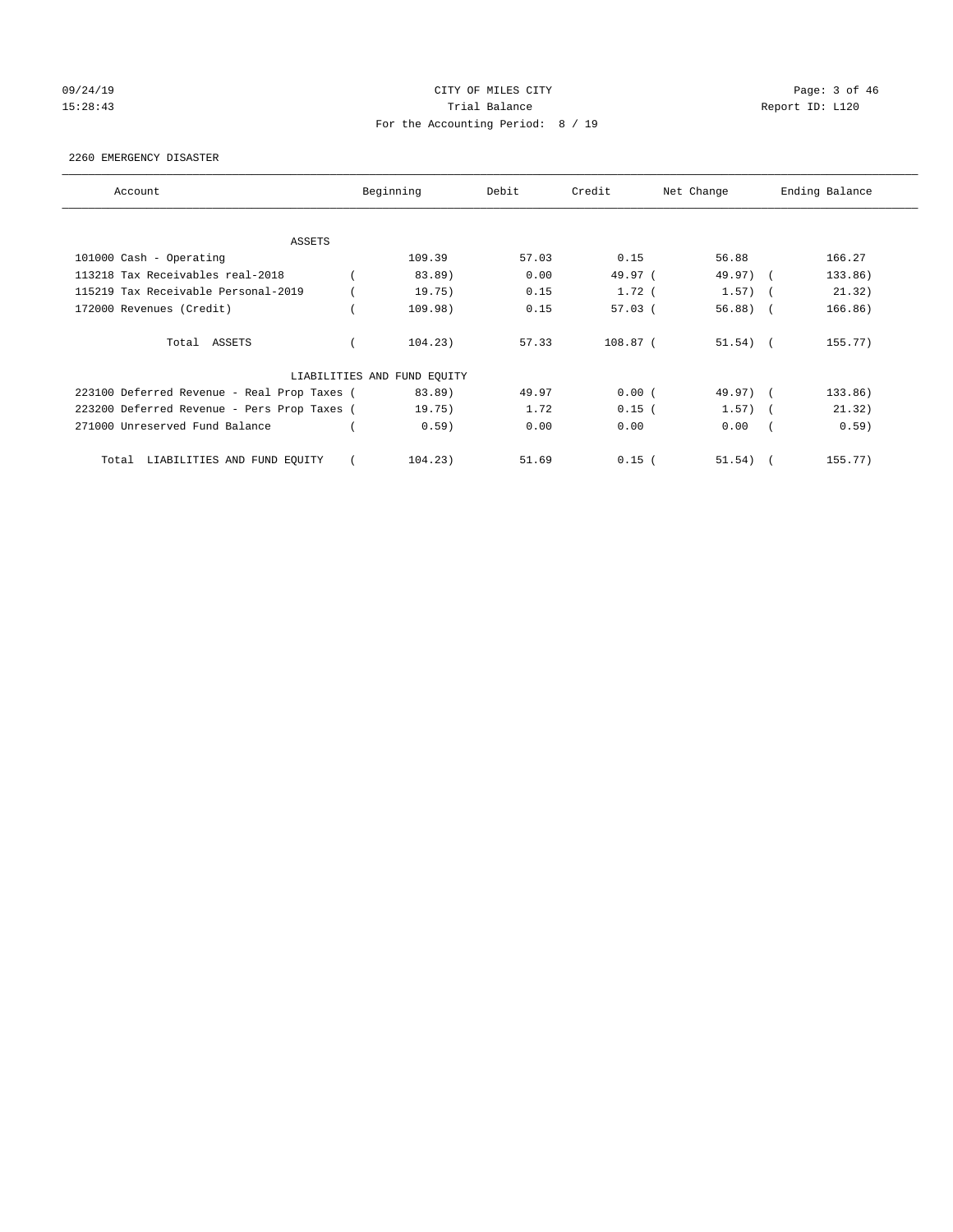| 09/24/19 |  |
|----------|--|
| 15:28:43 |  |

# CITY OF MILES CITY CONTROL CONTROL CONTROL CITY 15:28:43 Trial Balance Report ID: L120 For the Accounting Period: 8 / 19

### 2270 Health

| Account                              | Beginning                   | Debit | Credit | Net Change | Ending Balance |
|--------------------------------------|-----------------------------|-------|--------|------------|----------------|
|                                      |                             |       |        |            |                |
|                                      | ASSETS                      |       |        |            |                |
| 101000 Cash - Operating              | 9,171.88                    | 0.00  | 0.00   | 0.00       | 9,171.88       |
| Total ASSETS                         | 9,171.88                    | 0.00  | 0.00   | 0.00       | 9,171.88       |
|                                      | LIABILITIES AND FUND EQUITY |       |        |            |                |
| 271000 Unreserved Fund Balance       | 9,171.88                    | 0.00  | 0.00   | 0.00       | 9,171.88       |
|                                      |                             |       |        |            |                |
| LIABILITIES AND FUND EQUITY<br>Total | 9,171.88                    | 0.00  | 0.00   | 0.00       | 9,171.88       |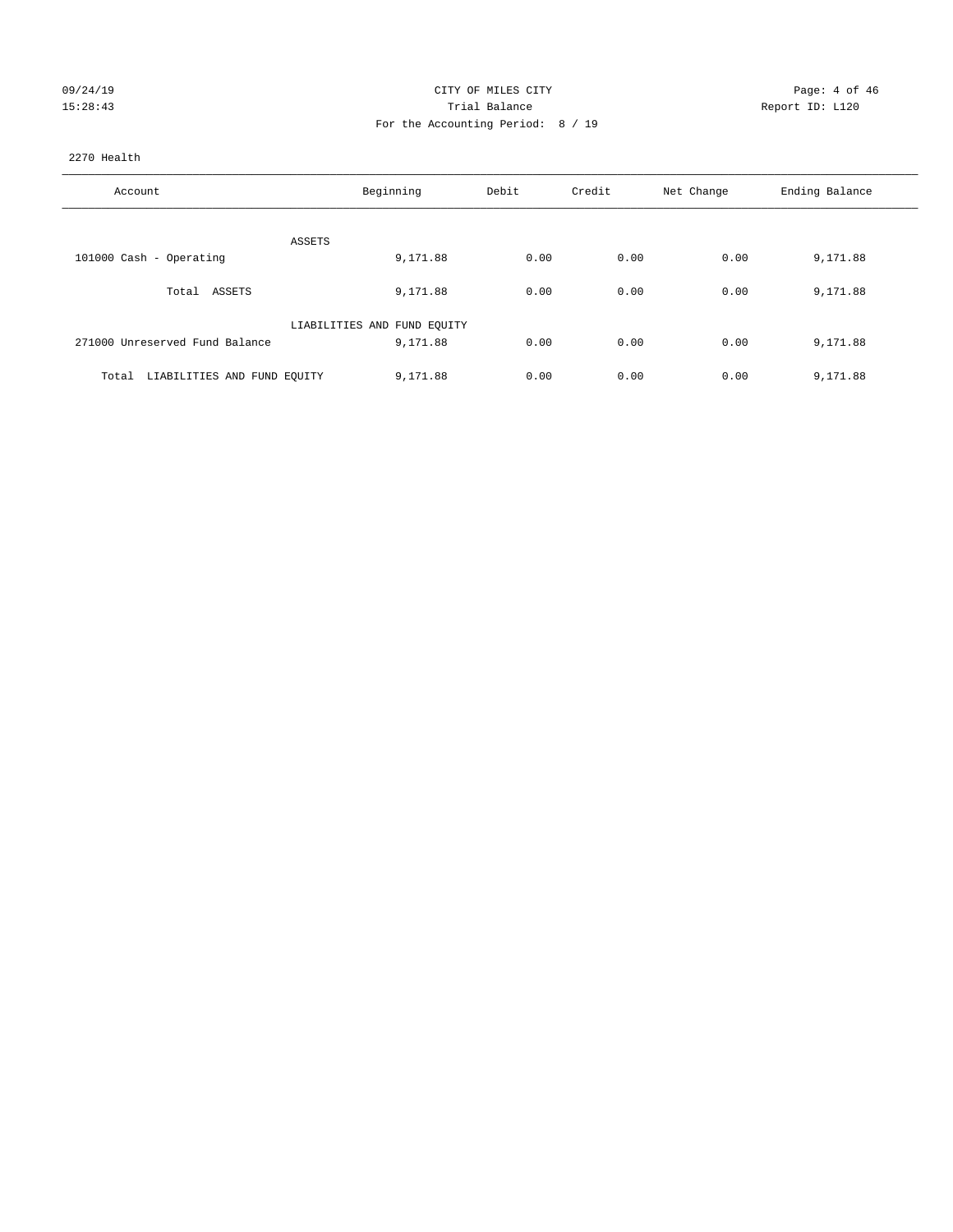# 09/24/19 Page: 5 of 46 15:28:43 Trial Balance Trial Balance Report ID: L120 For the Accounting Period: 8 / 19

#### 2310 TIFD-Downtown

| Account                                   | Beginning                   | Debit  | Credit     | Net Change | Ending Balance |
|-------------------------------------------|-----------------------------|--------|------------|------------|----------------|
|                                           |                             |        |            |            |                |
| <b>ASSETS</b>                             |                             |        |            |            |                |
| 101000 Cash - Operating                   | 63, 369. 13                 | 36.28  | 241.98 (   | 205.70     | 63, 163. 43    |
| 113170 Deferred revenue                   | 165.24                      | 0.00   | 0.00       | 0.00       | 165.24         |
| 113218 Tax Receivables real-2018          | 915.34                      | 0.00   | 0.00       | 0.00       | 915.34         |
| 115180 Deferred revenue-audit             | 1.46                        | 0.00   | 0.00       | 0.00       | 1.46           |
| 115219 Tax Receivable Personal-2019       | 209.86                      | 0.00   | 0.00       | 0.00       | 209.86         |
| 172000 Revenues (Credit)                  | 334.74)                     | 0.00   | $36.28$ (  | $36.28$ (  | 371.02)        |
| Total ASSETS                              | 64,326.29                   | 36.28  | $278.26$ ( | 241.98)    | 64,084.31      |
|                                           | LIABILITIES AND FUND EQUITY |        |            |            |                |
| 202000 Accounts Payable                   | 0.00                        | 241.98 | 241.98     | 0.00       | 0.00           |
| 223100 Deferred Revenue - Real Prop Taxes | 1,080.58                    | 0.00   | 0.00       | 0.00       | 1,080.58       |
| 223200 Deferred Revenue - Pers Prop Taxes | 211.32                      | 0.00   | 0.00       | 0.00       | 211.32         |
| 242000 Expenditures (Debit)               | 256.06)                     | 241.98 | 0.00(      | 241.98) (  | 498.04)        |
| 271000 Unreserved Fund Balance            | 63,290.45                   | 0.00   | 0.00       | 0.00       | 63,290.45      |
| LIABILITIES AND FUND EQUITY<br>Total      | 64,326.29                   | 483.96 | 241.98 (   | 241.98)    | 64,084.31      |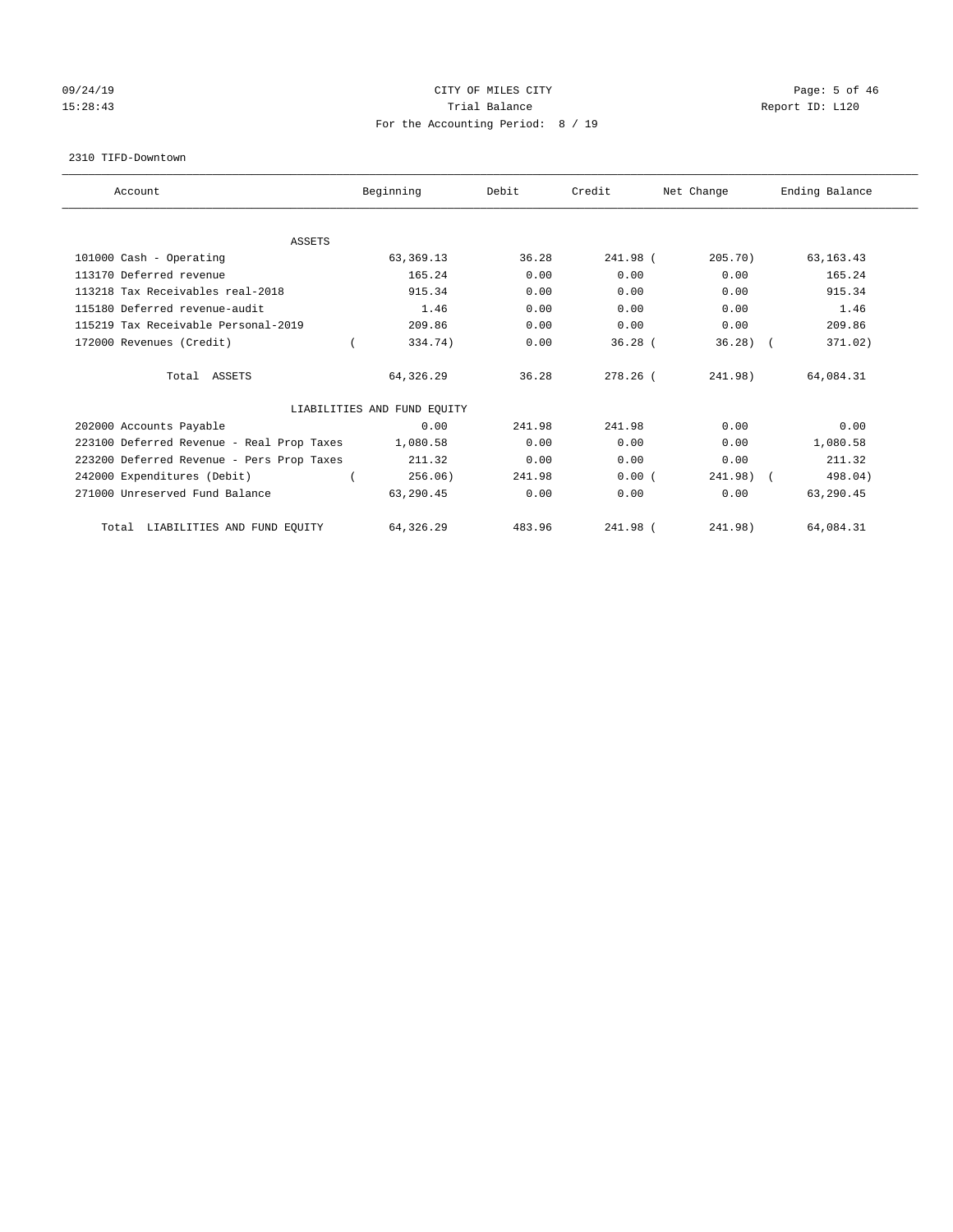# 09/24/19 CITY OF MILES CITY CHANNEL CITY CONTROL Page: 6 of 46 15:28:43 Trial Balance Report ID: L120 For the Accounting Period: 8 / 19

# 2350 Local Government/Study Commission

| Account                                   | Beginning                   | Debit | Credit | Net Change | Ending Balance |
|-------------------------------------------|-----------------------------|-------|--------|------------|----------------|
| ASSETS                                    |                             |       |        |            |                |
| 101000 Cash - Operating                   | 0.47                        | 0.00  | 0.00   | 0.00       | 0.47           |
| 113214 Taxes Receivable- Real 2014        | 0.97                        | 0.00  | 0.00   | 0.00       | 0.97           |
| 113215 Tax Receivables Real-2015          | 1.62                        | 0.00  | 0.00   | 0.00       | 1.62           |
| 115216 Tax receivable personal-2016       | 0.02                        | 0.00  | 0.00   | 0.00       | 0.02           |
| 172000 Revenues (Credit)                  | 0.47)                       | 0.00  | 0.00   | 0.00       | 0.47)          |
| Total ASSETS                              | 2.61                        | 0.00  | 0.00   | 0.00       | 2.61           |
|                                           | LIABILITIES AND FUND EQUITY |       |        |            |                |
| 223100 Deferred Revenue - Real Prop Taxes | 2.59                        | 0.00  | 0.00   | 0.00       | 2.59           |
| 223200 Deferred Revenue - Pers Prop Taxes | 0.02                        | 0.00  | 0.00   | 0.00       | 0.02           |
| LIABILITIES AND FUND EQUITY<br>Total      | 2.61                        | 0.00  | 0.00   | 0.00       | 2.61           |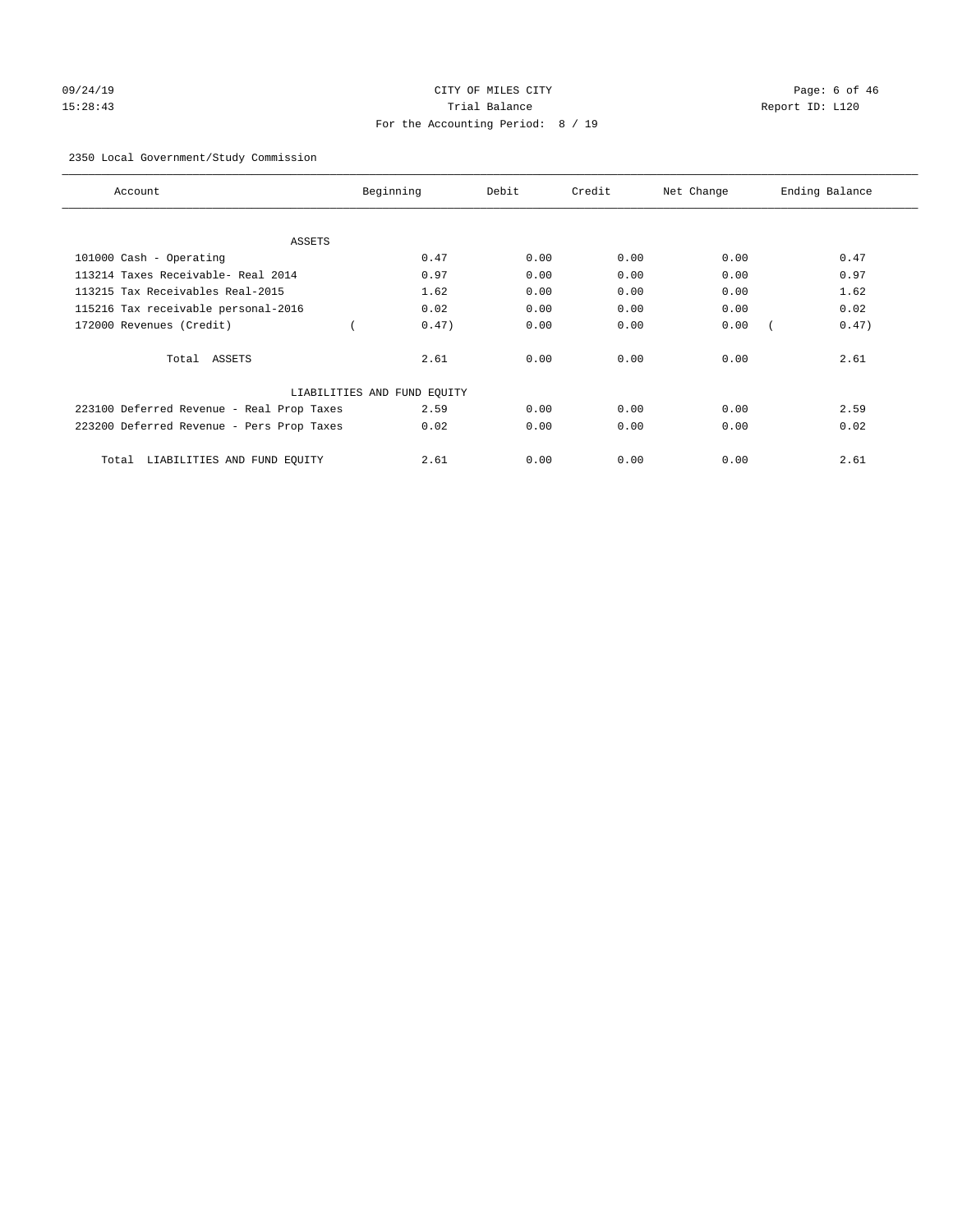# $O(9/24/19$  Page: 7 of 46 15:28:43 Trial Balance Trial Balance Report ID: L120 For the Accounting Period: 8 / 19

2372 Permissive Medical Levy

| Account                                   | Beginning                   | Debit  | Credit     | Net Change | Ending Balance |
|-------------------------------------------|-----------------------------|--------|------------|------------|----------------|
|                                           |                             |        |            |            |                |
| <b>ASSETS</b>                             |                             |        |            |            |                |
| 101000 Cash - Operating                   | 1,398.25                    | 767.91 | 1.83       | 766.08     | 2,164.33       |
| 113211 Taxes Receivable - Real 2011       | 0.14                        | 0.00   | 0.00       | 0.00       | 0.14           |
| 113213 Tax Receivables Real-2013          | 9.28                        | 0.00   | 0.00       | 0.00       | 9.28           |
| 113214 Taxes Receivable- Real 2014        | 22.40                       | 0.00   | 0.00       | 0.00       | 22.40          |
| 113215 Tax Receivables Real-2015          | 31.52                       | 0.00   | 0.00       | 0.00       | 31.52          |
| 113216 Tax Receivables real-2016          | 237.21                      | 0.00   | 44.11 (    | 44.11)     | 193.10         |
| 113217 Tax receivables real-2017          | 535.62                      | 0.00   | $85.31$ (  | 85.31)     | 450.31         |
| 113218 Tax Receivables real-2018          | 2,866.17                    | 0.00   | 599.16(    | 599.16)    | 2,267.01       |
| 115216 Tax receivable personal-2016       | 0.64                        | 0.00   | 0.00       | 0.00       | 0.64           |
| 115217 Tax receivable personal-2017       | 4.27                        | 0.00   | 0.00       | 0.00       | 4.27           |
| 115218 Tax Receivable Personal-2018       | 5.18                        | 0.00   | 0.00       | 0.00       | 5.18           |
| 115219 Tax Receivable Personal-2019       | 348.56                      | 1.83   | $20.62$ (  | 18.79)     | 329.77         |
| 172000 Revenues (Credit)                  | 1,398.63)                   | 1.83   | 767.91 (   | 766.08)    | 2, 164.71)     |
| Total ASSETS                              | 4,060.61                    | 771.57 | 1,518.94 ( | 747.37)    | 3, 313.24      |
|                                           | LIABILITIES AND FUND EQUITY |        |            |            |                |
| 223100 Deferred Revenue - Real Prop Taxes | 3,702.34                    | 728.58 | 0.00(      | $728.58$ ) | 2,973.76       |
| 223200 Deferred Revenue - Pers Prop Taxes | 358.65                      | 20.62  | 1.83(      | 18.79)     | 339.86         |
| 271000 Unreserved Fund Balance            | 0.38)                       | 0.00   | 0.00       | 0.00       | 0.38)          |
| LIABILITIES AND FUND EQUITY<br>Total      | 4,060.61                    | 749.20 | $1.83$ (   | 747.37)    | 3, 313. 24     |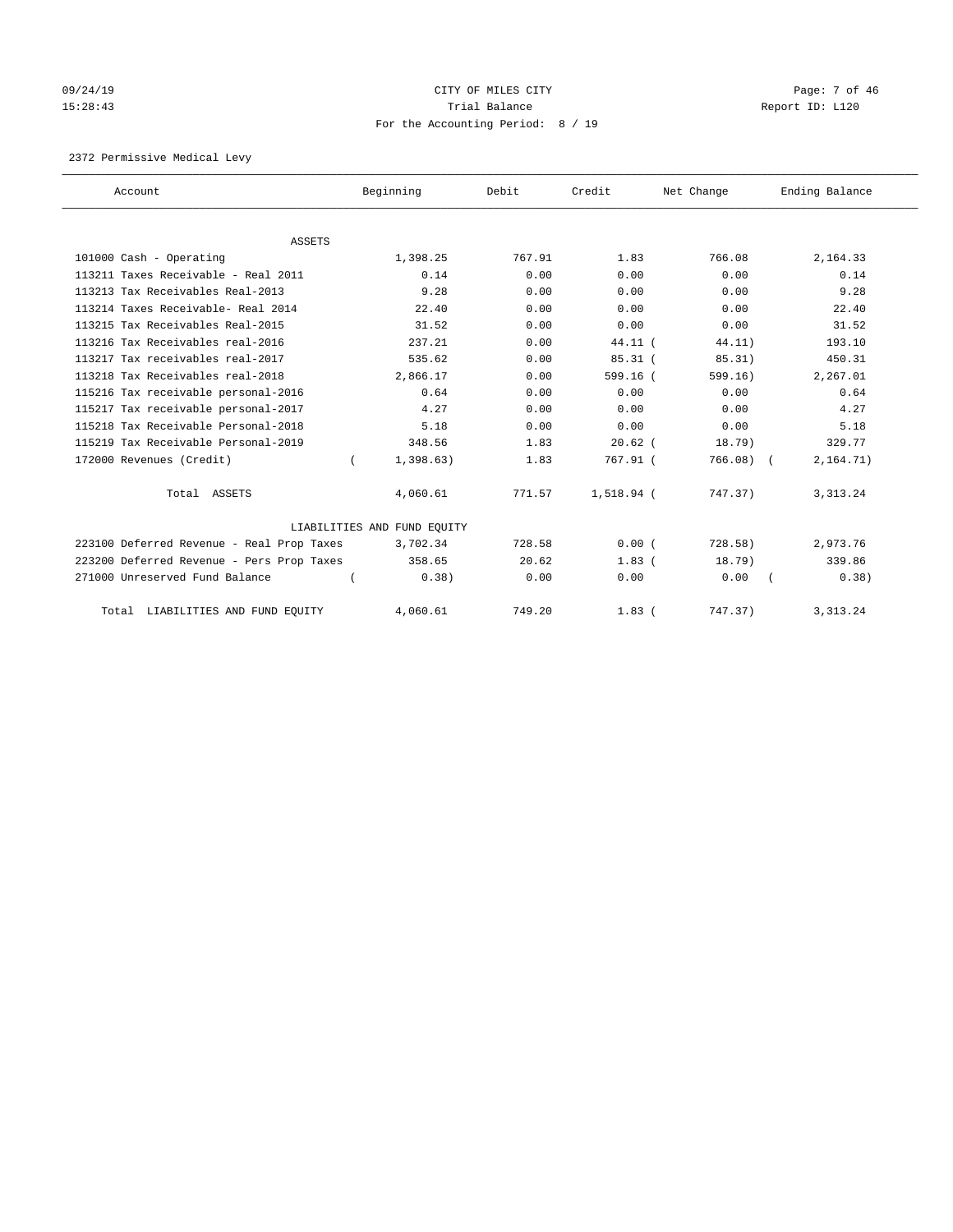# 09/24/19 Page: 8 of 46 15:28:43 Trial Balance Report ID: L120 For the Accounting Period: 8 / 19

2390 DRUG FORFEITURE

| Account                              | Beginning                   | Debit | Credit | Net Change | Ending Balance |
|--------------------------------------|-----------------------------|-------|--------|------------|----------------|
| ASSETS                               |                             |       |        |            |                |
| 101000 Cash - Operating              | 1,600.00                    | 0.00  | 0.00   | 0.00       | 1,600.00       |
| ASSETS<br>Total                      | 1,600.00                    | 0.00  | 0.00   | 0.00       | 1,600.00       |
|                                      | LIABILITIES AND FUND EQUITY |       |        |            |                |
| 271000 Unreserved Fund Balance       | 1,600.00                    | 0.00  | 0.00   | 0.00       | 1,600.00       |
| LIABILITIES AND FUND EQUITY<br>Total | 1,600.00                    | 0.00  | 0.00   | 0.00       | 1,600.00       |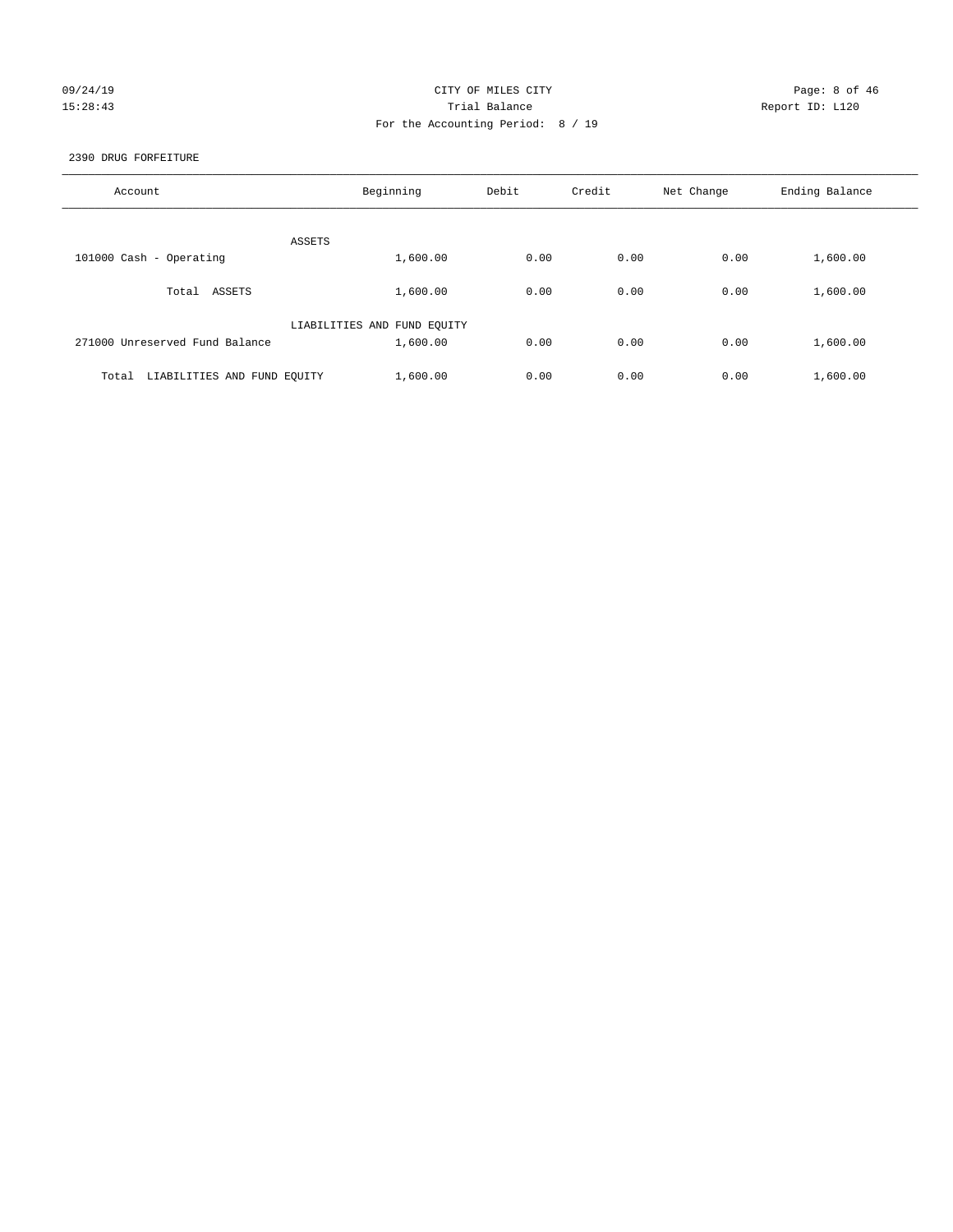# 09/24/19 Page: 9 of 46 15:28:43 Trial Balance Trial Balance Report ID: L120 For the Accounting Period: 8 / 19

#### 2394 BUILDING CODE ENFORCEMENT

| Account                              |        | Beginning                   | Debit     | Credit       | Net Change    | Ending Balance |
|--------------------------------------|--------|-----------------------------|-----------|--------------|---------------|----------------|
|                                      |        |                             |           |              |               |                |
|                                      | ASSETS |                             |           |              |               |                |
| 101000 Cash - Operating              |        | 95,281.17                   | 13,633.40 | 11,875.10    | 1,758.30      | 97,039.47      |
| 172000 Revenues (Credit)             |        | 16,955.40)                  | 0.00      | 13,633.40 (  | $13,633.40$ ( | 30,588.80)     |
| Total ASSETS                         |        | 78,325.77                   | 13,633.40 | 25,508.50 (  | 11,875.10)    | 66,450.67      |
|                                      |        | LIABILITIES AND FUND EQUITY |           |              |               |                |
| 202000 Accounts Payable              |        | 0.00                        | 9,501.96  | 9,501.96     | 0.00          | 0.00           |
| 242000 Expenditures (Debit)          |        | 20,945.73)                  | 11,875.10 | 0.00(        | $11,875.10$ ( | 32,820.83)     |
| 271000 Unreserved Fund Balance       |        | 99,271.50                   | 0.00      | 0.00         | 0.00          | 99,271.50      |
| LIABILITIES AND FUND EQUITY<br>Total |        | 78,325.77                   | 21,377.06 | $9,501.96$ ( | 11,875.10)    | 66,450.67      |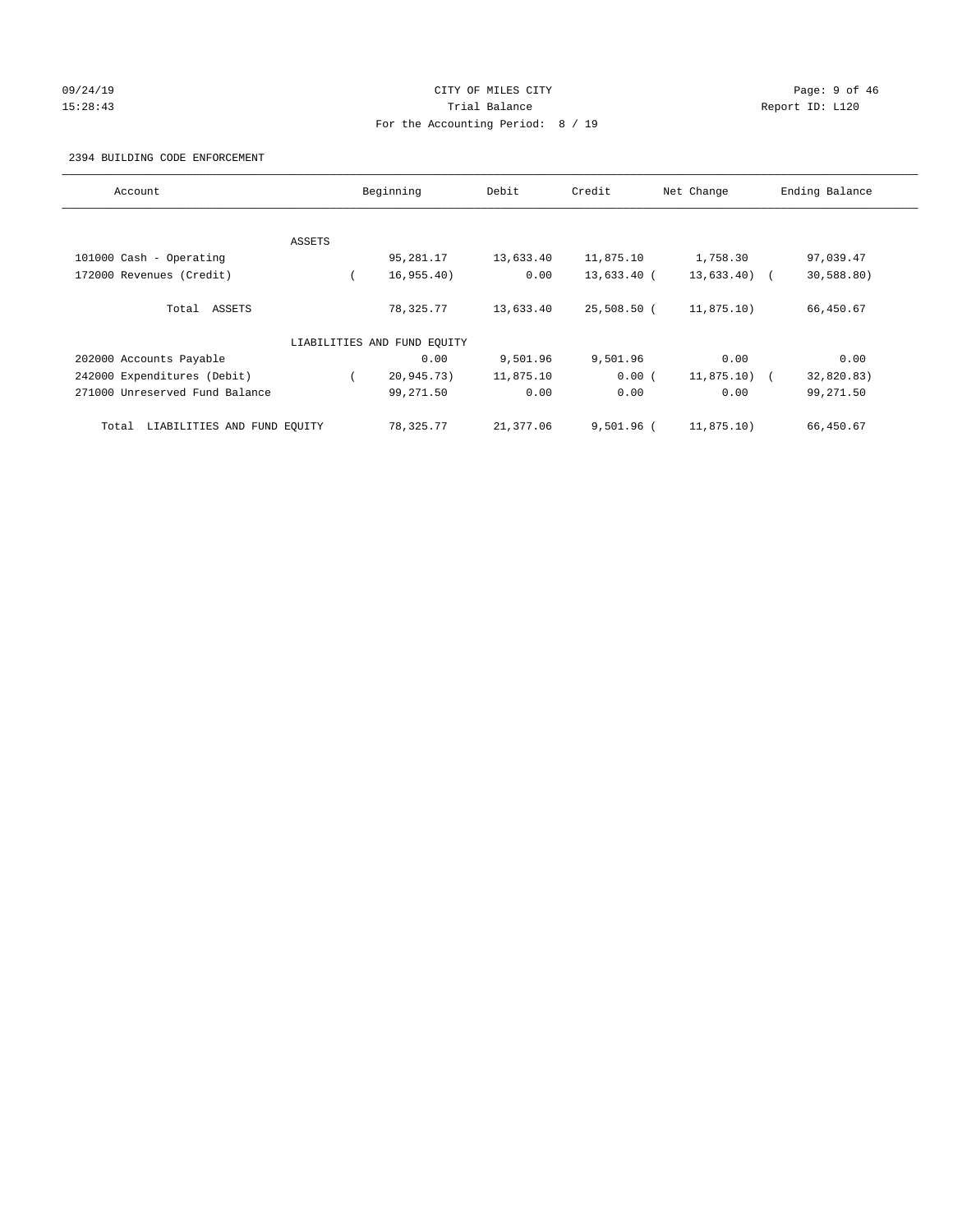# 09/24/19 **Page: 10 of 46** CITY OF MILES CITY 15:28:43 Trial Balance Trial Balance Report ID: L120 For the Accounting Period: 8 / 19

2400 LTG M D#165-(Gen City)

| Account                                    | Beginning                   | Debit       | Credit         | Net Change        | Ending Balance |
|--------------------------------------------|-----------------------------|-------------|----------------|-------------------|----------------|
|                                            |                             |             |                |                   |                |
| <b>ASSETS</b>                              |                             |             |                |                   |                |
| 101000 Cash - Operating                    | 57,470.74                   | 1,041.70    | 16,231.47 (    | 15,189.77)        | 42,280.97      |
| 118140 Special Assessments Receivables-201 | 39.03                       | 0.00        | 0.00           | 0.00              | 39.03          |
| 118150 Special Assessments Receivables-201 | 40.74                       | 0.00        | 0.00           | 0.00              | 40.74          |
| 118160 Special Assessments Receivables-201 | 314.99                      | 0.00        | 0.00           | 0.00              | 314.99         |
| 118170 Special Assessments Receivables-201 | 1,190.31                    | 0.00        | $13.36$ (      | 13.36)            | 1,176.95       |
| 118180 Special Assessments Received-2018   | 3,732.21                    | 0.00        | 968.87 (       | 968.87)           | 2,763.34       |
| 172000 Revenues (Credit)                   | 2,569.88)                   | 0.00        | 1,041.70 (     | $1,041.70$ (      | 3,611.58)      |
| Total ASSETS                               | 60,218.14                   | 1,041.70    | 18,255.40 (    | 17, 213, 70)      | 43,004.44      |
|                                            | LIABILITIES AND FUND EQUITY |             |                |                   |                |
| 202000 Accounts Payable                    | 0.00                        | 16,231.47   | 16,231.47      | 0.00              | 0.00           |
| 223000 Deferred Revenue/Uncollected Taxes  | 5,317.28                    | 982.23      | 0.00(          | 982.23)           | 4,335.05       |
| 242000 Expenditures (Debit)                | 17,702.13)                  | 16,231.47   | 0.00(          | $16, 231, 47$ ) ( | 33,933.60)     |
| 271000 Unreserved Fund Balance             | 72,602.99                   | 0.00        | 0.00           | 0.00              | 72,602.99      |
| Total LIABILITIES AND FUND EQUITY          | 60,218.14                   | 33, 445. 17 | $16, 231.47$ ( | 17,213.70)        | 43,004.44      |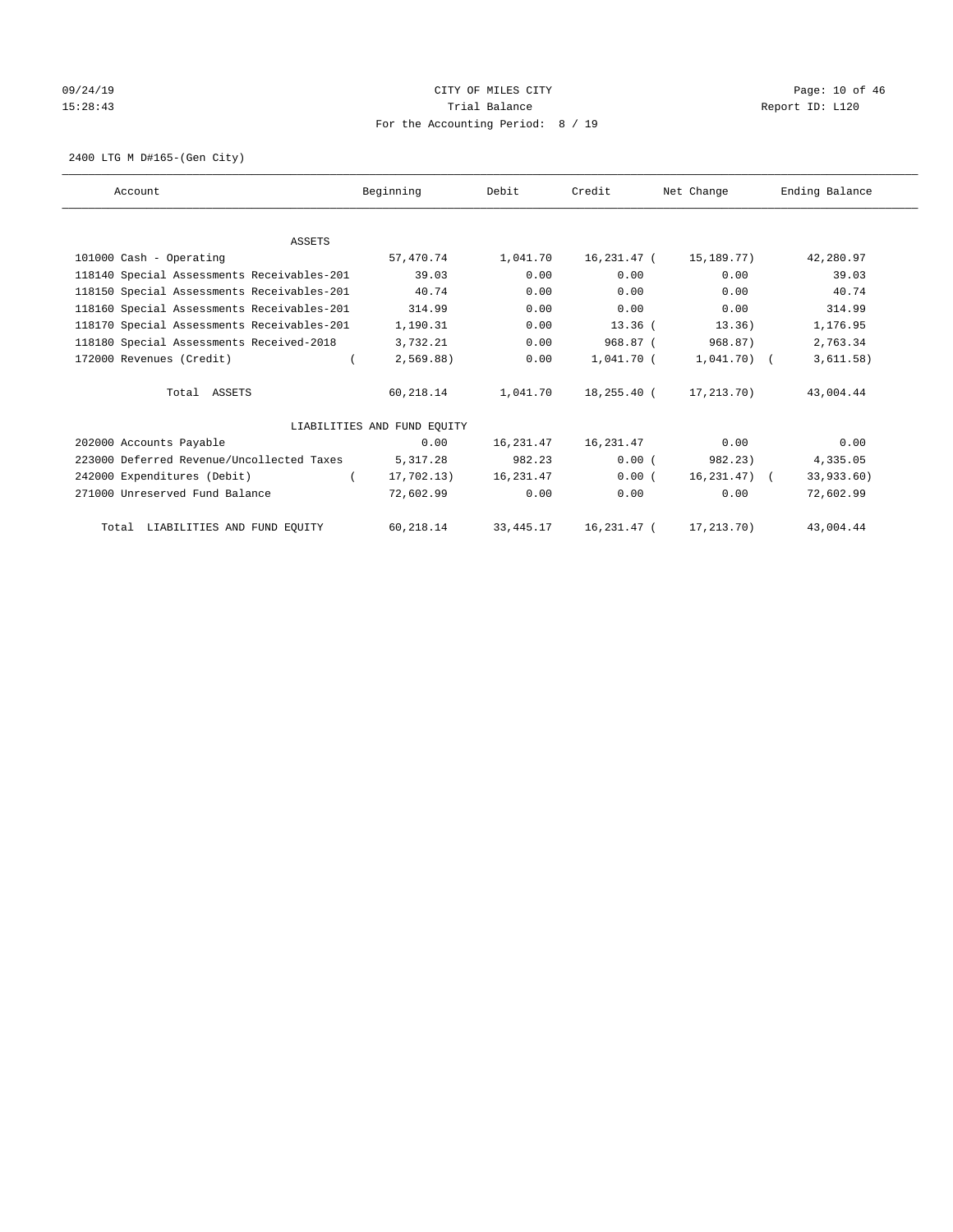# 09/24/19 CITY OF MILES CITY CHECK CONTROL Page: 11 of 46 15:28:43 Trial Balance Trial Balance Report ID: L120 For the Accounting Period: 8 / 19

#### 2420 LTG M D#167-(MilesAddn Etc)

| Account                                    | Beginning                   | Debit    | Credit       | Net Change   | Ending Balance |
|--------------------------------------------|-----------------------------|----------|--------------|--------------|----------------|
|                                            |                             |          |              |              |                |
| ASSETS                                     |                             |          |              |              |                |
| 101000 Cash - Operating                    | 13,912.90                   | 257.18   | 2,027.30 (   | 1,770.12)    | 12,142.78      |
| 118160 Special Assessments Receivables-201 | 75.00                       | 0.00     | 75.00(       | 75.00)       | 0.00           |
| 118170 Special Assessments Receivables-201 | 112.95                      | 0.00     | $67.68$ (    | 67.68)       | 45.27          |
| 118180 Special Assessments Received-2018   | 587.49                      | 0.00     | 78.86 (      | 78.86)       | 508.63         |
| 172000 Revenues (Credit)                   | 206.75)                     | 0.00     | 257.18 (     | $257.18$ ) ( | 463.93)        |
| Total ASSETS                               | 14,481.59                   | 257.18   | $2,506.02$ ( | 2,248.84)    | 12,232.75      |
|                                            | LIABILITIES AND FUND EQUITY |          |              |              |                |
| 202000 Accounts Payable                    | 0.00                        | 2,027.30 | 2,027.30     | 0.00         | 0.00           |
| 223000 Deferred Revenue/Uncollected Taxes  | 775.44                      | 221.54   | 0.00(        | 221.54)      | 553.90         |
| 242000 Expenditures (Debit)                | 3,093.65)                   | 2,027.30 | 0.00(        | $2,027.30$ ( | 5, 120.95)     |
| 271000 Unreserved Fund Balance             | 16,799.80                   | 0.00     | 0.00         | 0.00         | 16,799.80      |
| Total LIABILITIES AND FUND EQUITY          | 14,481.59                   | 4,276.14 | 2,027.30 (   | 2, 248.84)   | 12,232.75      |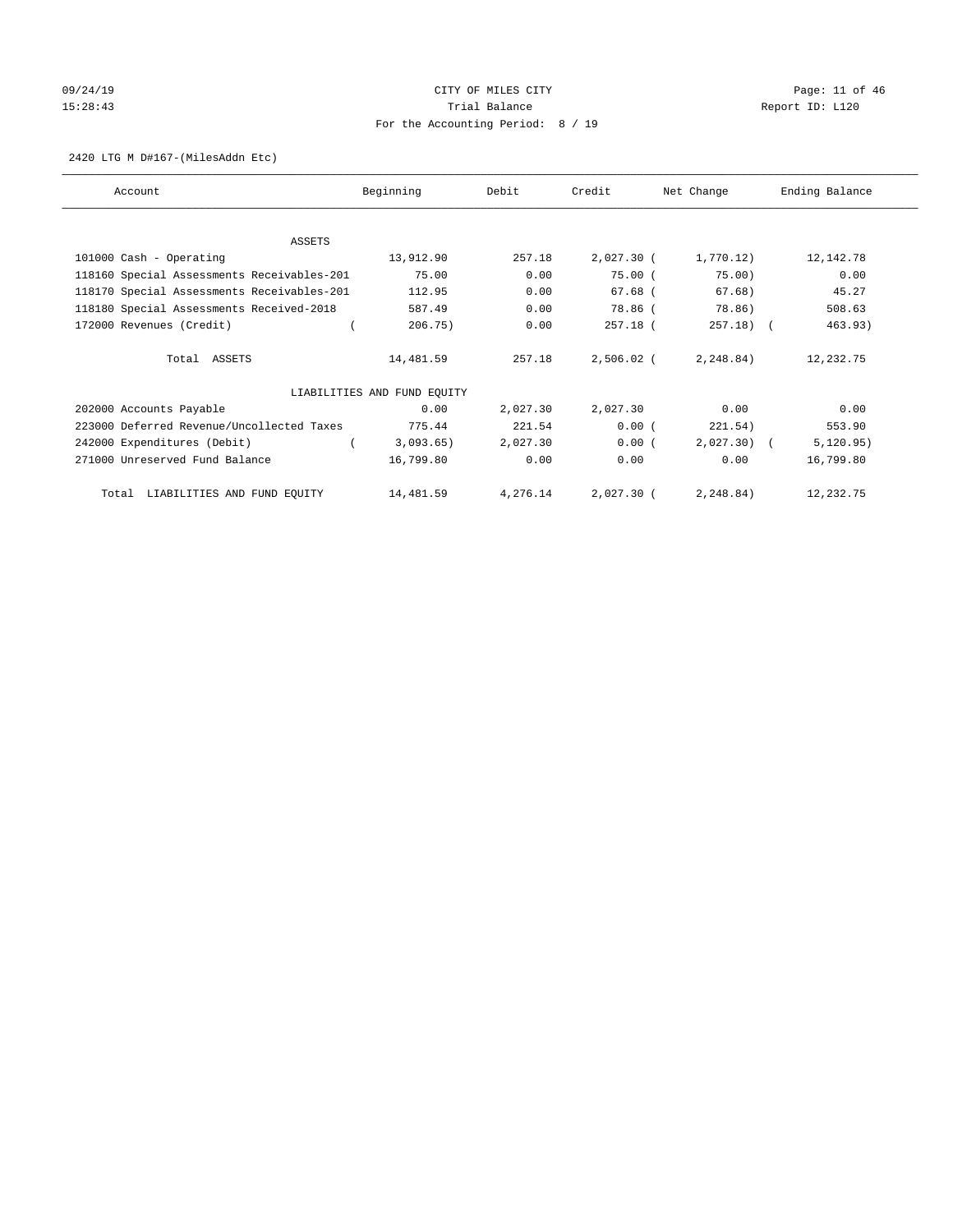# 09/24/19 CITY OF MILES CITY CHECK CONTROL Page: 12 of 46 15:28:43 Trial Balance Trial Balance Report ID: L120 For the Accounting Period: 8 / 19

2430 LTG M D#171-(Balsam Est)

| Account                                   | Beginning                   | Debit  | Credit   | Net Change  | Ending Balance |
|-------------------------------------------|-----------------------------|--------|----------|-------------|----------------|
| ASSETS                                    |                             |        |          |             |                |
| 101000 Cash - Operating                   | 1,739.37                    | 0.00   | 158.17 ( | 158.17)     | 1,581.20       |
| 118180 Special Assessments Received-2018  | 106.53                      | 0.00   | 0.00     | 0.00        | 106.53         |
| 172000 Revenues (Credit)                  | 7.00)                       | 0.00   | 0.00     | 0.00        | 7.00)          |
| Total ASSETS                              | 1,838.90                    | 0.00   | 158.17 ( | 158.17)     | 1,680.73       |
|                                           | LIABILITIES AND FUND EQUITY |        |          |             |                |
| 202000 Accounts Payable                   | 0.00                        | 158.17 | 158.17   | 0.00        | 0.00           |
| 223000 Deferred Revenue/Uncollected Taxes | 106.53                      | 0.00   | 0.00     | 0.00        | 106.53         |
| 242000 Expenditures (Debit)               | 1,176.80)                   | 158.17 | 0.00(    | $158.17)$ ( | 1,334.97)      |
| 271000 Unreserved Fund Balance            | 2,909.17                    | 0.00   | 0.00     | 0.00        | 2,909.17       |
| LIABILITIES AND FUND EQUITY<br>Total      | 1,838.90                    | 316.34 | 158.17 ( | 158.17)     | 1,680.73       |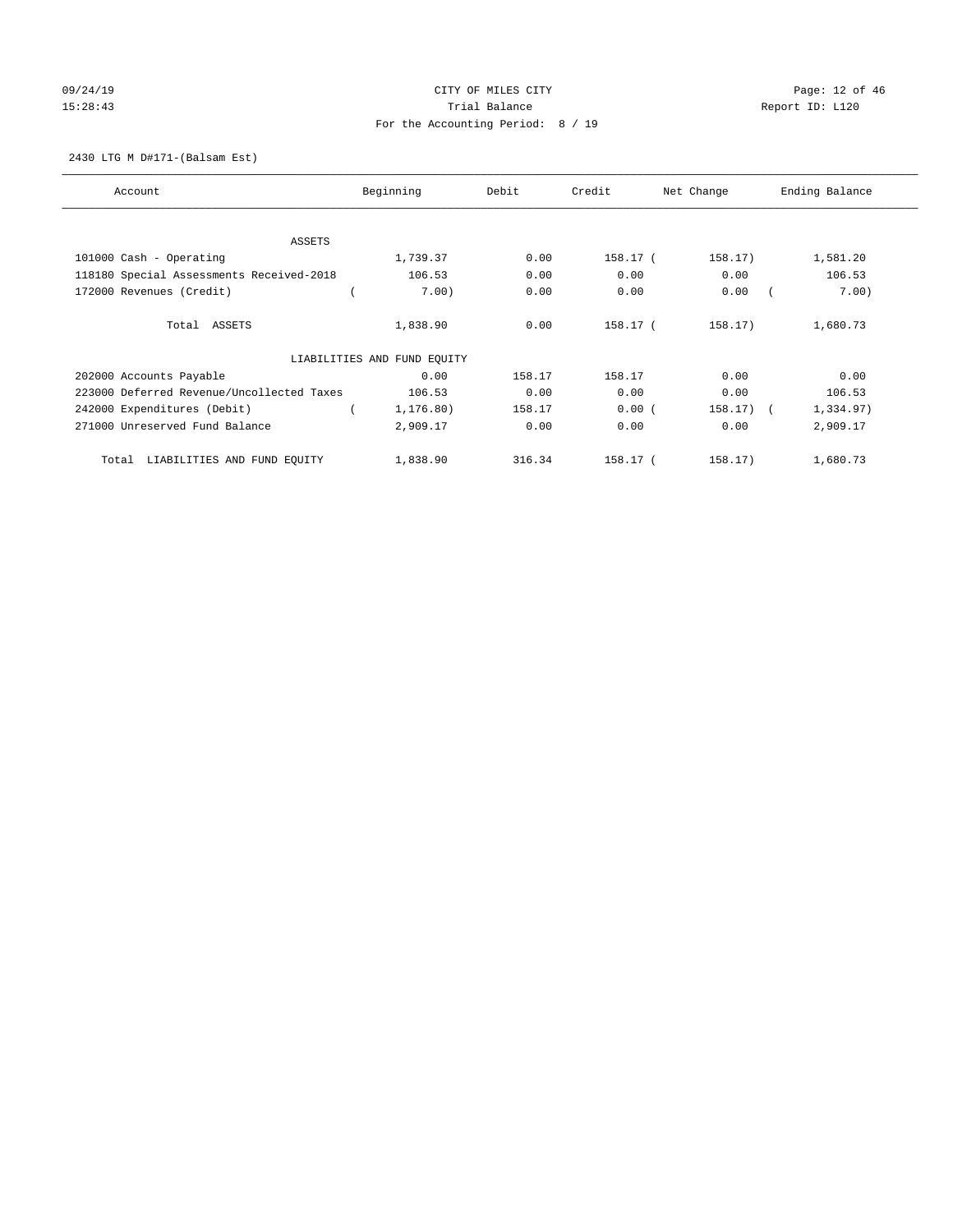# 09/24/19 CITY OF MILES CITY CHECK CONTROL Page: 13 of 46 15:28:43 Trial Balance Trial Balance Report ID: L120 For the Accounting Period: 8 / 19

2440 LTG M D#172-(Main Str)

| Account                                   | Beginning                   | Debit    | Credit       | Net Change   | Ending Balance |
|-------------------------------------------|-----------------------------|----------|--------------|--------------|----------------|
| ASSETS                                    |                             |          |              |              |                |
| 101000 Cash - Operating                   | 756.32                      | 0.00     | $1,550.58$ ( | $1,550.58$ ( | 794.26)        |
| 118180 Special Assessments Received-2018  | 365.36                      | 0.00     | 0.00         | 0.00         | 365.36         |
| 172000 Revenues (Credit)                  | 8.06)                       | 0.00     | 0.00         | 0.00         | 8.06)          |
| Total ASSETS                              | 1,113.62                    | 0.00     | 1,550.58 (   | $1,550.58$ ( | 436.96)        |
|                                           | LIABILITIES AND FUND EQUITY |          |              |              |                |
| 202000 Accounts Payable                   | 0.00                        | 1,550.58 | 1,550.58     | 0.00         | 0.00           |
| 223000 Deferred Revenue/Uncollected Taxes | 365.36                      | 0.00     | 0.00         | 0.00         | 365.36         |
| 242000 Expenditures (Debit)               | 2,601.05)                   | 1,550.58 | 0.00(        | $1,550.58$ ( | 4, 151.63)     |
| 271000 Unreserved Fund Balance            | 3,349.31                    | 0.00     | 0.00         | 0.00         | 3,349.31       |
| LIABILITIES AND FUND EQUITY<br>Total      | 1,113.62                    | 3,101.16 | $1,550.58$ ( | 1,550.58     | 436.96)        |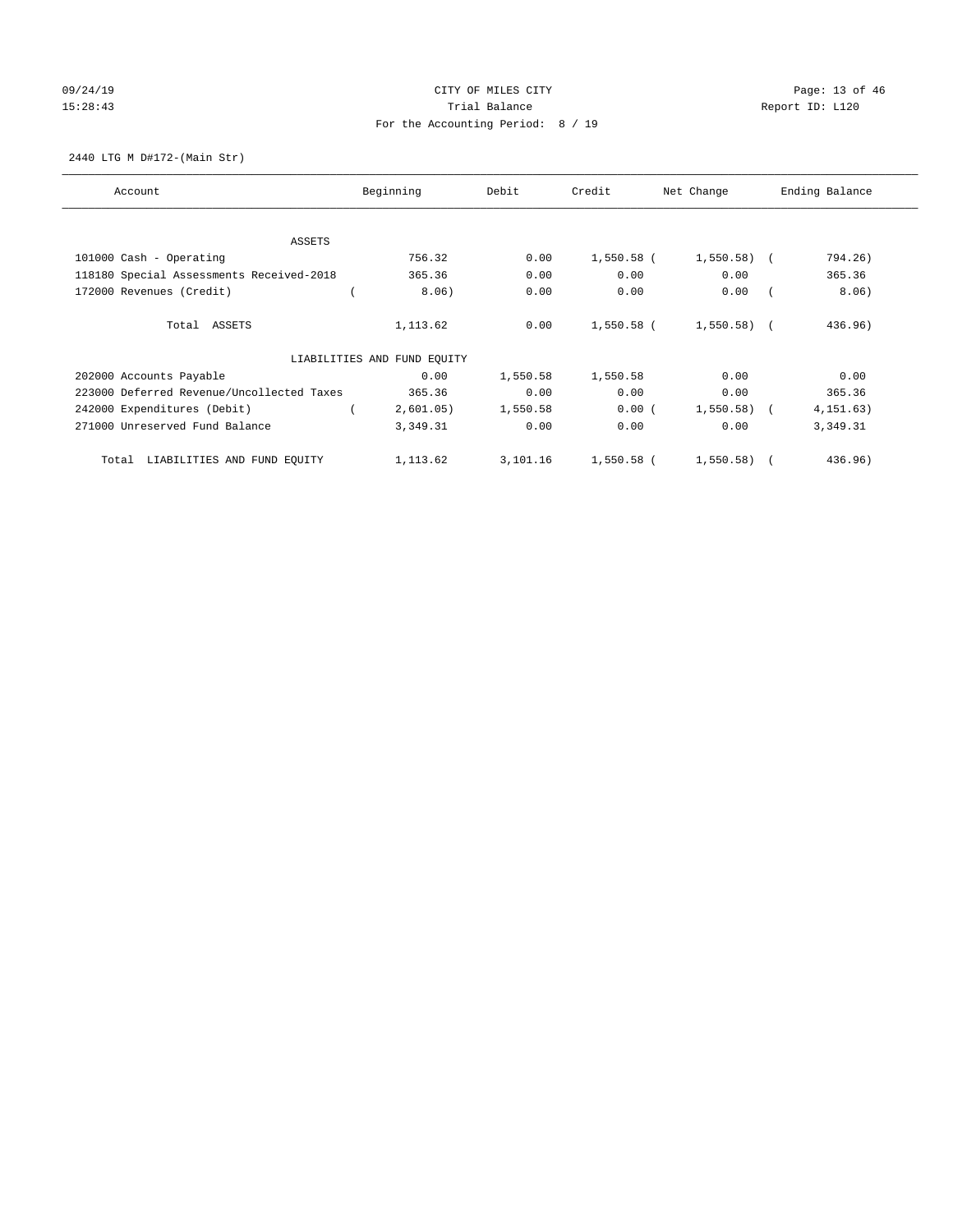# 09/24/19 CITY OF MILES CITY CHECK CONTROL Page: 14 of 46 15:28:43 Trial Balance Trial Balance Report ID: L120 For the Accounting Period: 8 / 19

2450 LTG M D#195-(SG-Trico)

| Account                              |        | Beginning                   | Debit  | Credit     | Net Change | Ending Balance      |
|--------------------------------------|--------|-----------------------------|--------|------------|------------|---------------------|
|                                      |        |                             |        |            |            |                     |
|                                      | ASSETS |                             |        |            |            |                     |
| 101000 Cash - Operating              |        | 2,955.97                    | 0.00   | 401.84 (   | 401.84)    | 2,554.13            |
| 172000 Revenues (Credit)             |        | 35.01)                      | 0.00   | 0.00       | 0.00       | 35.01)              |
| Total ASSETS                         |        | 2,920.96                    | 0.00   | $401.84$ ( | 401.84)    | 2,519.12            |
|                                      |        | LIABILITIES AND FUND EQUITY |        |            |            |                     |
| 202000 Accounts Payable              |        | 0.00                        | 401.84 | 401.84     | 0.00       | 0.00                |
| 242000 Expenditures (Debit)          |        | 1,401.84)                   | 401.84 | 0.00(      | 401.84)    | 1,803.68)<br>$\sim$ |
| 271000 Unreserved Fund Balance       |        | 4,322.80                    | 0.00   | 0.00       | 0.00       | 4,322.80            |
| LIABILITIES AND FUND EQUITY<br>Total |        | 2,920.96                    | 803.68 | $401.84$ ( | 401.84)    | 2,519.12            |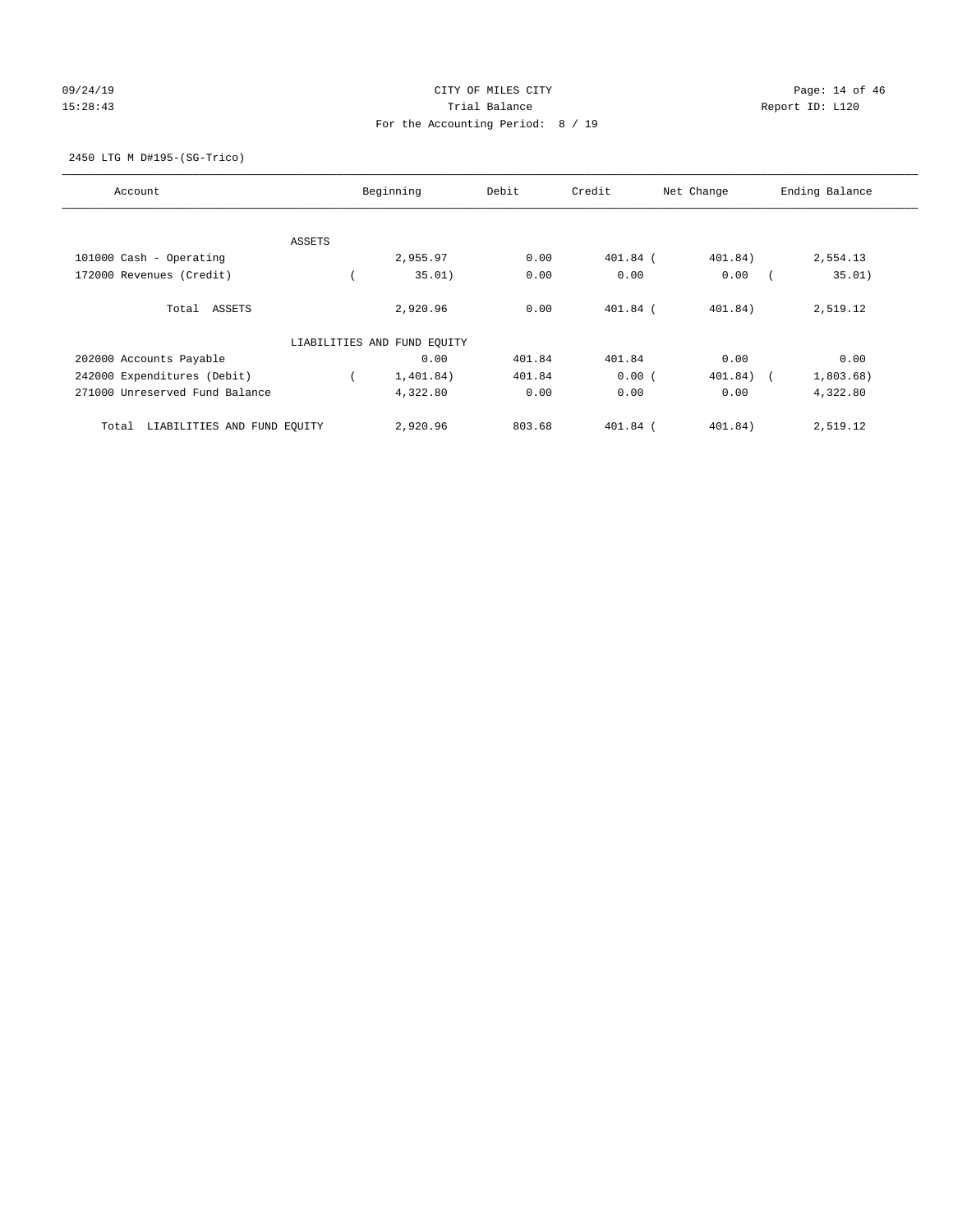# 09/24/19 CITY OF MILES CITY CHECK CONTROL CONTROL Page: 15 of 46 15:28:43 Trial Balance Trial Balance Report ID: L120 For the Accounting Period: 8 / 19

2470 LTG M D#202-(SG-MDU&NV)

| Account                                    | Beginning                   | Debit    | Credit       | Net Change   | Ending Balance |
|--------------------------------------------|-----------------------------|----------|--------------|--------------|----------------|
|                                            |                             |          |              |              |                |
| <b>ASSETS</b><br>101000 Cash - Operating   | 953.77                      | 239.69   | 575.83 (     | 336.14)      | 617.63         |
| 118160 Special Assessments Receivables-201 | 58.35                       | 0.00     | 58.35(       | 58.35)       | 0.00           |
| 118170 Special Assessments Receivables-201 | 53.08                       | 0.00     | $53.08$ (    | 53.08)       | 0.00           |
| 118180 Special Assessments Received-2018   | 389.81                      | 0.00     | 98.28 (      | 98.28)       | 291.53         |
| 172000 Revenues (Credit)                   | 40.17)                      | 0.00     | $239.69$ (   | $239.69$ (   | 279.86)        |
| Total ASSETS                               | 1,414.84                    | 239.69   | $1,025.23$ ( | 785.54)      | 629.30         |
|                                            | LIABILITIES AND FUND EQUITY |          |              |              |                |
| 202000 Accounts Payable                    | 0.00                        | 575.83   | 575.83       | 0.00         | 0.00           |
| 223000 Deferred Revenue/Uncollected Taxes  | 501.24                      | 209.71   | 0.00(        | 209.71)      | 291.53         |
| 242000 Expenditures (Debit)                | 1,589.60                    | 575.83   | 0.00(        | $575.83$ ) ( | 2, 165.43)     |
| 271000 Unreserved Fund Balance             | 2,503.20                    | 0.00     | 0.00         | 0.00         | 2,503.20       |
| LIABILITIES AND FUND EQUITY<br>Total       | 1,414.84                    | 1,361.37 | $575.83$ (   | 785.54)      | 629.30         |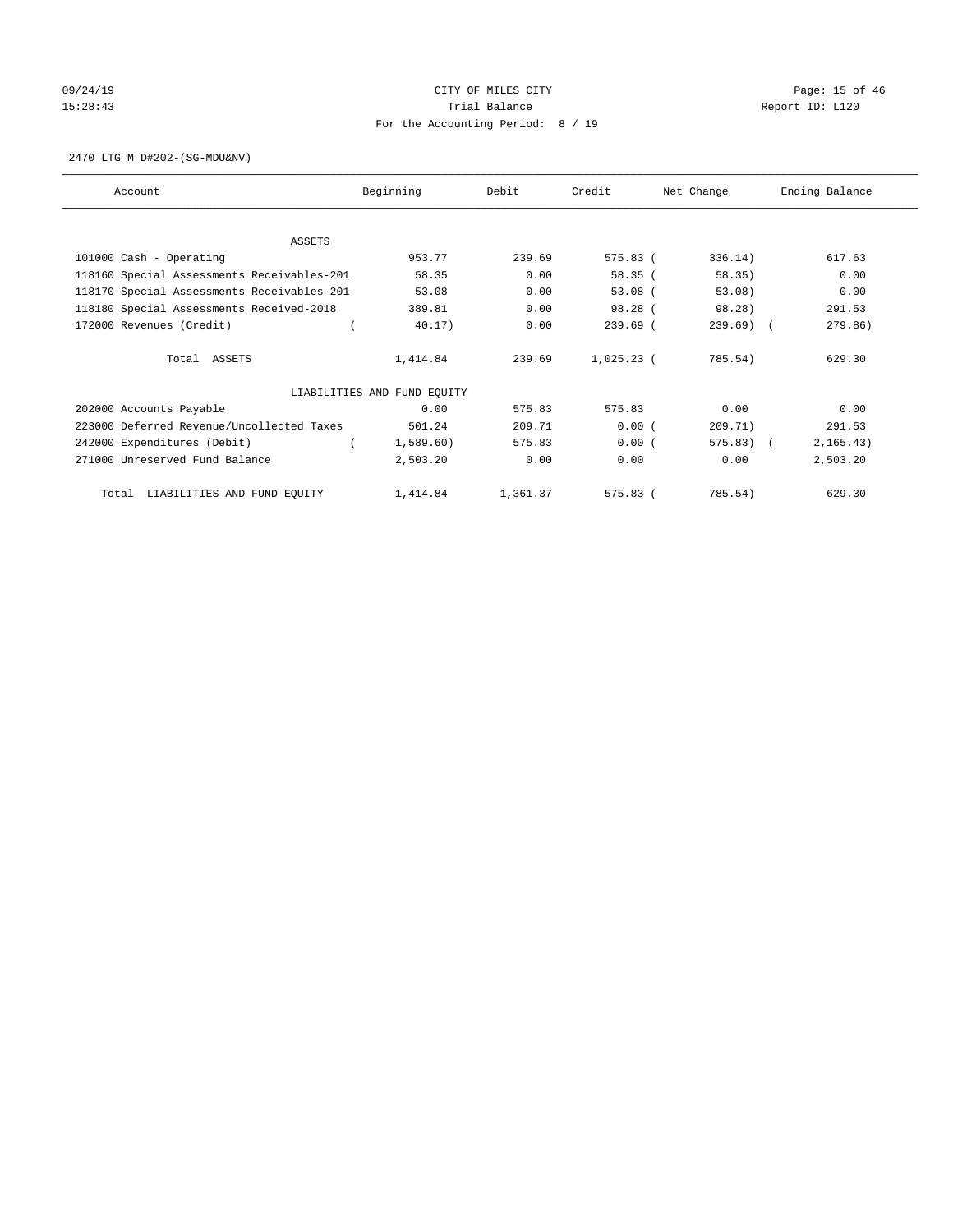# 09/24/19 CITY OF MILES CITY CHECK CONTROL Page: 16 of 46 15:28:43 Trial Balance Report ID: L120 For the Accounting Period: 8 / 19

### 2480 LTG M M#173-(Milestown Estates)

| Account                              |        | Beginning                   | Debit  | Credit     | Net Change  | Ending Balance |
|--------------------------------------|--------|-----------------------------|--------|------------|-------------|----------------|
|                                      |        |                             |        |            |             |                |
|                                      | ASSETS |                             |        |            |             |                |
| 101000 Cash - Operating              |        | 783.80                      | 0.00   | 140.17 (   | 140.17)     | 643.63         |
| 172000 Revenues (Credit)             |        | 2.81)                       | 0.00   | 0.00       | 0.00        | 2.81)          |
| Total ASSETS                         |        | 780.99                      | 0.00   | $140.17-1$ | 140.17)     | 640.82         |
|                                      |        | LIABILITIES AND FUND EQUITY |        |            |             |                |
| 202000 Accounts Payable              |        | 0.00                        | 140.17 | 140.17     | 0.00        | 0.00           |
| 242000 Expenditures (Debit)          |        | 387.47)                     | 140.17 | 0.00(      | $140.17)$ ( | 527.64)        |
| 271000 Unreserved Fund Balance       |        | 1,168.46                    | 0.00   | 0.00       | 0.00        | 1,168.46       |
| LIABILITIES AND FUND EQUITY<br>Total |        | 780.99                      | 280.34 | 140.17 (   | 140.17)     | 640.82         |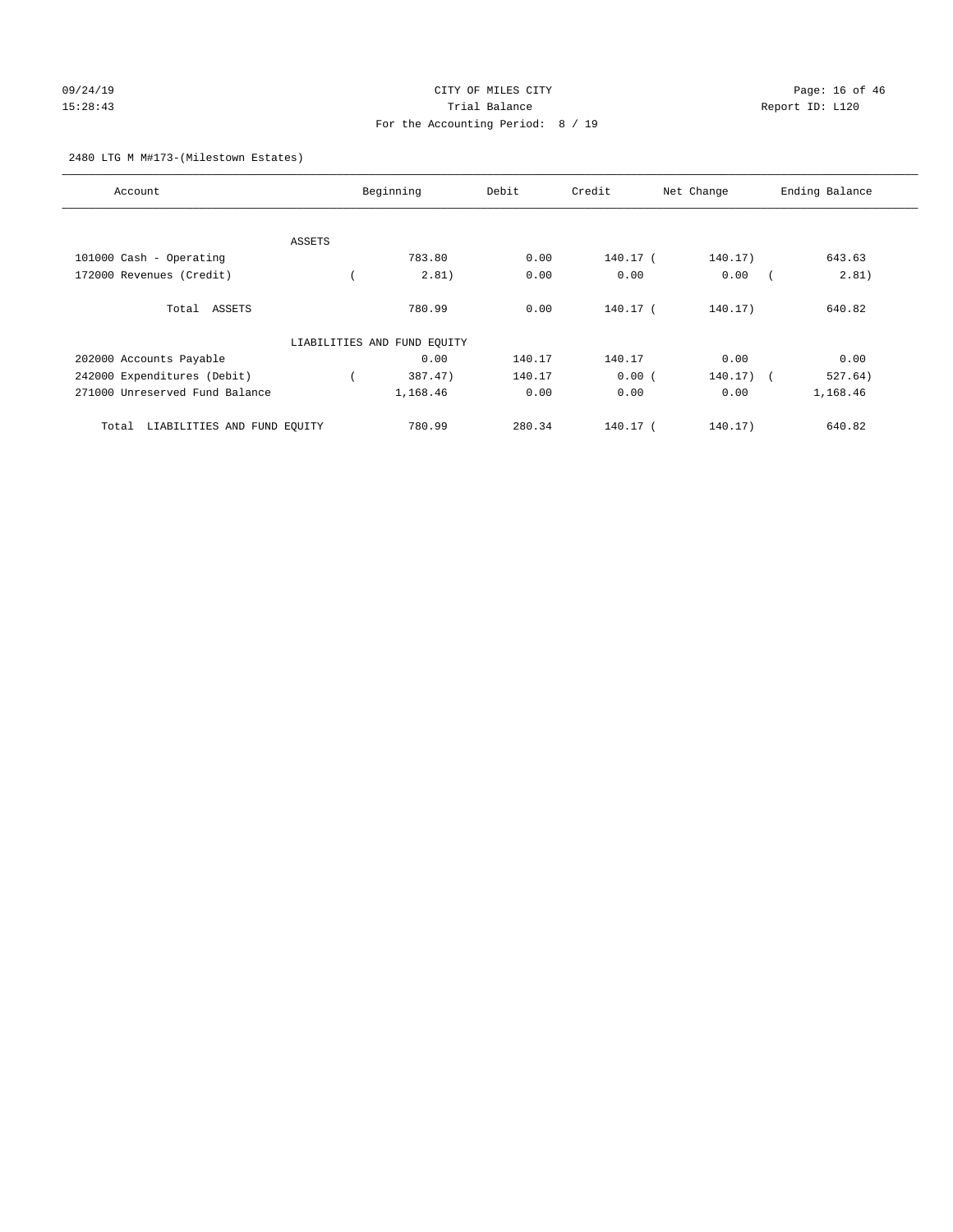# 09/24/19 CITY OF MILES CITY CHECK CONTROL Page: 17 of 46 15:28:43 Trial Balance Trial Balance Report ID: L120 For the Accounting Period: 8 / 19

2510 STR MAINT DIST #204

| Account                                    | Beginning                   | Debit      | Credit       | Net Change   | Ending Balance |
|--------------------------------------------|-----------------------------|------------|--------------|--------------|----------------|
|                                            |                             |            |              |              |                |
| <b>ASSETS</b>                              |                             |            |              |              |                |
| 101000 Cash - Operating                    | 731,680.91                  | 8,356.89   | 80,704.07 (  | 72,347.18)   | 659, 333. 73   |
| 118130 Special Assessments Receivable 2013 | 32.59                       | 0.00       | 0.00         | 0.00         | 32.59          |
| 118140 Special Assessments Receivables-201 | 31.99                       | 0.00       | 0.00         | 0.00         | 31.99          |
| 118150 Special Assessments Receivables-201 | 34.52                       | 0.00       | 0.00         | 0.00         | 34.52          |
| 118160 Special Assessments Receivables-201 | 1,855.21                    | 0.00       | 1,097.60 (   | 1,097.60)    | 757.61         |
| 118170 Special Assessments Receivables-201 | 3,752.48                    | 0.00       | $1,243.52$ ( | 1,243.52)    | 2,508.96       |
| 118180 Special Assessments Received-2018   | 21,839.79                   | 0.00       | $5,212.75$ ( | 5,212.75)    | 16,627.04      |
| 172000 Revenues (Credit)                   | 15,462.49)                  | 0.00       | 8,356.89 (   | $8,356.89$ ( | 23,819.38)     |
| Total ASSETS                               | 743,765.00                  | 8,356.89   | 96,614.83 (  | 88,257.94)   | 655,507.06     |
|                                            | LIABILITIES AND FUND EQUITY |            |              |              |                |
| 202000 Accounts Payable                    | 0.00                        | 45,555.93  | 45,555.93    | 0.00         | 0.00           |
| 223000 Deferred Revenue/Uncollected Taxes  | 27,546.59                   | 7,553.87   | 0.00(        | 7,553.87)    | 19,992.72      |
| 242000 Expenditures (Debit)                | 95,677.17)                  | 80,704.07  | 0.00(        | 80,704.07) ( | 176,381.24)    |
| 271000 Unreserved Fund Balance             | 811,895.58                  | 0.00       | 0.00         | 0.00         | 811,895.58     |
| Total LIABILITIES AND FUND EQUITY          | 743,765.00                  | 133,813.87 | 45,555.93 (  | 88,257.94)   | 655,507.06     |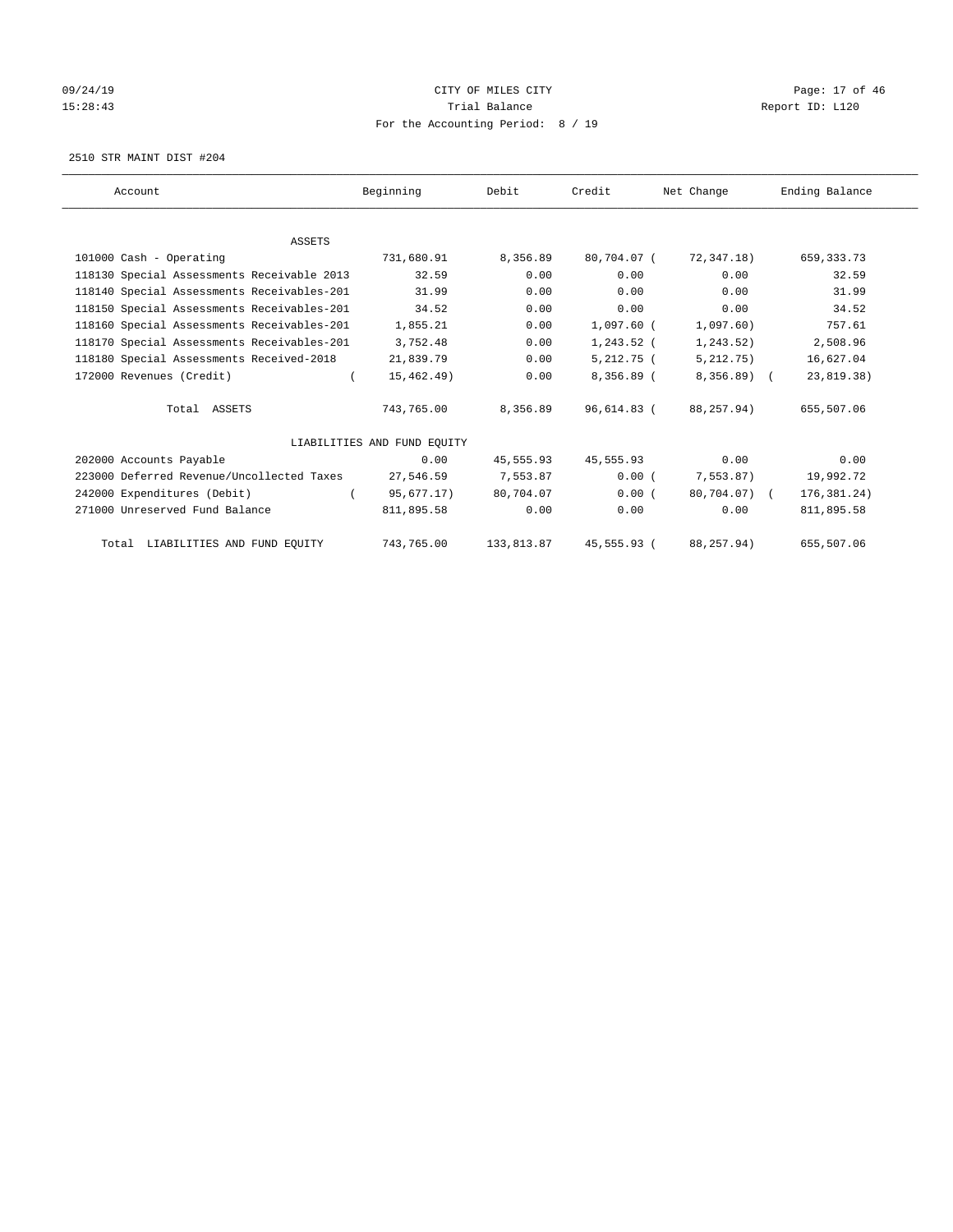# 09/24/19 CITY OF MILES CITY CHECK CONTROL Page: 18 of 46 15:28:43 Trial Balance Trial Balance Report ID: L120 For the Accounting Period: 8 / 19

2520 STR MAINT DIST #205

| Account                                    | Beginning                   | Debit     | Credit       | Net Change      | Ending Balance |
|--------------------------------------------|-----------------------------|-----------|--------------|-----------------|----------------|
|                                            |                             |           |              |                 |                |
| <b>ASSETS</b>                              |                             |           |              |                 |                |
| 101000 Cash - Operating                    | 271,287.15                  | 2,333.35  | 12,469.57 (  | 10,136.22)      | 261,150.93     |
| 118140 Special Assessments Receivables-201 | 214.50                      | 0.00      | 0.00         | 0.00            | 214.50         |
| 118150 Special Assessments Receivables-201 | 210.08                      | 0.00      | 0.00         | 0.00            | 210.08         |
| 118160 Special Assessments Receivables-201 | 1,220.60                    | 0.00      | 0.00         | 0.00            | 1,220.60       |
| 118170 Special Assessments Receivables-201 | 2,670.12                    | 0.00      | 0.00         | 0.00            | 2,670.12       |
| 118180 Special Assessments Received-2018   | 8,695.62                    | 0.00      | $2,203.10$ ( | 2, 203.10)      | 6,492.52       |
| 172000 Revenues (Credit)                   | 3,576.74)                   | 0.00      | 2,333.35 (   | $2,333.35$ (    | 5,910.09)      |
| Total ASSETS                               | 280,721.33                  | 2,333.35  | 17,006.02 (  | 14,672.67)      | 266,048.66     |
|                                            | LIABILITIES AND FUND EQUITY |           |              |                 |                |
| 202000 Accounts Payable                    | 0.00                        | 1,686.45  | 1,686.45     | 0.00            | 0.00           |
| 223000 Deferred Revenue/Uncollected Taxes  | 13,010.76                   | 2,203.10  | 0.00(        | 2, 203.10       | 10,807.66      |
| 242000 Expenditures (Debit)                | 17,886.58)                  | 12,469.57 | 0.00(        | $12,469.57$ ) ( | 30, 356.15)    |
| 271000 Unreserved Fund Balance             | 285,597.15                  | 0.00      | 0.00         | 0.00            | 285,597.15     |
| Total LIABILITIES AND FUND EQUITY          | 280,721.33                  | 16,359.12 | $1,686.45$ ( | 14,672.67)      | 266,048.66     |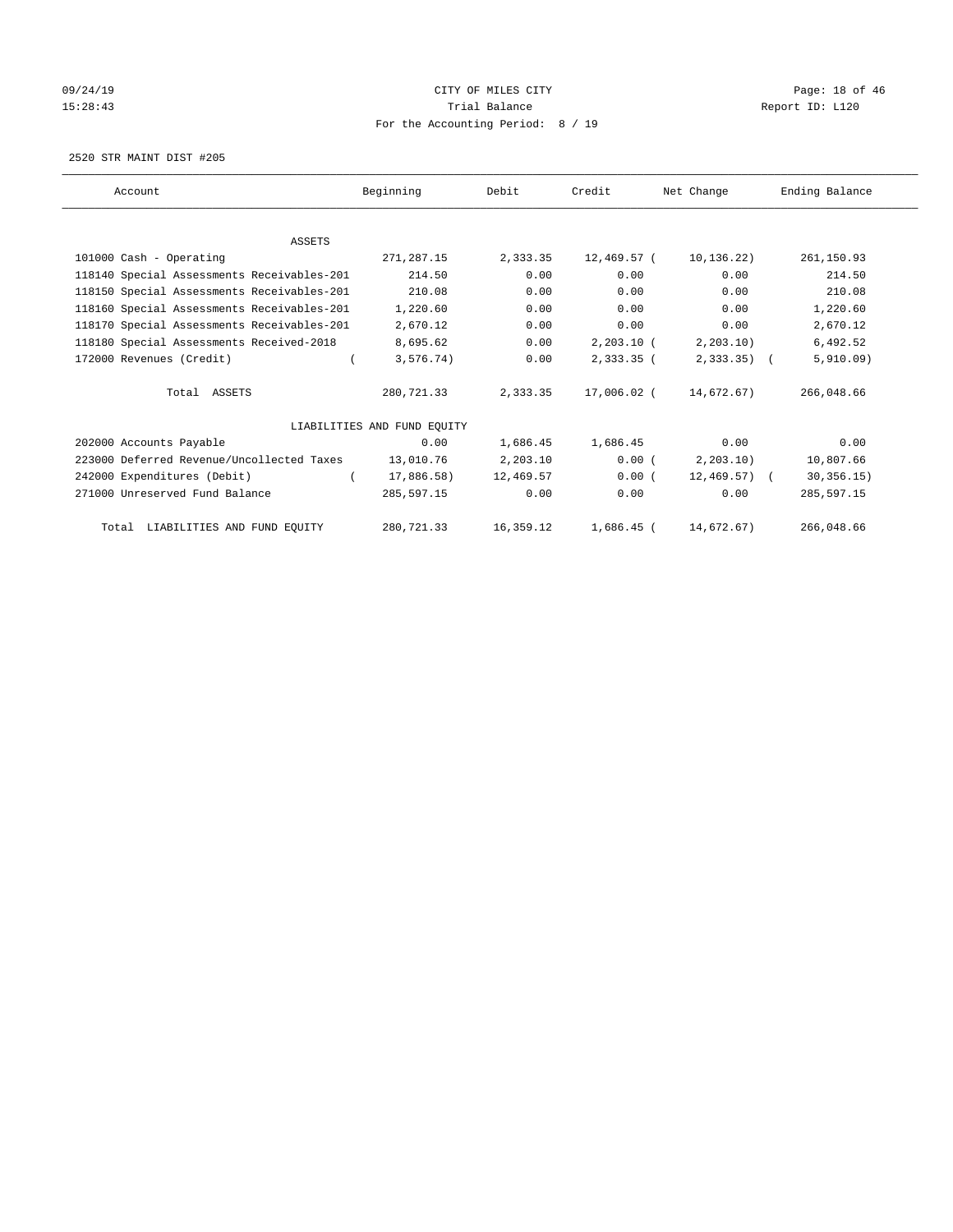# 09/24/19 **Page: 19 of 46** CITY OF MILES CITY 15:28:43 Trial Balance Trial Balance Report ID: L120 For the Accounting Period: 8 / 19

#### 2540 STR MAINT DIST#207-(MILESTOWN ESTATES)

| Account                              | Beginning                   | Debit  | Credit     | Net Change  | Ending Balance |
|--------------------------------------|-----------------------------|--------|------------|-------------|----------------|
|                                      |                             |        |            |             |                |
| ASSETS                               |                             |        |            |             |                |
| 101000 Cash - Operating              | 3,482.89                    | 0.00   | $423.83$ ( | 423.83)     | 3,059.06       |
| 172000 Revenues (Credit)             | 9.52)                       | 0.00   | 0.00       | 0.00        | 9.52)          |
| Total ASSETS                         | 3,473.37                    | 0.00   | $423.83$ ( | 423.83)     | 3,049.54       |
|                                      | LIABILITIES AND FUND EQUITY |        |            |             |                |
| 242000 Expenditures (Debit)          | 482.77)                     | 423.83 | 0.00(      | $423.83)$ ( | 906.60)        |
| 271000 Unreserved Fund Balance       | 3,956.14                    | 0.00   | 0.00       | 0.00        | 3,956.14       |
| LIABILITIES AND FUND EQUITY<br>Total | 3,473.37                    | 423.83 | 0.00(      | 423.83)     | 3,049.54       |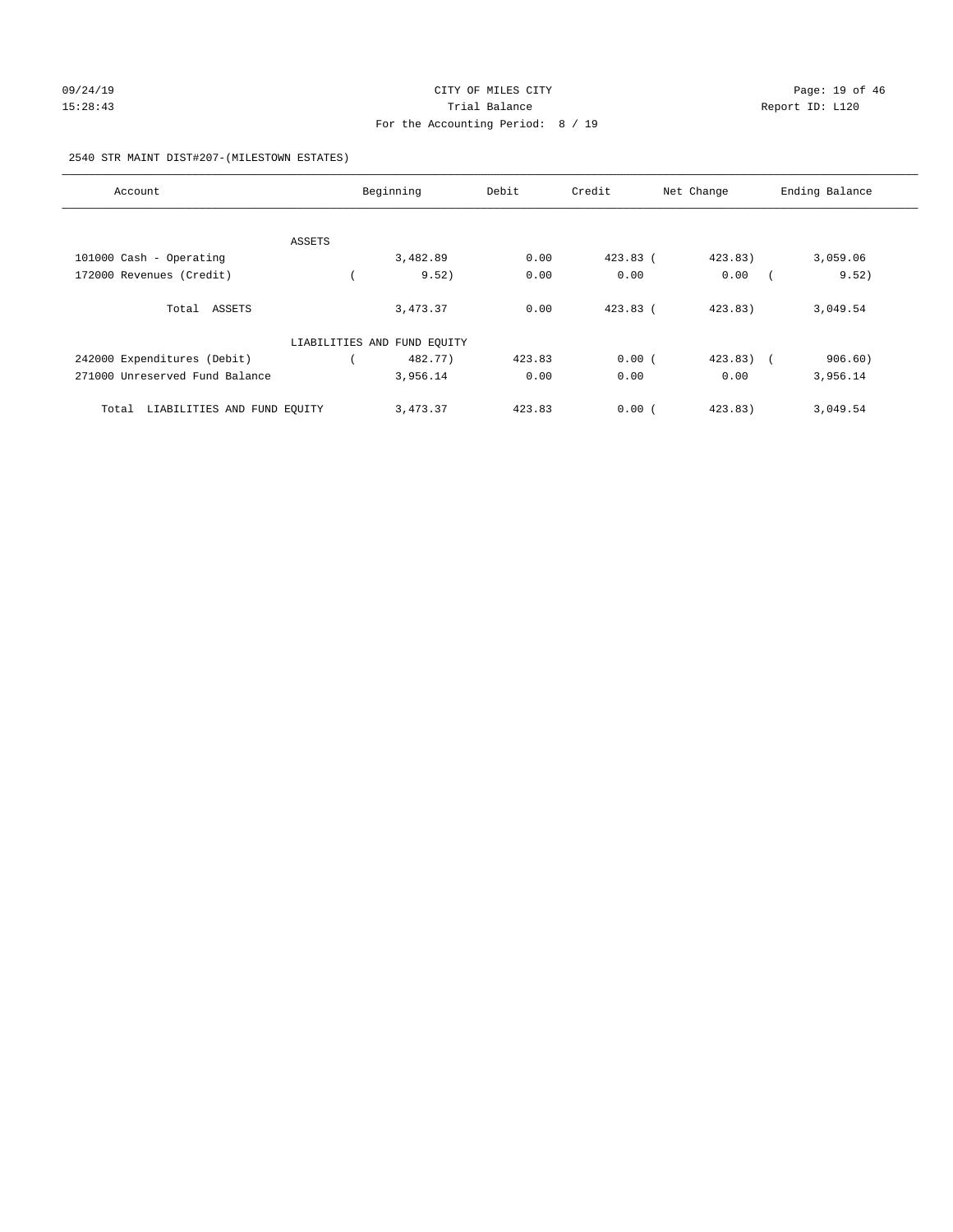# 09/24/19 **Page: 20 of 46** CITY OF MILES CITY 15:28:43 Trial Balance Trial Balance Report ID: L120 For the Accounting Period: 8 / 19

#### 2701 Fire Grants

| Account                              | Beginning                   | Debit      | Credit       | Net Change       | Ending Balance |
|--------------------------------------|-----------------------------|------------|--------------|------------------|----------------|
|                                      |                             |            |              |                  |                |
|                                      | ASSETS                      |            |              |                  |                |
| 101000 Cash - Operating              | 5,519.15                    | 144,334.00 | 144,094.45   | 239.55           | 5,758.70       |
| 172000 Revenues (Credit)             | 0.00                        | 0.00       | 144,334.00 ( | 144,334.00)      | 144,334.00)    |
| ASSETS<br>Total                      | 5,519.15                    | 144,334.00 | 288,428.45 ( | $144,094.45$ ) ( | 138,575.30)    |
|                                      | LIABILITIES AND FUND EQUITY |            |              |                  |                |
| 202000 Accounts Payable              | 0.00                        | 144,094.45 | 144,094.45   | 0.00             | 0.00           |
| 242000 Expenditures (Debit)          | 0.00                        | 144,094.45 | 0.00(        | 144,094.45)      | 144,094.45)    |
| 271000 Unreserved Fund Balance       | 5,519.15                    | 0.00       | 0.00         | 0.00             | 5,519.15       |
| LIABILITIES AND FUND EOUITY<br>Total | 5,519.15                    | 288,188.90 | 144,094.45 ( | 144,094.45)      | 138,575.30)    |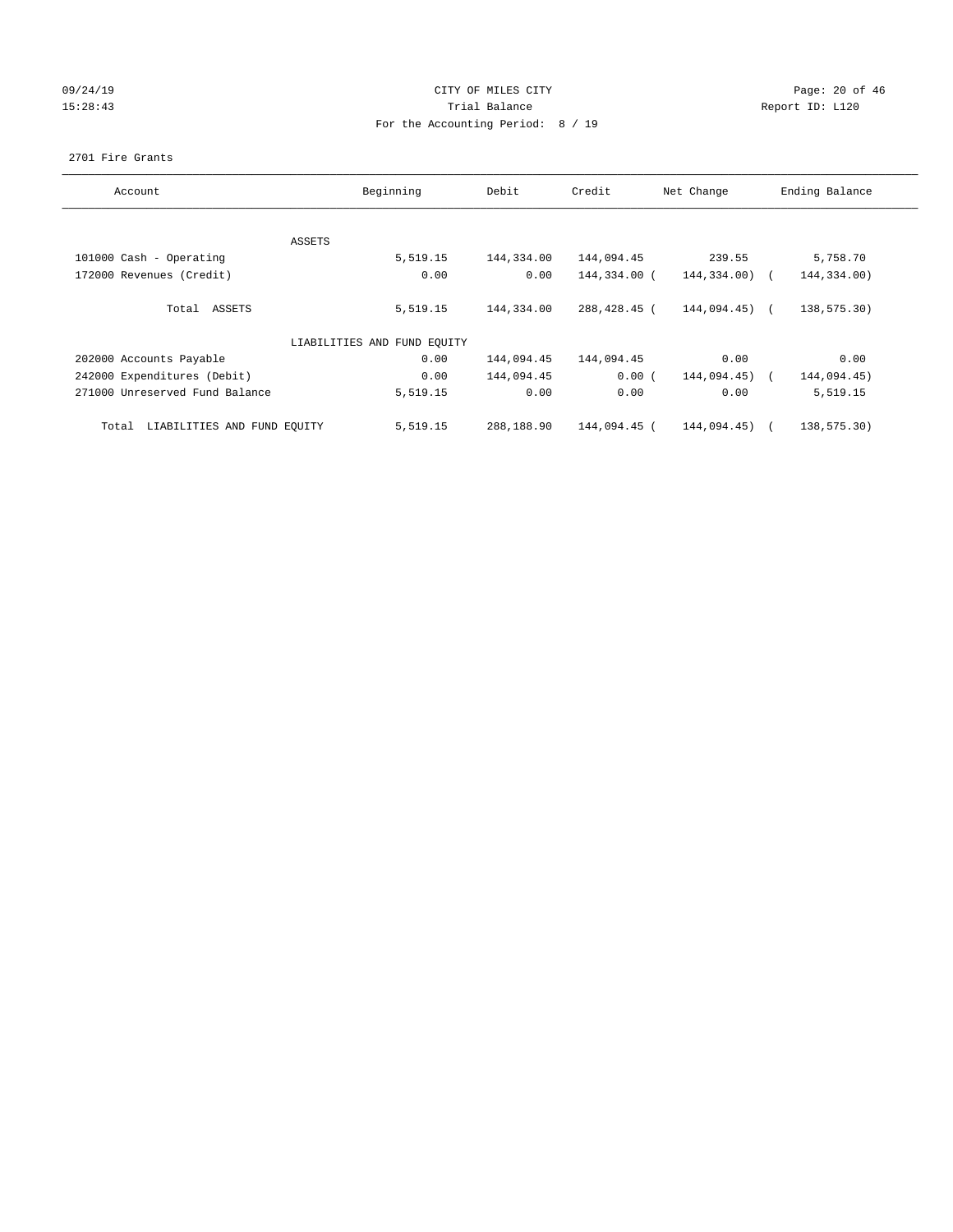| 09/24/19 |  |
|----------|--|
| 15:28:43 |  |

# CITY OF MILES CITY CONTROL CONTROL CONTROL CITY 15:28:43 Trial Balance Report ID: L120 For the Accounting Period: 8 / 19

## 2820 GAS TAX

| Account                              | Beginning                   | Debit     | Credit      | Net Change    | Ending Balance |
|--------------------------------------|-----------------------------|-----------|-------------|---------------|----------------|
|                                      |                             |           |             |               |                |
| ASSETS                               |                             |           |             |               |                |
| 101000 Cash - Operating              | 14,055.18                   | 14,376.18 | 321.00      | 14,055.18     | 28,110.36      |
| 172000 Revenues (Credit)             | 14,376.18)                  | 0.00      | 14,376.18 ( | $14,376.18$ ( | 28,752.36)     |
| Total ASSETS                         | 321.00                      | 14,376.18 | 14,697.18 ( | $321.00$ ) (  | 642.00)        |
|                                      | LIABILITIES AND FUND EQUITY |           |             |               |                |
| 242000 Expenditures (Debit)          | 321.00                      | 321.00    | 0.00(       | $321.00$ (    | 642.00)        |
| LIABILITIES AND FUND EQUITY<br>Total | 321.00                      | 321.00    | 0.00(       | 321.00)       | 642.00         |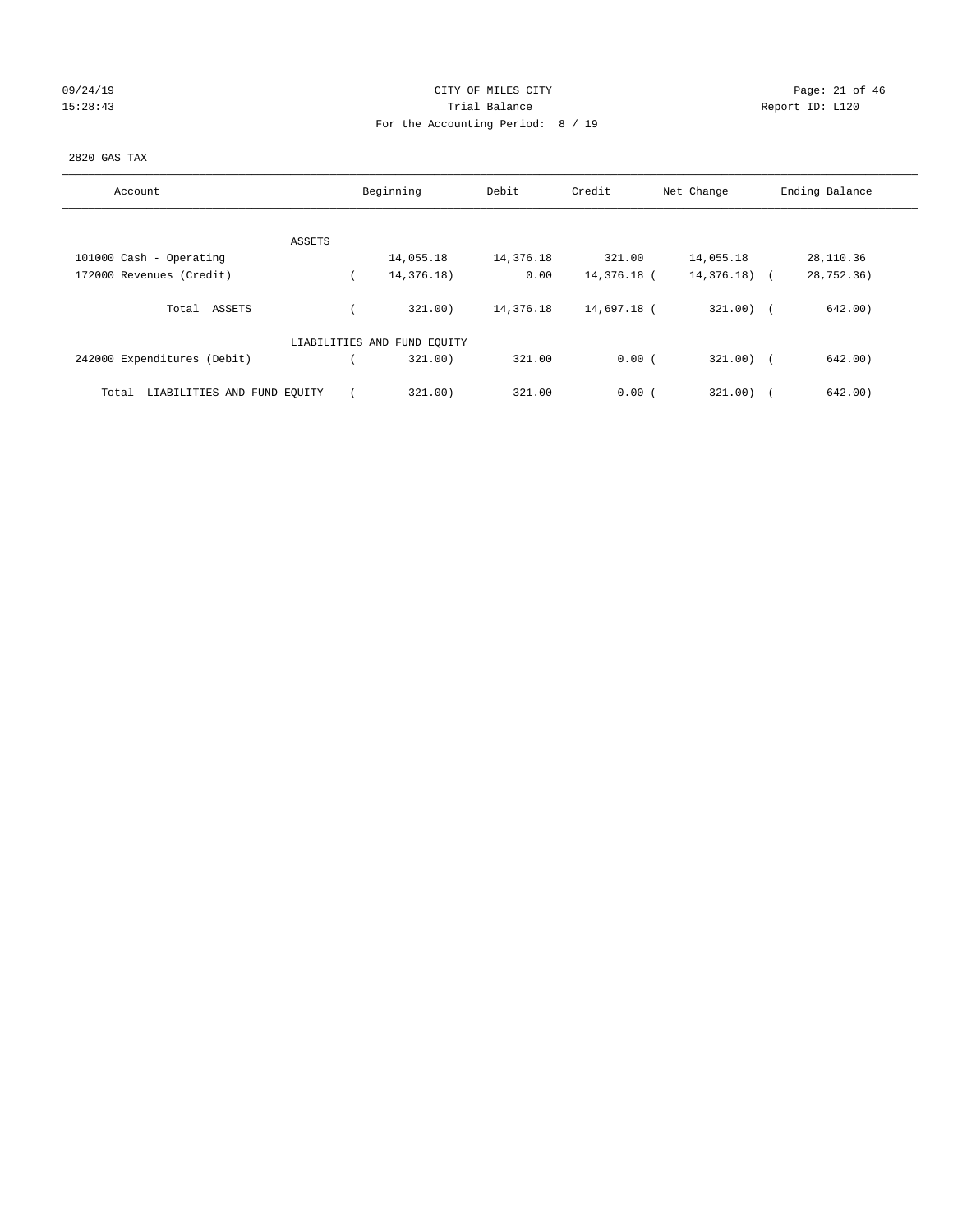# 09/24/19 **Page: 22 of 46** CITY OF MILES CITY 15:28:43 Trial Balance Trial Balance Report ID: L120 For the Accounting Period: 8 / 19

#### 2821 HB473- Fuel Tax

| Account                              | Beginning                   | Debit      | Credit       | Net Change        | Ending Balance               |
|--------------------------------------|-----------------------------|------------|--------------|-------------------|------------------------------|
|                                      |                             |            |              |                   |                              |
|                                      | ASSETS                      |            |              |                   |                              |
| 101000 Cash - Operating              | 0.00                        | 0.00       | 108,307.21 ( | $108, 307, 21)$ ( | 108,307.21)                  |
| 102131 Restricted Cash- HB473        | 148,980.79                  | 0.00       | 0.00         | 0.00              | 148,980.79                   |
| Total ASSETS                         | 148,980.79                  | 0.00       | 108,307.21 ( | 108,307.21)       | 40,673.58                    |
|                                      | LIABILITIES AND FUND EQUITY |            |              |                   |                              |
| 202000 Accounts Payable              | 0.00                        | 108,307.21 | 108,307.21   | 0.00              | 0.00                         |
| 242000 Expenditures (Debit)          | 0.00                        | 108,307.21 | 0.00(        | 108,307.21)       | 108,307.21)<br>$\sim$ $\sim$ |
| 271000 Unreserved Fund Balance       | 148,980.79                  | 0.00       | 0.00         | 0.00              | 148,980.79                   |
| LIABILITIES AND FUND EQUITY<br>Total | 148,980.79                  | 216,614.42 | 108,307.21 ( | 108,307.21)       | 40,673.58                    |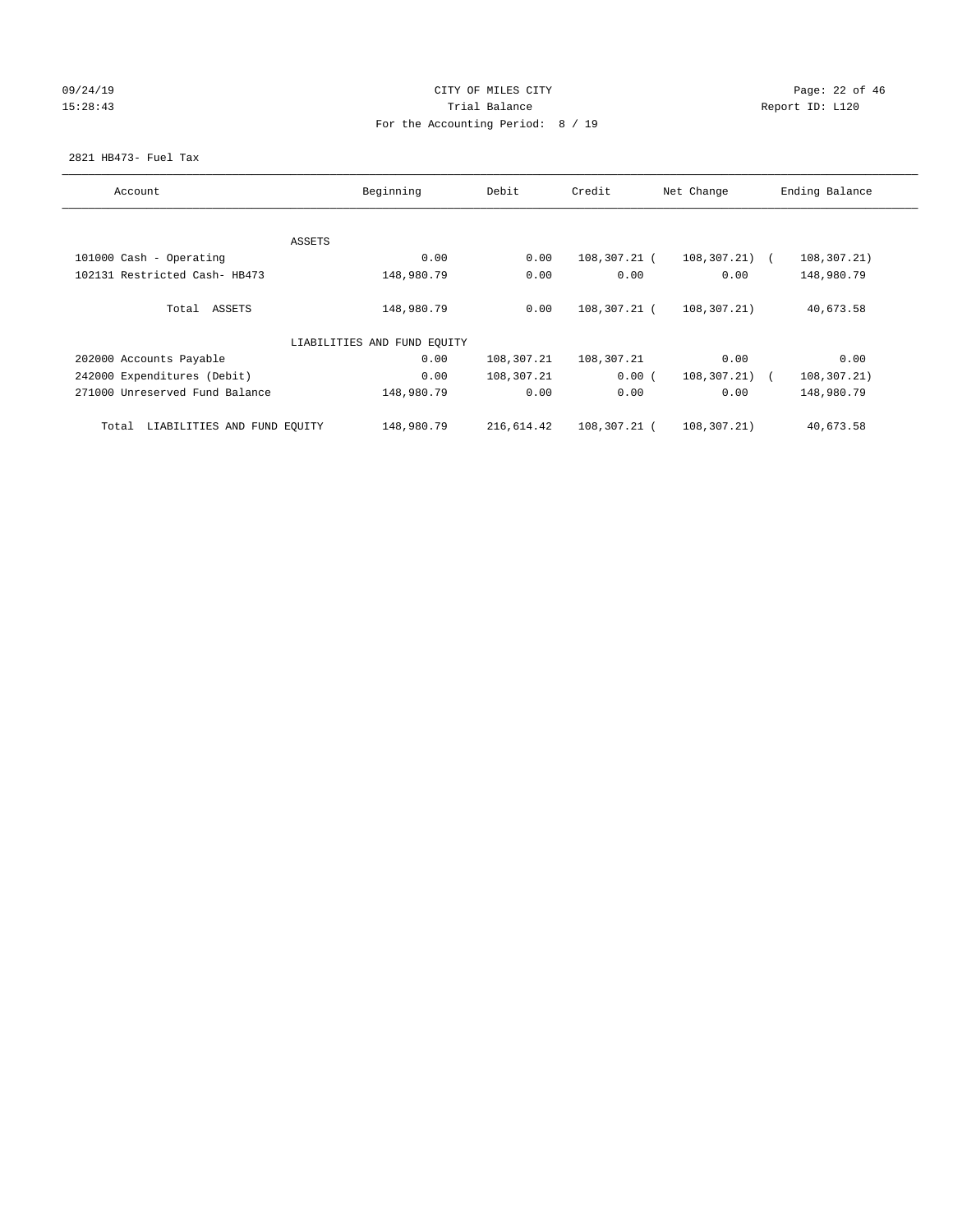# $O(24/19$  Page: 23 of 46 15:28:43 Trial Balance Trial Balance Report ID: L120 For the Accounting Period: 8 / 19

#### 2850 911 EMERGENCY

| Account                              | Beginning                   | Debit      | Credit        | Net Change     | Ending Balance |
|--------------------------------------|-----------------------------|------------|---------------|----------------|----------------|
| ASSETS                               |                             |            |               |                |                |
| 101000 Cash - Operating              | 370,615.97                  | 56,798.23  | 189,105.52 (  | 132,307.29)    | 238,308.68     |
| 101200 Enhanced 911 Cash             | 87.51                       | 0.00       | 0.00          | 0.00           | 87.51          |
| 141000 Prepaid Expense               | 10,830.00)                  | 0.00       | $10,830.00$ ( | $10,830.00)$ ( | 21,660.00)     |
| 172000 Revenues (Credit)             | 893.55)                     | 0.00       | 56,798.23 (   | 56,798.23) (   | 57,691.78)     |
| Total ASSETS                         | 358,979.93                  | 56,798.23  | 256,733.75 (  | 199,935.52)    | 159,044.41     |
|                                      | LIABILITIES AND FUND EQUITY |            |               |                |                |
| 202000 Accounts Payable              | 0.00                        | 189,105.52 | 189,105.52    | 0.00           | 0.00           |
| 242000 Expenditures (Debit)          | 1,485.96)                   | 199,935.52 | 0.00(         | 199,935.52) (  | 201, 421. 48)  |
| 271000 Unreserved Fund Balance       | 360,465.89                  | 0.00       | 0.00          | 0.00           | 360,465.89     |
| LIABILITIES AND FUND EQUITY<br>Total | 358,979.93                  | 389,041.04 | 189,105.52 (  | 199,935.52)    | 159,044.41     |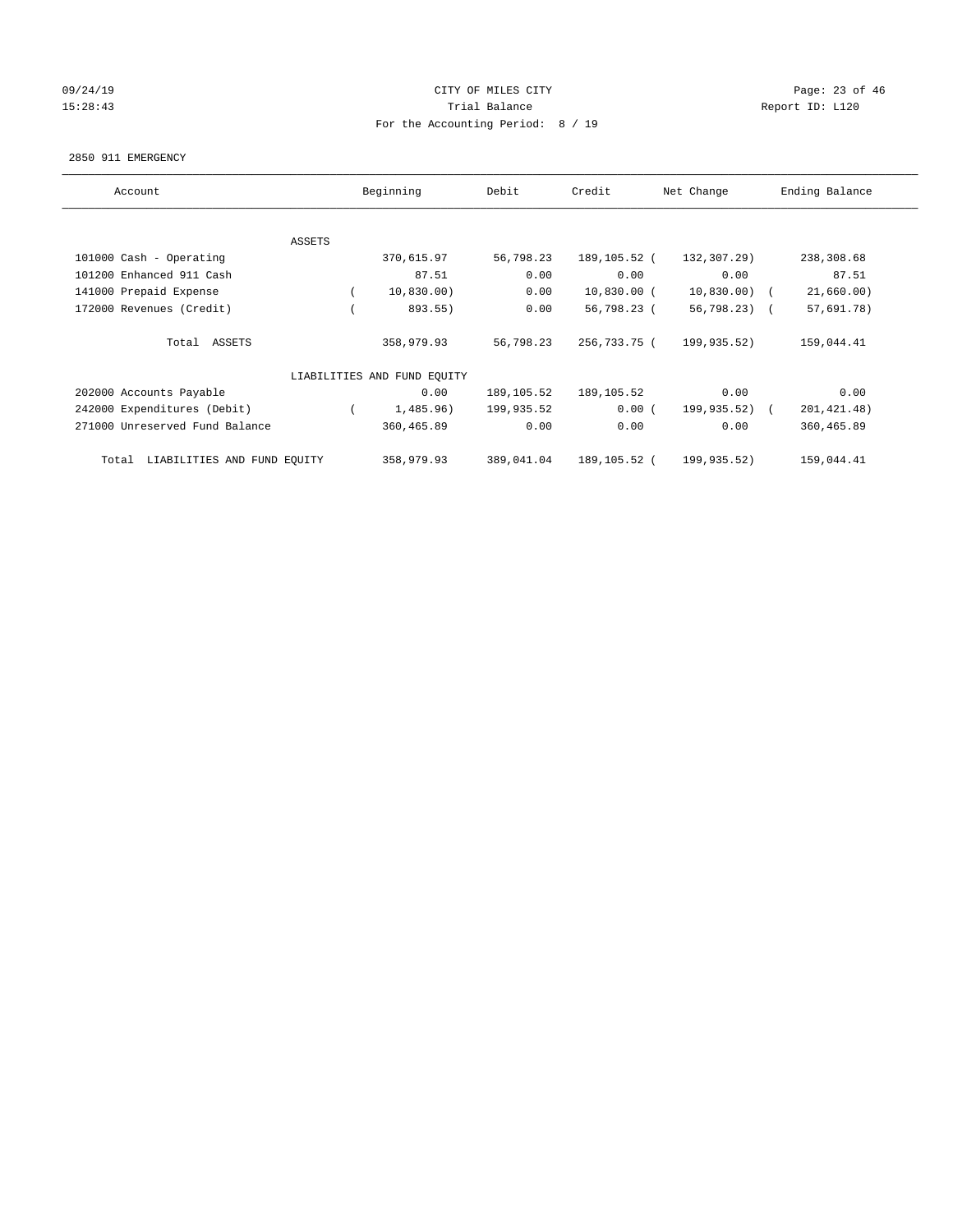# 09/24/19 Page: 24 of 46 15:28:43 Trial Balance Trial Balance Report ID: L120 For the Accounting Period: 8 / 19

#### 2880 LIBRARY GRANTS

| Account                                    | Beginning                   | Debit | Credit | Net Change | Ending Balance |
|--------------------------------------------|-----------------------------|-------|--------|------------|----------------|
| ASSETS                                     |                             |       |        |            |                |
| 101000 Cash - Operating                    | 6,979.50)                   | 0.00  | 0.00   | 0.00       | 6,979.50)      |
| 101003 Cash - per capita                   | 15,884.42                   | 0.00  | 0.00   | 0.00       | 15,884.42      |
| 101020 Cash - Partners Program             | 35,182.70                   | 0.00  | 0.00   | 0.00       | 35,182.70      |
| 101021 Cash-One Time Endowments            | 3,220.04                    | 0.00  | 0.00   | 0.00       | 3,220.04       |
| 101030 Cash - Sagebrush Fed/Base Grant     | 18,002.14                   | 0.00  | 0.00   | 0.00       | 18,002.14      |
| 101032 Cash- Library Board of Trustees Mul | 84,050.97                   | 0.00  | 0.00   | 0.00       | 84,050.97      |
| Total ASSETS                               | 149,360.77                  | 0.00  | 0.00   | 0.00       | 149,360.77     |
|                                            | LIABILITIES AND FUND EQUITY |       |        |            |                |
| 242000 Expenditures (Debit)                | 527.46)                     | 0.00  | 0.00   | 0.00       | 527.46)        |
| 271000 Unreserved Fund Balance             | 149,888.23                  | 0.00  | 0.00   | 0.00       | 149,888.23     |
| LIABILITIES AND FUND EQUITY<br>Total       | 149,360.77                  | 0.00  | 0.00   | 0.00       | 149,360.77     |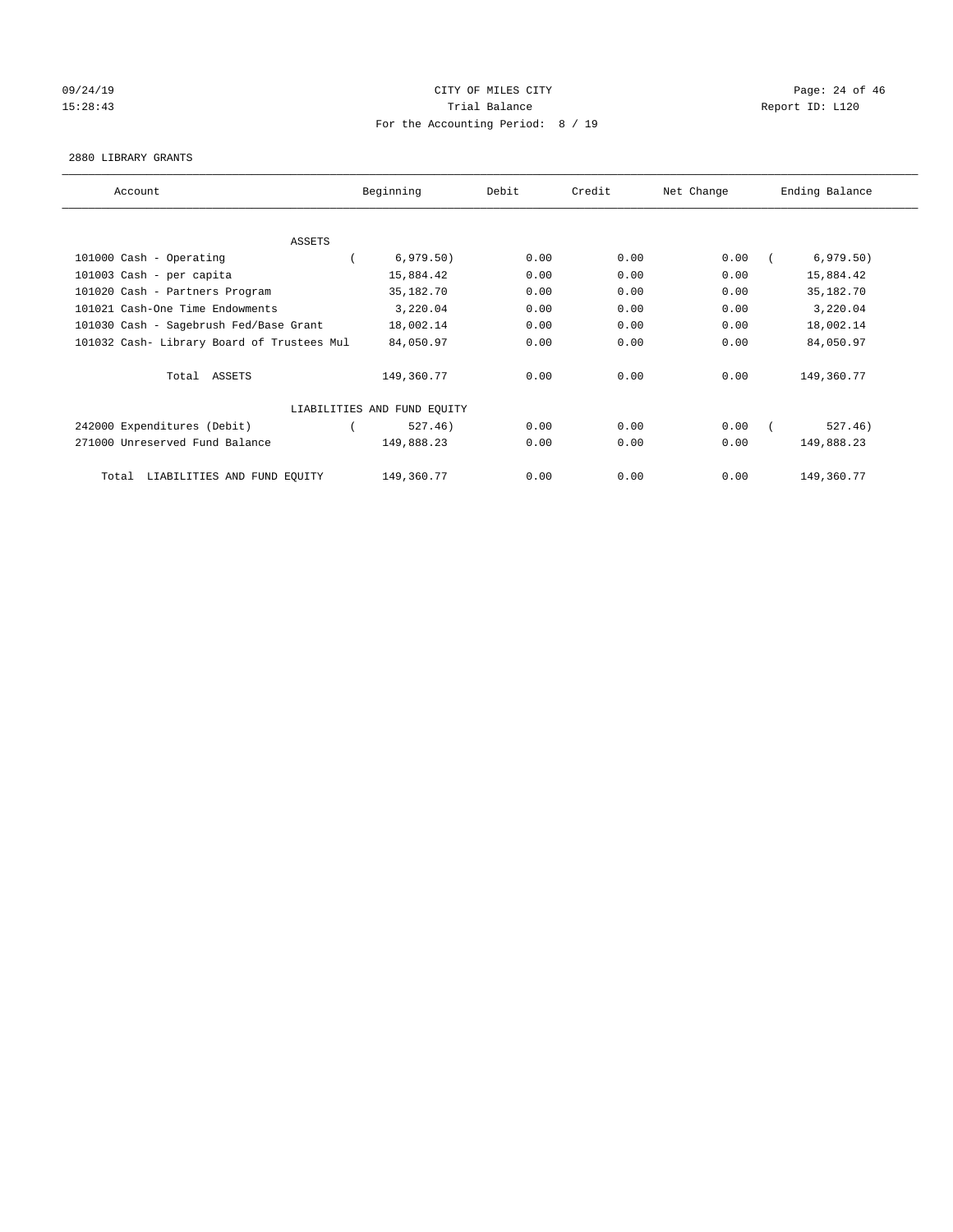# 09/24/19 CITY OF MILES CITY CHECK CONTROL CONTROL Page: 25 of 46 15:28:43 Trial Balance Report ID: L120 For the Accounting Period: 8 / 19

2935 Historic Preservation

| Account                              |        | Beginning                   | Debit | Credit   | Net Change | Ending Balance       |
|--------------------------------------|--------|-----------------------------|-------|----------|------------|----------------------|
|                                      |        |                             |       |          |            |                      |
|                                      | ASSETS |                             |       |          |            |                      |
| 101000 Cash - Operating              |        | 16, 355.44                  | 0.00  | $0.85$ ( | 0.85)      | 16,354.59            |
|                                      |        |                             |       |          |            |                      |
| Total ASSETS                         |        | 16, 355.44                  | 0.00  | $0.85$ ( | 0.85)      | 16,354.59            |
|                                      |        |                             |       |          |            |                      |
|                                      |        | LIABILITIES AND FUND EQUITY |       |          |            |                      |
| 202000 Accounts Payable              |        | 0.00                        | 0.85  | 0.85     | 0.00       | 0.00                 |
| 242000 Expenditures (Debit)          |        | 13.40)                      | 0.85  | 0.00(    | 0.85)      | 14.25)<br>$\sqrt{2}$ |
| 271000 Unreserved Fund Balance       |        | 16,368.84                   | 0.00  | 0.00     | 0.00       | 16,368.84            |
|                                      |        |                             |       |          |            |                      |
| LIABILITIES AND FUND EQUITY<br>Total |        | 16, 355.44                  | 1.70  | $0.85$ ( | 0.85)      | 16,354.59            |
|                                      |        |                             |       |          |            |                      |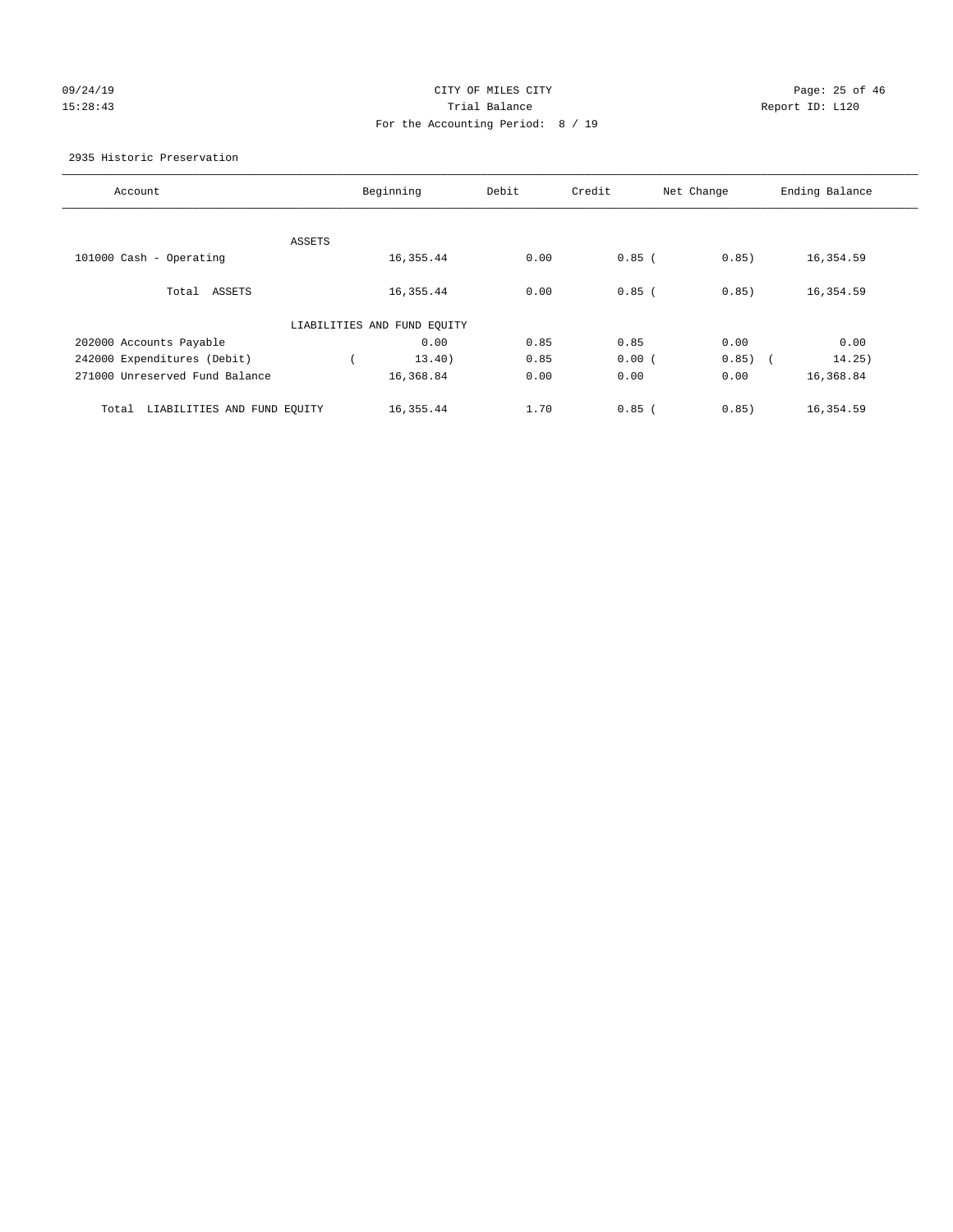# 09/24/19 Page: 26 of 46 15:28:43 Trial Balance Trial Balance Report ID: L120 For the Accounting Period: 8 / 19

2985 RETIRED SENIOR VOLUNTEER PROG (RSVP)

| Account                                    | Beginning                   | Debit     | Credit        | Net Change    | Ending Balance |
|--------------------------------------------|-----------------------------|-----------|---------------|---------------|----------------|
|                                            |                             |           |               |               |                |
| <b>ASSETS</b>                              |                             |           |               |               |                |
| 101000 Cash - Operating                    | 8,623.34)                   | 12,430.63 | 6,130.27      | 6,300.36      | 2,322.98)      |
| 101004 RSVP Non-Federal Cash Operating-Cus | 5,840.28                    | 0.00      | 566.87 (      | 566.87)       | 5,273.41       |
| 101008 RSVP- Custer Excess                 | 14,164.08                   | 0.00      | 1,893.82 (    | 1,893.82)     | 12,270.26      |
| 103100 Petty Cash-                         | 200.00                      | 0.00      | 0.00          | 0.00          | 200.00         |
| 172000 Revenues (Credit)                   | 40.44)                      | 0.00      | 11,505.30 (   | $11,505.30$ ( | 11,545.74)     |
| Total ASSETS                               | 11,540.58                   | 12,430.63 | $20,096.26$ ( | 7,665.63)     | 3,874.95       |
|                                            | LIABILITIES AND FUND EQUITY |           |               |               |                |
| 202000 Accounts Payable                    | 0.00                        | 1,952.86  | 1,952.86      | 0.00          | 0.00           |
| 242000 Expenditures (Debit)                | 8,823.50)                   | 8,630.68  | $965.05$ (    | 7,665.63)     | 16, 489.13)    |
| 271000 Unreserved Fund Balance             | 20,364.08                   | 0.00      | 0.00          | 0.00          | 20,364.08      |
| LIABILITIES AND FUND EQUITY<br>Total       | 11,540.58                   | 10,583.54 | 2,917.91 (    | 7,665.63)     | 3,874.95       |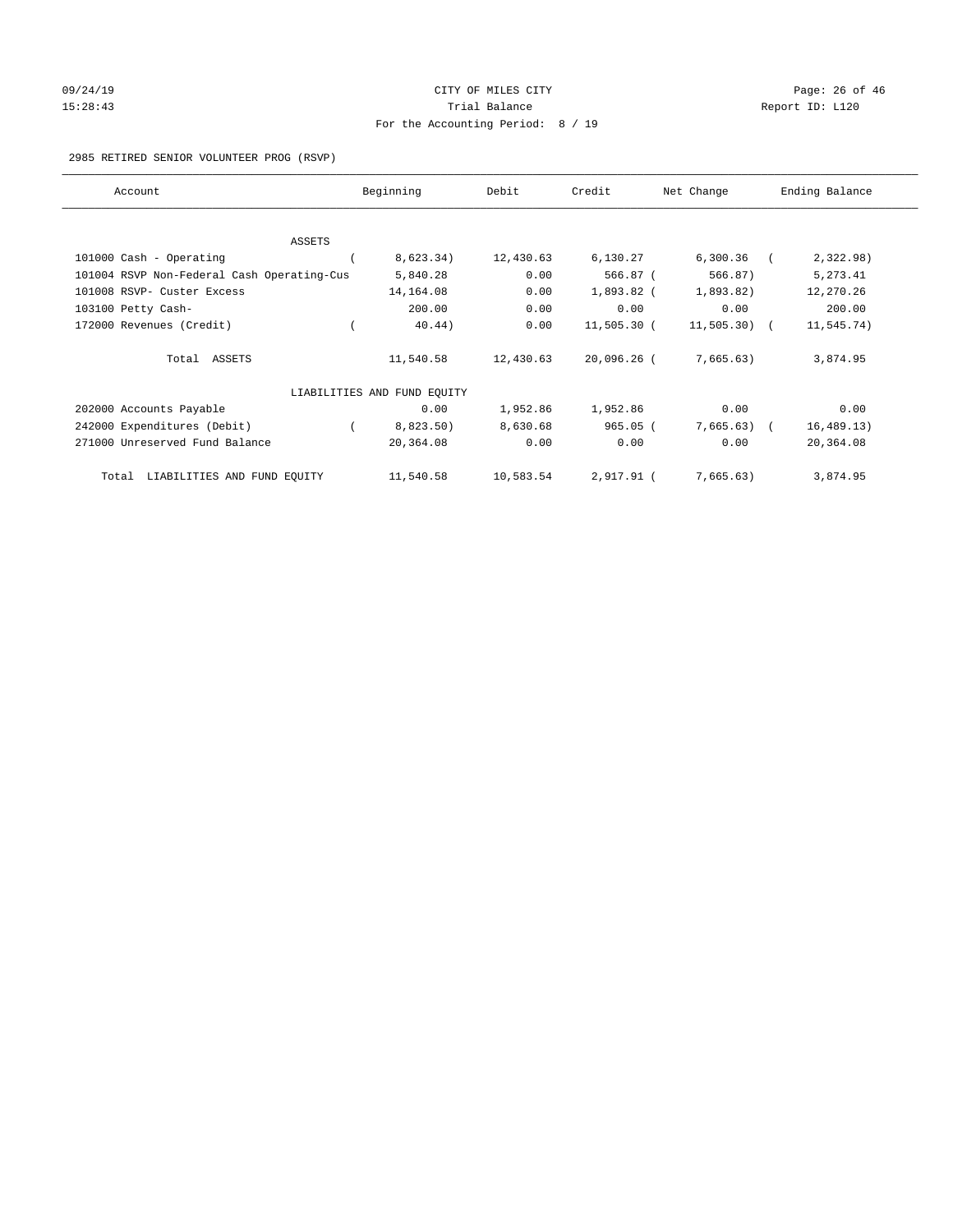# 09/24/19 Page: 27 of 46 15:28:43 Trial Balance Report ID: L120 For the Accounting Period: 8 / 19

3400 SID REVOLVING FUND

| Account                              | Beginning                   | Debit | Credit | Net Change | Ending Balance |
|--------------------------------------|-----------------------------|-------|--------|------------|----------------|
| ASSETS                               |                             |       |        |            |                |
| 101000 Cash - Operating              | 2,985.00                    | 0.00  | 0.00   | 0.00       | 2,985.00       |
| Total ASSETS                         | 2,985.00                    | 0.00  | 0.00   | 0.00       | 2,985.00       |
|                                      | LIABILITIES AND FUND EQUITY |       |        |            |                |
| 271000 Unreserved Fund Balance       | 2,985.00                    | 0.00  | 0.00   | 0.00       | 2,985.00       |
| LIABILITIES AND FUND EQUITY<br>Total | 2,985.00                    | 0.00  | 0.00   | 0.00       | 2,985.00       |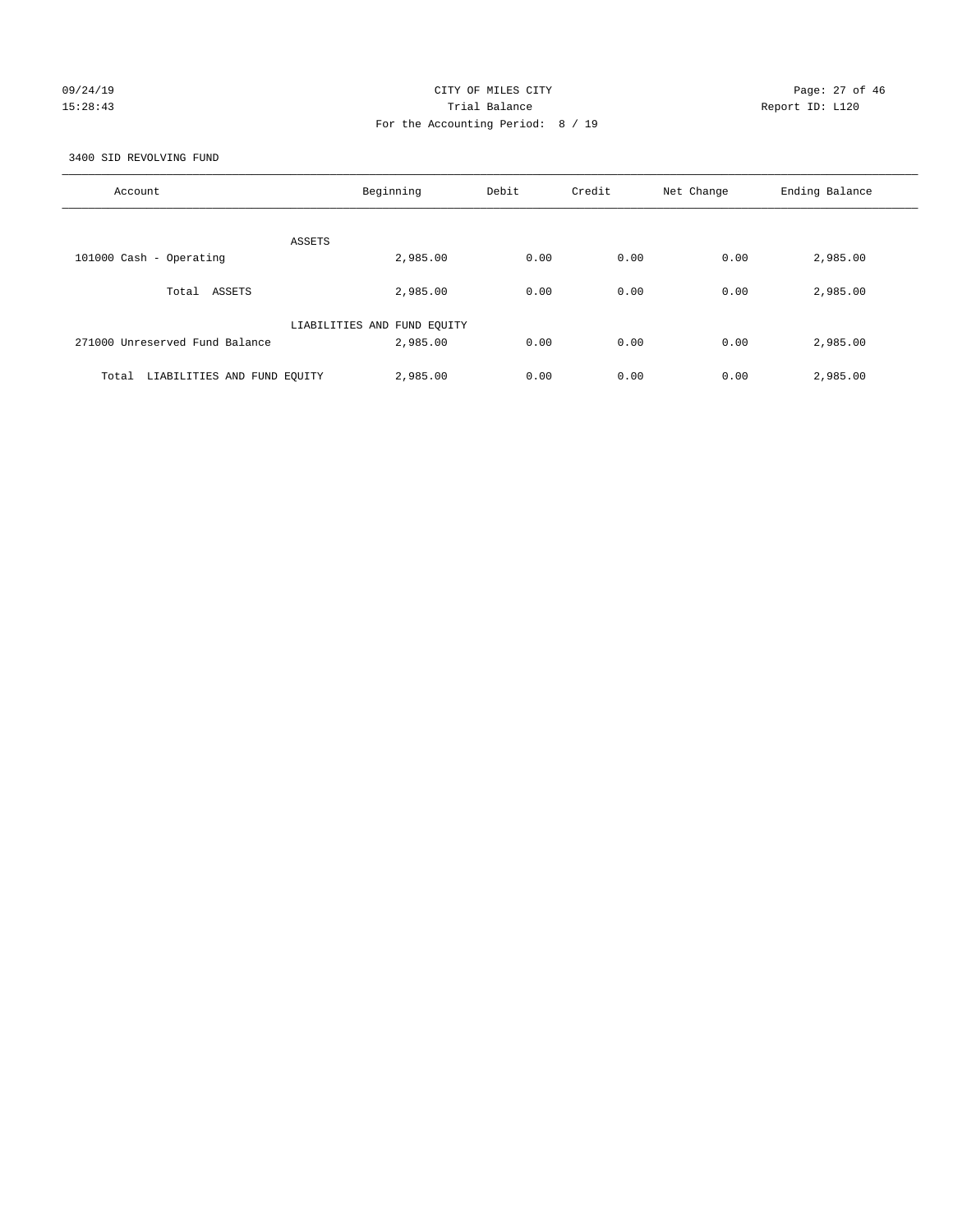# $O(24/19$  Page: 28 of 46 15:28:43 Trial Balance Trial Balance Report ID: L120 For the Accounting Period: 8 / 19

#### 3670 SID 211

| Account                                   | Beginning                   | Debit    | Credit     | Net Change   | Ending Balance |
|-------------------------------------------|-----------------------------|----------|------------|--------------|----------------|
|                                           |                             |          |            |              |                |
| <b>ASSETS</b>                             |                             |          |            |              |                |
| 101000 Cash - Operating                   | 11,323.35                   | 0.00     | 2,679.48 ( | 2,679.48)    | 8,643.87       |
| 119000 Special Assmt Recbl - Deferred     | 34,587.36                   | 0.00     | 0.00       | 0.00         | 34,587.36      |
| Total ASSETS                              | 45,910.71                   | 0.00     | 2,679.48 ( | 2,679.48)    | 43, 231. 23    |
|                                           | LIABILITIES AND FUND EQUITY |          |            |              |                |
| 202000 Accounts Payable                   | 0.00                        | 2,679.48 | 2,679.48   | 0.00         | 0.00           |
| 223000 Deferred Revenue/Uncollected Taxes | 34,587.36                   | 0.00     | 0.00       | 0.00         | 34,587.36      |
| 242000 Expenditures (Debit)               | 0.00                        | 2,679.48 | 0.00(      | $2,679.48$ ( | 2,679.48)      |
| 271000 Unreserved Fund Balance            | 11,323.35                   | 0.00     | 0.00       | 0.00         | 11,323.35      |
| LIABILITIES AND FUND EQUITY<br>Total      | 45,910.71                   | 5,358.96 | 2,679.48 ( | 2,679.48)    | 43, 231. 23    |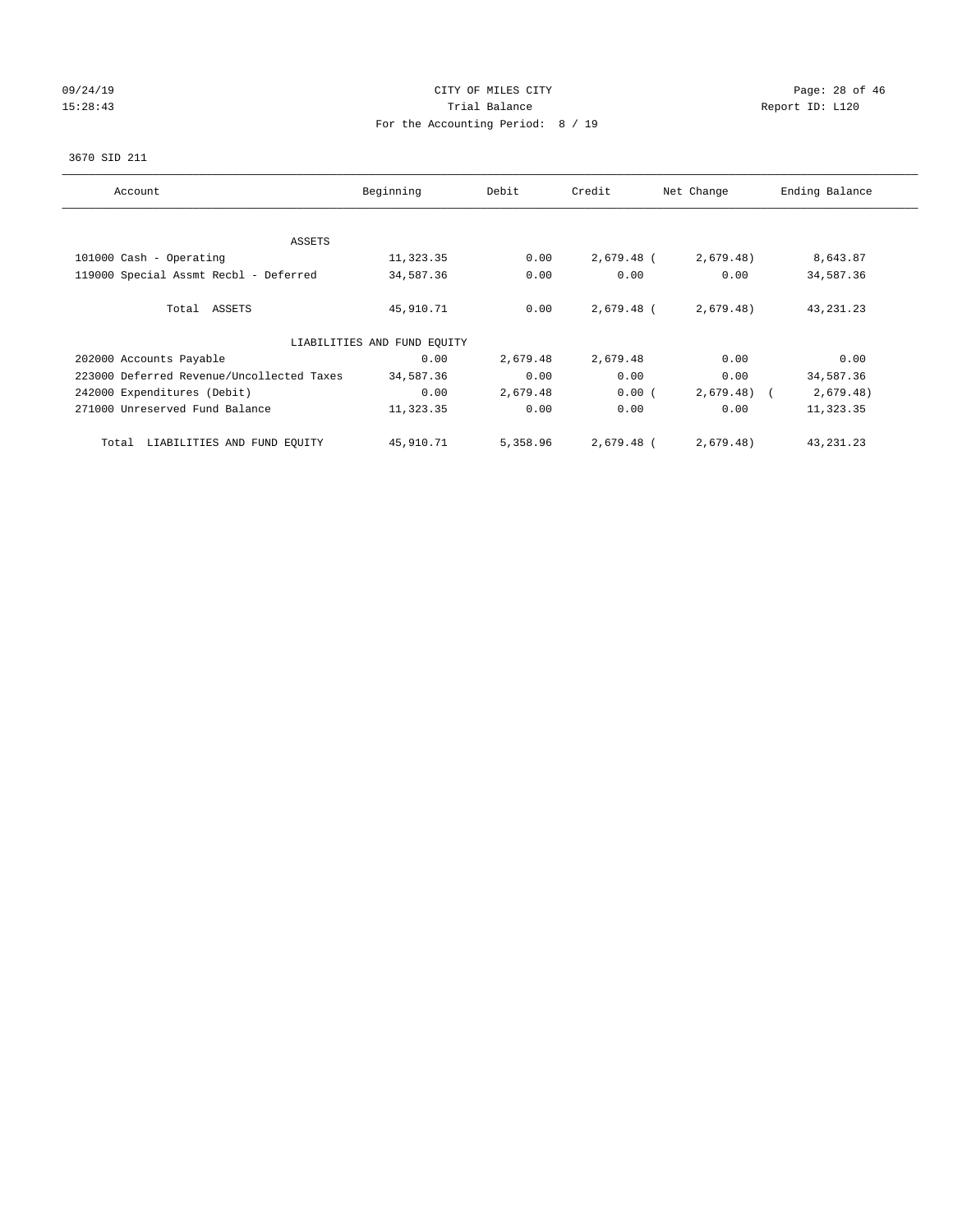# For the Accounting Period: 8 / 19

# 4000 General Fund Capitol Improvement Fund

| Account                              |        | Beginning                   | Debit | Credit | Net Change | Ending Balance |
|--------------------------------------|--------|-----------------------------|-------|--------|------------|----------------|
|                                      |        |                             |       |        |            |                |
|                                      | ASSETS |                             |       |        |            |                |
| 101000 Cash - Operating              |        | 68,051.69                   | 0.00  | 0.00   | 0.00       | 68,051.69      |
| 172000 Revenues (Credit)             |        | 198.16)                     | 0.00  | 0.00   | 0.00       | 198.16)        |
| Total ASSETS                         |        | 67,853.53                   | 0.00  | 0.00   | 0.00       | 67,853.53      |
|                                      |        | LIABILITIES AND FUND EQUITY |       |        |            |                |
| 242000 Expenditures (Debit)          |        | 14,469.00)                  | 0.00  | 0.00   | 0.00       | 14,469.00)     |
| 271000 Unreserved Fund Balance       |        | 82,322.53                   | 0.00  | 0.00   | 0.00       | 82,322.53      |
| LIABILITIES AND FUND EQUITY<br>Total |        | 67,853.53                   | 0.00  | 0.00   | 0.00       | 67,853.53      |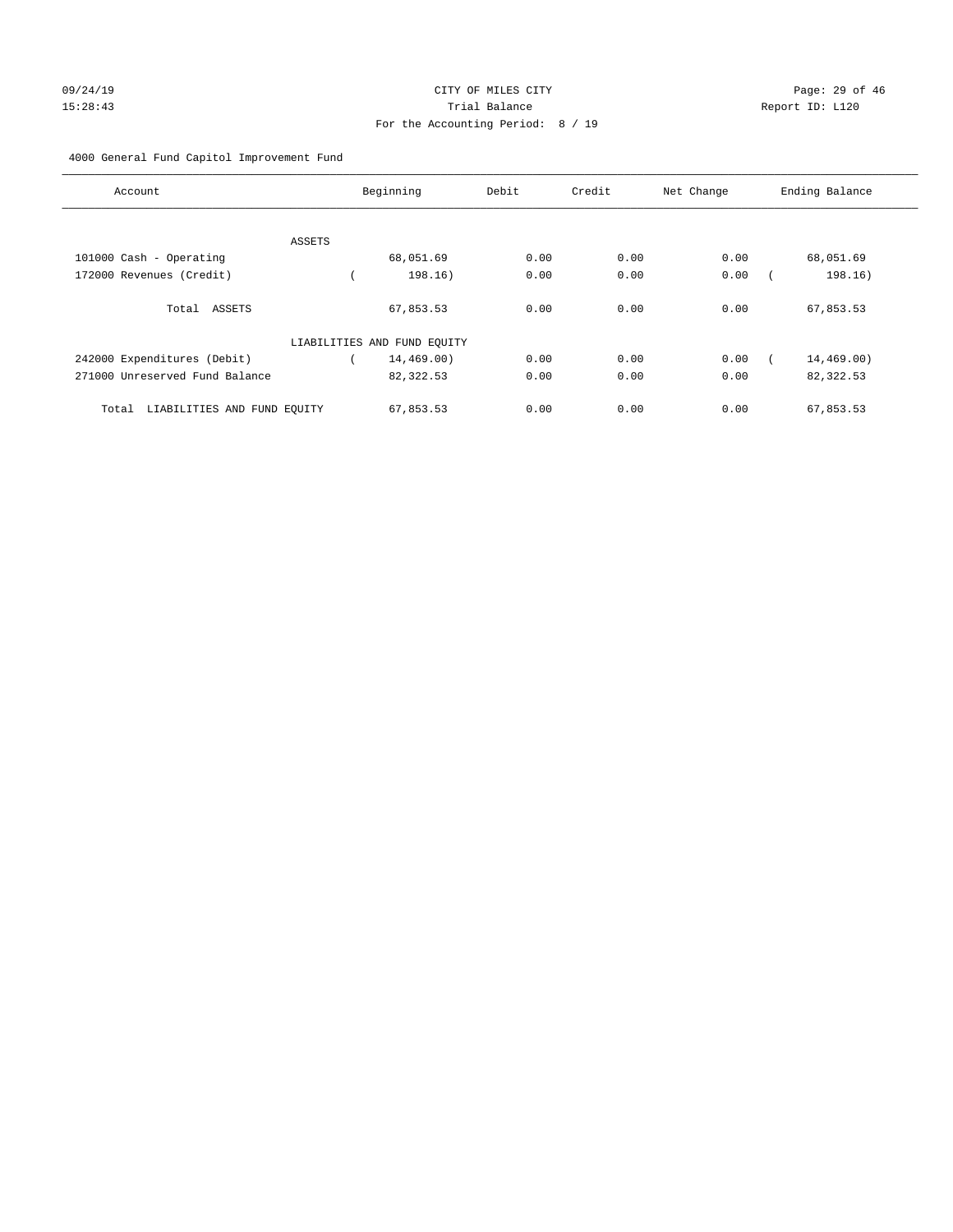# 09/24/19 **Page: 30 of 46** CITY OF MILES CITY 15:28:43 Trial Balance Report ID: L120 For the Accounting Period: 8 / 19

4050 Ambulance Capital Improvement Fund

| Account                              | Beginning                   | Debit | Credit | Net Change | Ending Balance |
|--------------------------------------|-----------------------------|-------|--------|------------|----------------|
| <b>ASSETS</b>                        |                             |       |        |            |                |
| 101000 Cash - Operating              | 13,779.06                   | 0.00  | 0.00   | 0.00       | 13,779.06      |
| Total ASSETS                         | 13,779.06                   | 0.00  | 0.00   | 0.00       | 13,779.06      |
|                                      | LIABILITIES AND FUND EQUITY |       |        |            |                |
| 271000 Unreserved Fund Balance       | 13,779.06                   | 0.00  | 0.00   | 0.00       | 13,779.06      |
| LIABILITIES AND FUND EQUITY<br>Total | 13,779.06                   | 0.00  | 0.00   | 0.00       | 13,779.06      |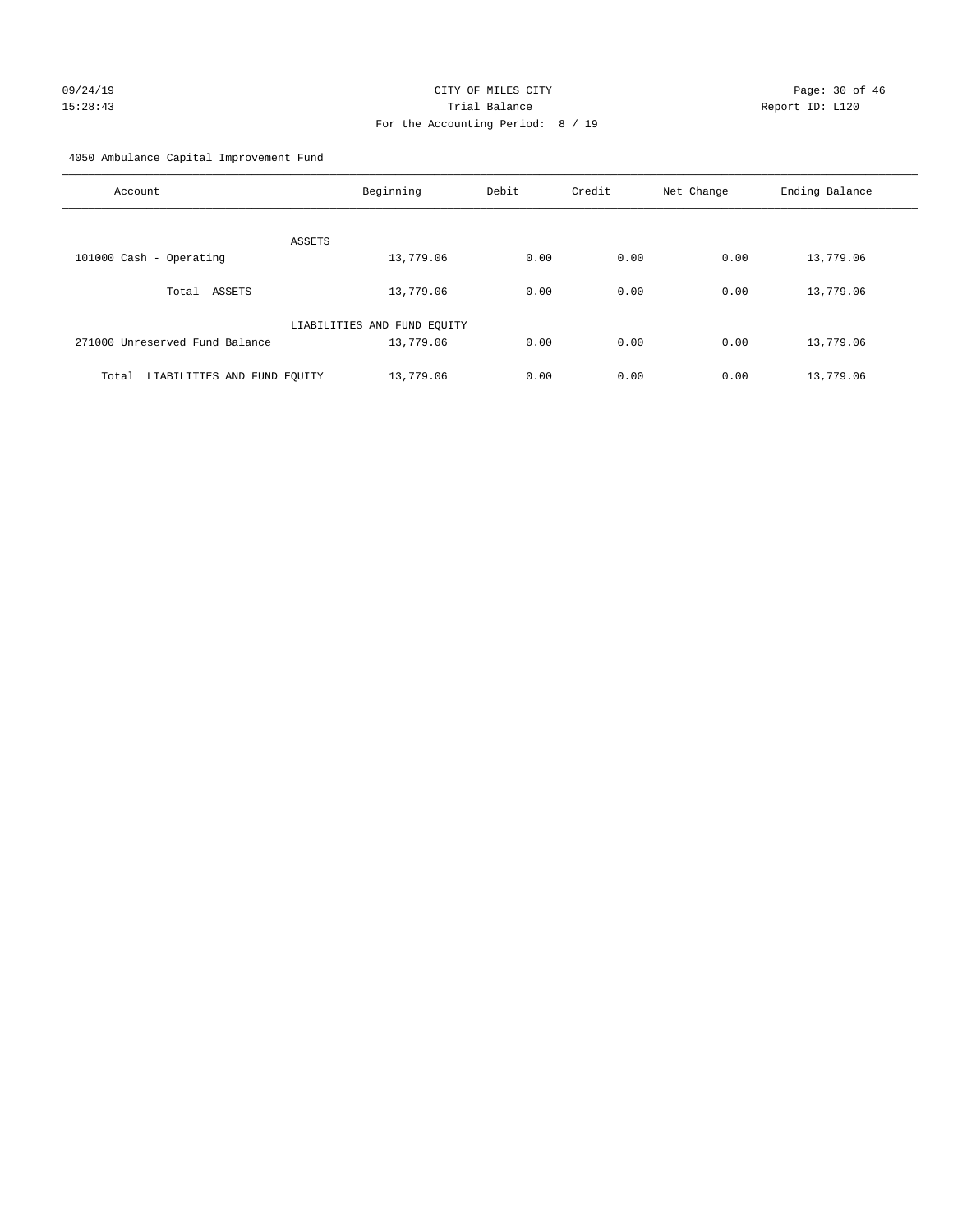# 09/24/19 Page: 31 of 46 15:28:43 Trial Balance Report ID: L120 For the Accounting Period: 8 / 19

4060 CAPITAL IMPROV-PUBLIC WORKS

| Account                              | Beginning                   | Debit  | Credit       | Net Change  | Ending Balance |
|--------------------------------------|-----------------------------|--------|--------------|-------------|----------------|
|                                      |                             |        |              |             |                |
| ASSETS                               |                             |        |              |             |                |
| 101000 Cash - Operating              | 572, 227.62                 | 50.00  | 0.00         | 50.00       | 572, 277.62    |
| 122000 Accounts Receivable           | 0.00                        | 450.00 | 0.00         | 450.00      | 450.00         |
| 172000 Revenues (Credit)             | 2.271.97)                   | 0.00   | $500.00$ $($ | $500.00)$ ( | 2,771.97)      |
| Total ASSETS                         | 569,955.65                  | 500.00 | 500.00       | 0.00        | 569,955.65     |
|                                      | LIABILITIES AND FUND EQUITY |        |              |             |                |
| 271000 Unreserved Fund Balance       | 569,955.65                  | 0.00   | 0.00         | 0.00        | 569,955.65     |
| LIABILITIES AND FUND EQUITY<br>Total | 569,955.65                  | 0.00   | 0.00         | 0.00        | 569,955.65     |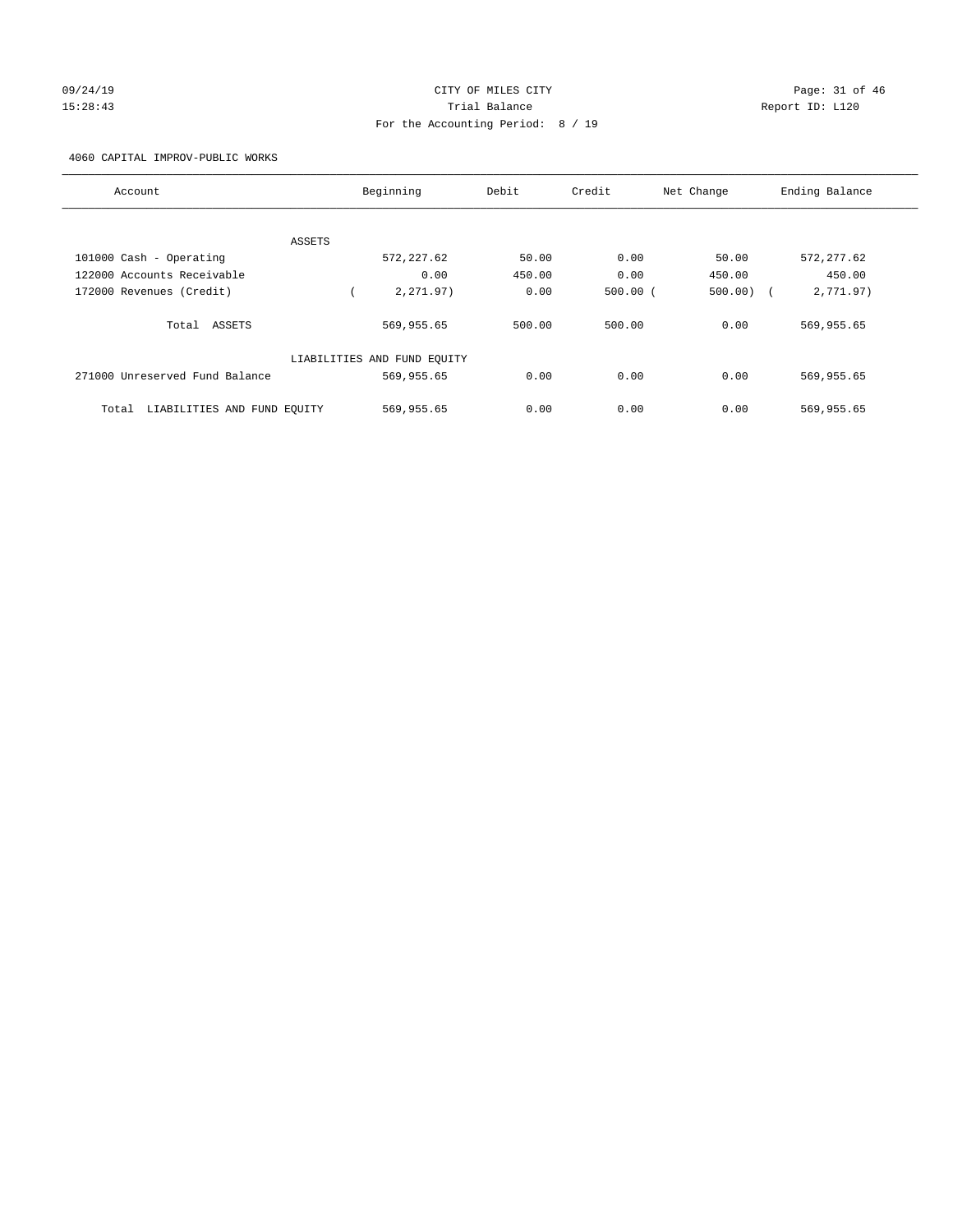# 09/24/19 Page: 32 of 46 15:28:43 Trial Balance Report ID: L120 For the Accounting Period: 8 / 19

#### 5210 WATER UTILITY

| Account                                     | Beginning                   | Debit       | Credit       | Net Change   | Ending Balance            |
|---------------------------------------------|-----------------------------|-------------|--------------|--------------|---------------------------|
| ASSETS                                      |                             |             |              |              |                           |
| 101000 Cash - Operating                     | 3, 259, 441. 21             | 218,325.80  | 386,987.83 ( | 168, 662.03) | 3,090,779.18              |
| 101010 Deposit Cash                         | 95,400.00                   | 2,650.00    | 2,600.00     | 50.00        | 95,450.00                 |
| 102240 Cash - Replacement & Depreciation    | 1,489,589.35                | 0.00        | 0.00         | 0.00         | 1,489,589.35              |
| 102250 Cash - System Devlopment Fees        | 311,659.92                  | 0.00        | 0.00         | 0.00         | 311,659.92                |
| 102270 Cash - Curb Stop Replacement Fee     | 359,994.60                  | 3,609.50    | 187.00       | 3,422.50     | 363, 417.10               |
| 102312 RevBnd/CurYearDebt-DNRC/CarbonTank   | 11,534.27                   | 11,534.27   | 0.00         | 11,534.27    | 23,068.54                 |
| 102313 RevBnd/CurYearDebt-DNRC/NE WtrLine   | 11,725.10                   | 11,725.10   | 0.00         | 11,725.10    | 23,450.20                 |
| 102315 RevBnd/CurYearDebt-ARRA/NE Water Li  | 1,525.73                    | 1,525.73    | 0.00         | 1,525.73     | 3,051.46                  |
| 102322 RevBnd/Reserve-DNRC/CarbonTank       | 153,009.00                  | 0.00        | 0.00         | 0.00         | 153,009.00                |
| 102323 RevBnd/Reserve-DNRC/NE WtrLine       | 128,653.00                  | 0.00        | 0.00         | 0.00         | 128,653.00                |
| 102325 RevBnd/Reserve-ARRA B-NE Waterline   | 18,245.00                   | 0.00        | 0.00         | 0.00         | 18,245.00                 |
| 103000 Petty Cash                           | 330.00                      | 0.00        | 0.00         | 0.00         | 330.00                    |
| 122000 Accounts Receivable                  | 261,634.47                  | 287,623.11  | 264,997.92   | 22,625.19    | 284, 259.66               |
| 162000 Deferred outflows-GASB68             | 182,751.00                  | 0.00        | 0.00         | 0.00         | 182,751.00                |
| 172000 Revenues (Credit)<br>$\left($        | 246, 379. 31)               | 43, 951. 13 | 281,862.98 ( | 237, 911.85) | 484, 291. 16)             |
| 181000 Land                                 | 41,844.00                   | 0.00        | 0.00         | 0.00         | 41,844.00                 |
| 182000 Buildings                            | 22,997.00                   | 0.00        | 0.00         | 0.00         | 22,997.00                 |
| 182100 Allowance for Depr - Buildings (Cre( | 22,997.00)                  | 0.00        | 0.00         | 0.00         | 22,997.00)                |
| 186000 Machinery and Equipment              | 510,641.42                  | 0.00        | 0.00         | 0.00         | 510,641.42                |
| 186100 Allowance for Depr - Machinery & Eq( | 300,684.00)                 | 0.00        | 0.00         | 0.00         | 300,684.00)               |
| 188000 Const. Work in Progress-NE Wtr Line( | 0.26)                       | 0.00        | 0.00         | 0.00         | 0.26)                     |
| 189100 Source of Supply                     | 3,542,842.49                | 0.00        | 0.00         | 0.00         | 3,542,842.49              |
| 189110 Allowance for Depreciation - Source( | 775, 265.00)                | 0.00        | 0.00         | 0.00         | 775, 265.00)<br>$\left($  |
| 189300 Treatment Plant                      | 3,740,287.07                | 0.00        | 0.00         | 0.00         | 3,740,287.07              |
| 189310 Allowance for Depr - Treatment Plan( | 2,068,019.00)               | 0.00        | 0.00         | 0.00         | 2,068,019.00)<br>$\left($ |
| 189400 Transmission & Distribution          | 14,260,517.26               | 0.00        | 0.00         | 0.00         | 14, 260, 517. 26          |
| 189410 Allowance for Depr - Trans & Distri( | 4,481,092.00)               | 0.00        | 0.00         | 0.00         | (4, 481, 092.00)          |
| 199901 OPEB Deferred Outflow                | 38,356.00                   | 0.00        | 0.00         | 0.00         | 38,356.00                 |
| Total ASSETS                                | 20,548,541.32               | 580,944.64  | 936,635.73 ( | 355,691.09)  | 20, 192, 850. 23          |
|                                             | LIABILITIES AND FUND EQUITY |             |              |              |                           |
| 202000 Accounts Payable                     | 2,629.67                    | 295,140.23  | 295,140.23   | 0.00         | 2,629.67                  |
| 214000 Deposits Payable                     | 95,400.00                   | 2,600.00    | 2,650.00     | 50.00        | 95,450.00                 |
| 214010 Refunds Payable<br>$\left($          | 356.36)                     | 821.23      | 796.43 (     | 24.80)       | 381.16)                   |
| 223899 Deferred inflows-GASB 68             | 11,388.00                   | 0.00        | 0.00         | 0.00         | 11,388.00                 |
| 231000 BONDS PAYABLE                        | 4,150,000.00                | 0.00        | 0.00         | 0.00         | 4,150,000.00              |
| 237000 Net Pension liability-GASB 68        | 733,295.00                  | 0.00        | 0.00         | 0.00         | 733,295.00                |
| 238000 Other Post Employment Benefits       | 117,406.00                  | 0.00        | 0.00         | 0.00         | 117,406.00                |
| 239000 Compensated Absences Payable         | 89,758.00                   | 0.00        | 0.00         | 0.00         | 89,758.00                 |
| 242000 Expenditures (Debit)                 | 153, 311.62)                | 355,716.29  | 0.00(        | 355,716.29)  | 509,027.91)               |
| 250300 Reserve Revenue Bond - Current Debt  | 323, 303.85                 | 0.00        | 0.00         | 0.00         | 323, 303.85               |
| 250500 Reserve - System Dev Fees            | 171,098.25                  | 0.00        | 0.00         | 0.00         | 171,098.25                |
| 250600 Reserve for Replacement & Depreciat  | 1,351,889.30                | 0.00        | 0.00         | 0.00         | 1,351,889.30              |
| 271000 Unreserved Fund Balance              | 518,467.93)                 | 0.00        | 0.00         | 0.00         | 518,467.93)               |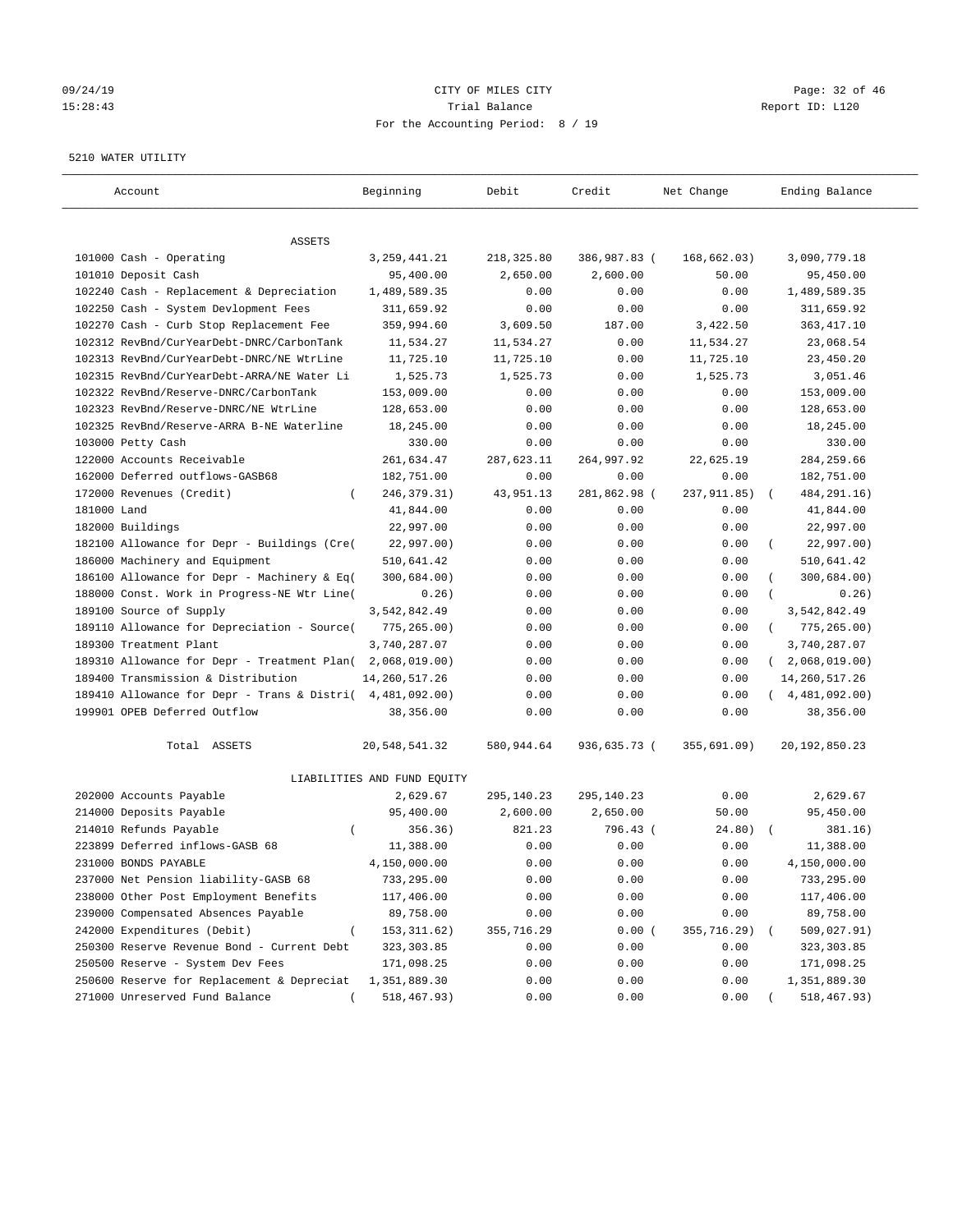| 09/24/19 |  |
|----------|--|
| 15:28:43 |  |

# CITY OF MILES CITY CONTROL CONTROL CONTROL CITY CONTROL Page: 33 of 46 15:28:43 Trial Balance Report ID: L120 For the Accounting Period: 8 / 19

# 5210 WATER UTILITY

| Account                              | Beginning     | Debit        | Credit     | Net Change  | Ending Balance |
|--------------------------------------|---------------|--------------|------------|-------------|----------------|
| 272000 Unreserved Retained Earnings  | 14,174,509.16 | 0.00         | 0.00       | 0.00        | 14,174,509.16  |
| LIABILITIES AND FUND EQUITY<br>Total | 20,548,541.32 | 654, 277, 75 | 298,586.66 | 355,691.09) | 20,192,850.23  |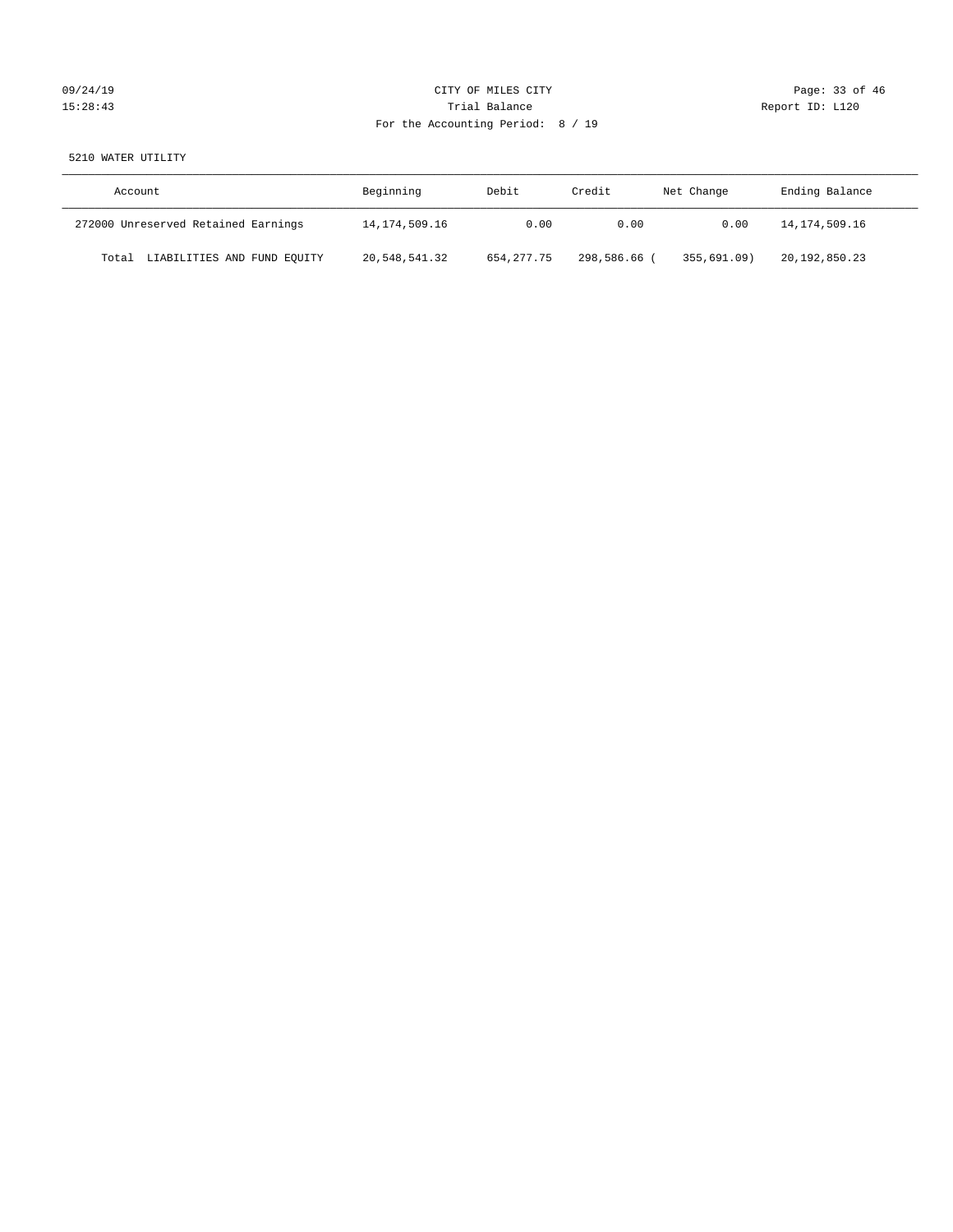# 09/24/19 **Page: 34 of 46** CITY OF MILES CITY 15:28:43 Trial Balance Trial Balance Report ID: L120 For the Accounting Period: 8 / 19

5310 SEWER UTILITY

| Account                                                   | Beginning                   | Debit       | Credit       | Net Change  | Ending Balance |
|-----------------------------------------------------------|-----------------------------|-------------|--------------|-------------|----------------|
| <b>ASSETS</b>                                             |                             |             |              |             |                |
| 101000 Cash - Operating                                   | 2,857,675.33                | 163, 194.67 | 202,191.44 ( | 38,996.77)  | 2,818,678.56   |
| 102240 Cash - Replacement & Depreciation                  | 195,098.39                  | 0.00        | 0.00         | 0.00        | 195,098.39     |
| 102250 Cash - System Devlopment Fees                      | 148,920.91                  | 0.00        | 0.00         | 0.00        | 148,920.91     |
| 102279 WWtr Treatment Plant-Phase II Const(               | 76,205.70)                  | 0.00        | 0.00         | 0.00        | 76, 205.70     |
| 102280 WWtr Treatment Plant-Phase I Constr                | 738,063.46                  | 0.00        | 0.00         | 0.00        | 738,063.46     |
| 102316 RevBnd/CurYearDebt-Phase 1 Haynes L                | 8,407.50                    | 8,407.50    | 0.00         | 8,407.50    | 16,815.00      |
| 102317 RevBnd/CurYearDebt-WWTP Phase II                   | 16,769.79                   | 16,769.79   | 0.00         | 16,769.79   | 33,539.58      |
| 102390 REV BOND/RESERVE-Sewer Phase 1                     | 101,735.00                  | 0.00        | 0.00         | 0.00        | 101,735.00     |
| 102396 REV BOND/RESERVE-SEWER PHASE II                    | 201,275.00                  | 0.00        | 0.00         | 0.00        | 201,275.00     |
| 122000 Accounts Receivable                                | 187,510.17                  | 165,712.18  | 161,845.48   | 3,866.70    | 191,376.87     |
| 162000 Deferred outflows-GASB68                           | 147,619.00                  | 0.00        | 0.00         | 0.00        | 147,619.00     |
| 172000 Revenues (Credit)<br>$\left($                      | 181,604.21)                 | 62.67       | 167,080.91 ( | 167,018.24) | 348,622.45)    |
| 181000 Land                                               | 2.00                        | 0.00        | 0.00         | 0.00        | 2.00           |
| 186000 Machinery and Equipment                            | 800,566.77                  | 0.00        | 0.00         | 0.00        | 800,566.77     |
| 186100 Allowance for Depr - Machinery & Eq(               | 499, 312.00)                | 0.00        | 0.00         | 0.00        | 499, 312.00)   |
| 188000 Const. Work in Progress-NE Wtr Line(               | 1.60)                       | 0.00        | 0.00         | 0.00        | 1.60)          |
| 189300 Treatment Plant                                    | 11, 492, 692.56             | 0.00        | 0.00         | 0.00        | 11,492,692.56  |
| 189310 Allowance for Depr - Treatment Plan( 1,698,846.00) |                             | 0.00        | 0.00         | 0.00        | (1,698,846.00) |
| 189400 Transmission & Distribution                        | 4,029,119.40                | 0.00        | 0.00         | 0.00        | 4,029,119.40   |
| 189410 Allowance for Depr - Trans & Distri( 1,695,972.00) |                             | 0.00        | 0.00         | 0.00        | (1,695,972.00) |
| 199901 OPEB Deferred Outflow                              | 28,767.00                   | 0.00        | 0.00         | 0.00        | 28,767.00      |
|                                                           |                             |             |              |             |                |
| Total ASSETS                                              | 16,802,280.77               | 354, 146.81 | 531,117.83 ( | 176,971.02) | 16,625,309.75  |
|                                                           | LIABILITIES AND FUND EQUITY |             |              |             |                |
| 202000 Accounts Payable                                   | 2,629.67                    | 127,296.39  | 127,296.39   | 0.00        | 2,629.67       |
| 223899 Deferred inflows-GASB 68                           | 9,199.00                    | 0.00        | 0.00         | 0.00        | 9,199.00       |
| 231300 Bonds Pay 1979 Issue                               | 1,080,000.00                | 0.00        | 0.00         | 0.00        | 1,080,000.00   |
| 231301 WWTP #2 Bonds Pay                                  | 5,046,645.00                | 0.00        | 0.00         | 0.00        | 5,046,645.00   |
| 237000 Net Pension liability-GASB 68                      | 592,325.00                  | 0.00        | 0.00         | 0.00        | 592,325.00     |
| 238000 Other Post Employment Benefits                     | 88,054.00                   | 0.00        | 0.00         | 0.00        | 88,054.00      |
| 239000 Compensated Absences Payable                       | 69,016.00                   | 0.00        | 0.00         | 0.00        | 69,016.00      |
| 242000 Expenditures (Debit)<br>$\overline{(\ }$           | 102, 676.50)                | 176,971.02  | 0.00(        | 176,971.02) | 279,647.52)    |
| 250500 Reserve - System Dev Fees                          | 82,925.91                   | 0.00        | 0.00         | 0.00        | 82,925.91      |
| 250600 Reserve for Replacement & Depreciat                | 1,666,491.83                | 0.00        | 0.00         | 0.00        | 1,666,491.83   |
| 271000 Unreserved Fund Balance                            | 394,844.93)                 | 0.00        | 0.00         | 0.00        | 394,844.93)    |
| 272000 Unreserved Retained Earnings                       | 8,662,515.79                | 0.00        | 0.00         | 0.00        | 8,662,515.79   |
| Total LIABILITIES AND FUND EQUITY                         | 16,802,280.77               | 304, 267.41 | 127,296.39 ( | 176,971.02) | 16,625,309.75  |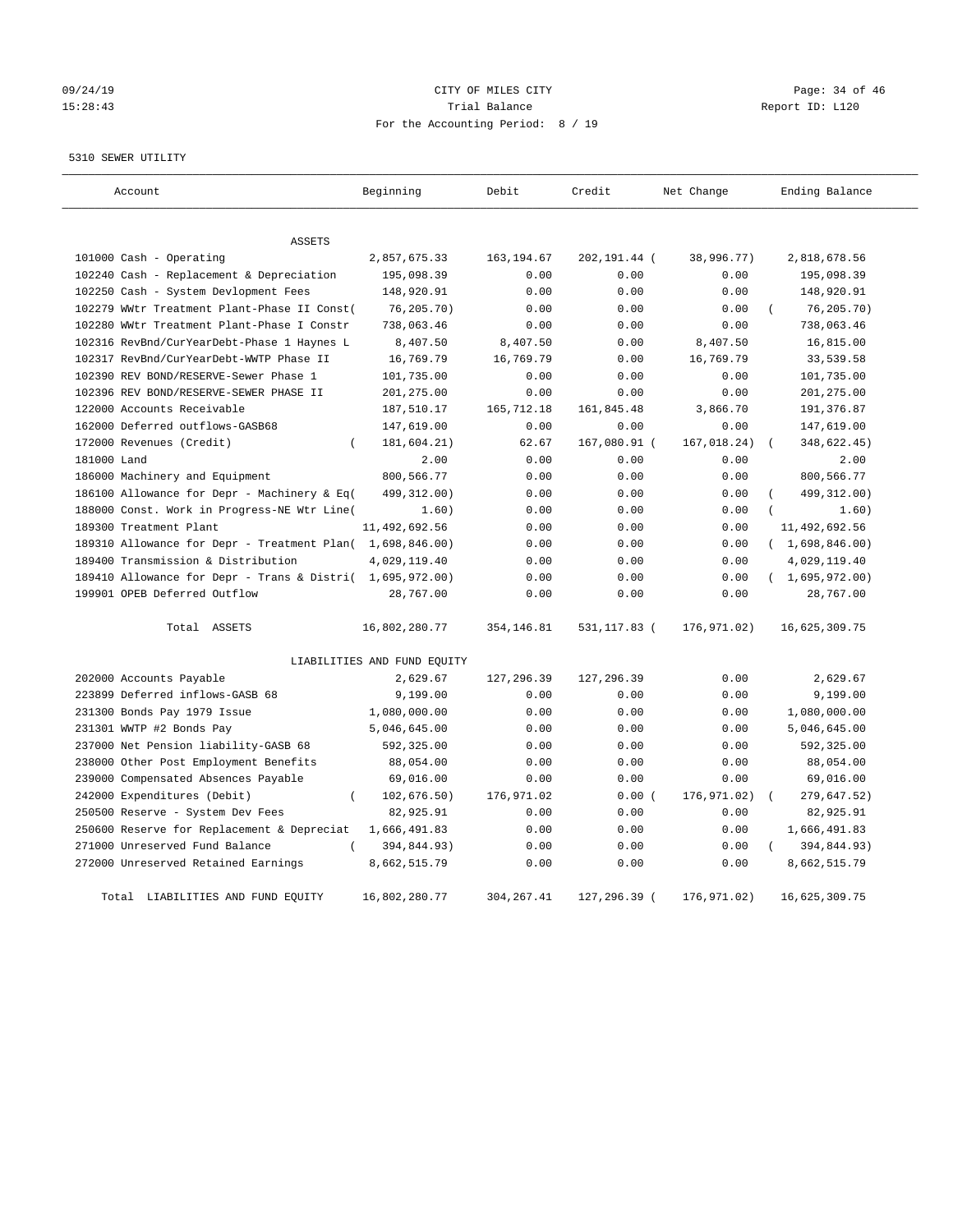# 09/24/19 Page: 35 of 46 15:28:43 Trial Balance Report ID: L120 For the Accounting Period: 8 / 19

#### 5510 AMBULANCE FUND

| Account                                          | Beginning                   | Debit        | Credit       | Net Change   | Ending Balance          |
|--------------------------------------------------|-----------------------------|--------------|--------------|--------------|-------------------------|
| ASSETS                                           |                             |              |              |              |                         |
| 101000 Cash - Operating<br>$\left($              | 232,777.98)                 | 51,932.34    | 45,781.44    | 6,150.90     | 226,627.08)             |
| 113213 Tax Receivables Real-2013                 | 0.46                        | 0.00         | 0.00         | 0.00         | 0.46                    |
| 113214 Taxes Receivable- Real 2014               | 0.97                        | 0.00         | 0.00         | 0.00         | 0.97                    |
| 113215 Tax Receivables Real-2015                 | 1.62                        | 0.00         | 0.00         | 0.00         | 1.62                    |
| 113216 Tax Receivables real-2016                 | 10.59                       | 0.00         | 1.97(        | 1.97)        | 8.62                    |
| 113217 Tax receivables real-2017                 | 24.34                       | 0.00         | $3.88$ (     | 3.88)        | 20.46                   |
| 113218 Tax Receivables real-2018                 | 98.06                       | 0.00         | 24.98 (      | 24.98)       | 73.08                   |
| 115216 Tax receivable personal-2016              | 0.02                        | 0.00         | 0.00         | 0.00         | 0.02                    |
| 115217 Tax receivable personal-2017              | 0.17                        | 0.00         | 0.00         | 0.00         | 0.17                    |
| 115218 Tax Receivable Personal-2018              | 0.23                        | 0.00         | 0.00         | 0.00         | 0.23                    |
| 115219 Tax Receivable Personal-2019              | 14.53                       | 0.08         | $0.86$ (     | 0.78)        | 13.75                   |
| 122000 Accounts Receivable                       | 441,535.05                  | 105,647.03   | 131,509.08 ( | 25,862.05)   | 415,673.00              |
| 122100 Acct Receivable<br>$\left($               | 182,386.20)                 | 0.00         | 0.00         | 0.00         | 182,386.20)<br>$\left($ |
| 162000 Deferred outflows-GASB68                  | 72,385.00                   | 0.00         | 0.00         | 0.00         | 72,385.00               |
| 172000 Revenues (Credit)<br>$\left($             | 131,890.43)                 | 436.44       | 106,094.60 ( | 105,658.16)  | 237,548.59)<br>$\left($ |
| 186000 Machinery and Equipment                   | 818, 326.11                 | 0.00         | 0.00         | 0.00         | 818, 326.11             |
| 186100 Allowance for Depr - Machinery & Eq(      | 324,841.00)                 | 0.00         | 0.00         | 0.00         | 324,841.00)             |
| 199901 OPEB Deferred Outflow                     | 19,178.00                   | 0.00         | 0.00         | 0.00         | 19,178.00               |
| Total ASSETS                                     | 479,679.54                  | 158,015.89   | 283,416.81 ( | 125, 400.92) | 354, 278.62             |
|                                                  | LIABILITIES AND FUND EQUITY |              |              |              |                         |
| 202000 Accounts Payable                          | 0.00                        | 9,084.18     | 9,084.18     | 0.00         | 0.00                    |
| 223100 Deferred Revenue - Real Prop Taxes (      | 47.84)                      | 30.83        | 0.00(        | 30.83)       | 78.67)                  |
| 223200 Deferred Revenue - Pers Prop Taxes (      | 9.88)                       | 0.86         | $0.08$ (     | 0.78)        | 10.66)                  |
| 223899 Deferred inflows-GASB 68                  | 2,970.00                    | 0.00         | 0.00         | 0.00         | 2,970.00                |
| 235000 CONTRACTS/NOTES/LOANS PAYABLE<br>$\left($ | 0.01)                       | 0.00         | 0.00         | 0.00         | 0.01)                   |
| 237000 Net Pension liability-GASB 68             | 168,371.00                  | 0.00         | 0.00         | 0.00         | 168,371.00              |
| 238000 Other Post Employment Benefits            | 58,703.00                   | 0.00         | 0.00         | 0.00         | 58,703.00               |
| 239000 Compensated Absences Payable              | 44,300.00                   | 0.00         | 0.00         | 0.00         | 44,300.00               |
| 242000 Expenditures (Debit)<br>$\overline{ }$    | 127, 175.41)                | 125, 369. 31 | 0.00(        | 125, 369.31) | 252, 544. 72)           |
| 271000 Unreserved Fund Balance<br>$\epsilon$     | 139,528.00)                 | 0.00         | 0.00         | 0.00         | 139,528.00)             |
| 272000 Unreserved Retained Earnings              | 472,096.68                  | 0.00         | 0.00         | 0.00         | 472,096.68              |
| LIABILITIES AND FUND EQUITY<br>Total             | 479,679.54                  | 134, 485. 18 | $9.084.26$ ( | 125, 400.92) | 354, 278.62             |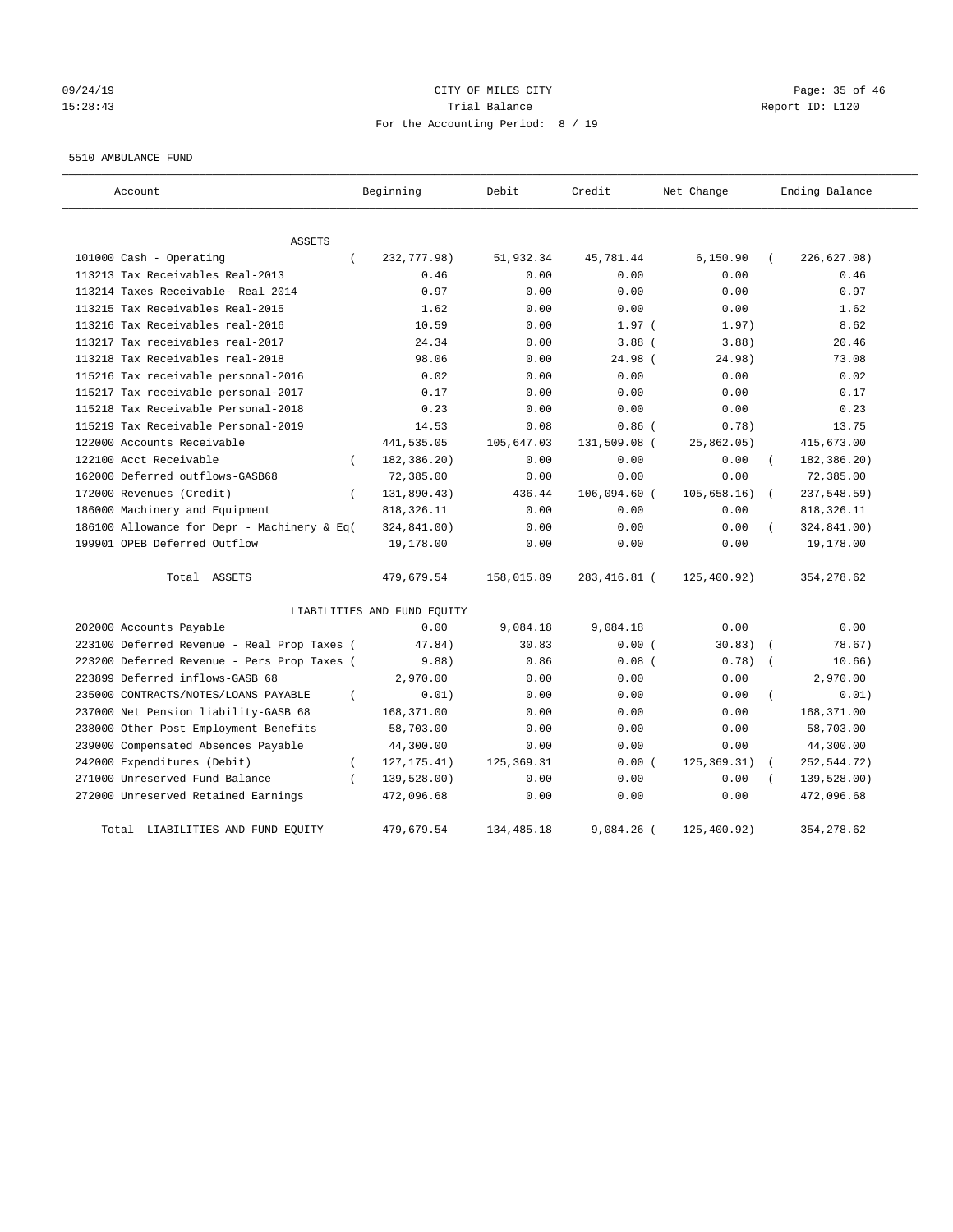# 09/24/19 Page: 36 of 46 15:28:43 Trial Balance Report ID: L120 For the Accounting Period: 8 / 19

#### 5610 AIRPORT OPERATING

| Account                                             | Beginning                   | Debit      | Credit        | Net Change   | Ending Balance   |
|-----------------------------------------------------|-----------------------------|------------|---------------|--------------|------------------|
| ASSETS                                              |                             |            |               |              |                  |
| 101000 Cash - Operating                             | 132,596.43                  | 78,251.82  | 47,024.42     | 31,227.40    | 163,823.83       |
| 102117 Airport Improvement                          | 60,779.80                   | 0.00       | 65.63 (       | 65.63)       | 60,714.17        |
| 102230 Cash - Surplus/Credit Card Acct              | 100.00                      | 39,449.79  | 38,970.18     | 479.61       | 579.61           |
| 103000 Petty Cash                                   | 100.00                      | 0.00       | 0.00          | 0.00         | 100.00           |
| 113213 Tax Receivables Real-2013                    | 0.65                        | 0.00       | 0.00          | 0.00         | 0.65             |
| 113214 Taxes Receivable- Real 2014                  | 1.48                        | 0.00       | 0.00          | 0.00         | 1.48             |
| 113215 Tax Receivables Real-2015                    | 2.46                        | 0.00       | 0.00          | 0.00         | 2.46             |
| 113216 Tax Receivables real-2016                    | 15.85                       | 0.00       | $2.95$ (      | 2.95)        | 12.90            |
| 113217 Tax receivables real-2017                    | 36.48                       | 0.00       | $5.82$ (      | 5.82)        | 30.66            |
| 113218 Tax Receivables real-2018                    | 148.03                      | 0.00       | $37.48$ (     | 37.48)       | 110.55           |
| 115216 Tax receivable personal-2016                 | 0.06                        | 0.00       | 0.00          | 0.00         | 0.06             |
| 115217 Tax receivable personal-2017                 | 0.28                        | 0.00       | 0.00          | 0.00         | 0.28             |
| 115218 Tax Receivable Personal-2018                 | 0.35                        | 0.00       | 0.00          | 0.00         | 0.35             |
| 115219 Tax Receivable Personal-2019                 | 21.79                       | 0.11       | $1.29$ (      | 1.18)        | 20.61            |
| 122000 Accounts Receivable                          | 16,331.25                   | 0.00       | 16,331.25 (   | 16, 331. 25) | 0.00             |
| 141000 Prepaid Expense                              | 4,875.00                    | 0.00       | 0.00          | 0.00         | 4,875.00         |
| 162000 Deferred outflows-GASB68                     | 38,677.00                   | 0.00       | 0.00          | 0.00         | 38,677.00        |
| 172000 Revenues (Credit)<br>-                       | 80,764.60)                  | 38.11      | $62,438.18$ ( | 62,400.07)   | 143, 164. 67)    |
| 181000 Land                                         | 19,983.00                   | 0.00       | 0.00          | 0.00         | 19,983.00        |
| 182000 Buildings                                    | 677,537.00                  | 0.00       | 0.00          | 0.00         | 677,537.00       |
| 182100 Allowance for Depr - Buildings (Cre(         | 389,758.00)                 | 0.00       | 0.00          | 0.00         | 389,758.00)      |
| 184000 Improvements Other Than Buildings            | 13,017,833.11               | 0.00       | 0.00          | 0.00         | 13,017,833.11    |
| 184100 Allowance for Depr - Imp Other Than(         | 3,401,665.00)               | 0.00       | 0.00          | 0.00         | (3, 401, 665.00) |
| 186000 Machinery and Equipment                      | 1,001,946.58                | 0.00       | 0.00          | 0.00         | 1,001,946.58     |
| 186100 Allowance for Depr - Machinery & Eq(         | 510, 395.00)                | 0.00       | 0.00          | 0.00         | 510, 395.00)     |
| 188000 Const. Work in Progress-NE Wtr Line          | 75,246.00                   | 0.00       | 0.00          | 0.00         | 75,246.00        |
| 199901 OPEB Deferred Outflow                        | 6,393.00                    | 0.00       | 0.00          | 0.00         | 6,393.00         |
| Total ASSETS                                        | 10,670,043.00               | 117,739.83 | 164,877.20 (  | 47,137.37)   | 10,622,905.63    |
|                                                     | LIABILITIES AND FUND EQUITY |            |               |              |                  |
| 202000 Accounts Payable                             | 0.00                        | 32,455.95  | 32,455.95     | 0.00         | 0.00             |
| 223100 Deferred Revenue - Real Prop Taxes (         | 71.76)                      | 46.25      | 0.00(         | 46.25)       | 118.01)          |
| 223200 Deferred Revenue - Pers Prop Taxes (         | 14.83)                      | 1.29       | $0.11$ (      | 1.18)        | 16.01)           |
| 223899 Deferred inflows-GASB 68                     | 2,410.00                    | 0.00       | 0.00          | 0.00         | 2,410.00         |
| 235160 LTrm Pay/MT Aeronautics (2)                  | 101,718.00                  | 0.00       | 0.00          | 0.00         | 101,718.00       |
| 237000 Net Pension liability-GASB 68                | 155,193.00                  | 0.00       | 0.00          | 0.00         | 155,193.00       |
| 238000 Other Post Employment Benefits               | 19,568.00                   | 0.00       | 0.00          | 0.00         | 19,568.00        |
| 239000 Compensated Absences Payable                 | 13,447.00                   | 0.00       | 0.00          | 0.00         | 13,447.00        |
| 242000 Expenditures (Debit)<br>$\overline{(\cdot)}$ | 81,679.72)                  | 47,089.94  | 0.00(         | 47,089.94)   | 128,769.66)      |
| 250600 Reserve for Replacement & Depreciat          | 18,913.67                   | 0.00       | 0.00          | 0.00         | 18,913.67        |
| 271000 Unreserved Fund Balance<br><sup>-</sup>      | 90,992.00)                  | 0.00       | 0.00          | 0.00         | 90,992.00)       |
| 272000 Unreserved Retained Earnings                 | 10,531,551.64               | 0.00       | 0.00          | 0.00         | 10,531,551.64    |
| Total LIABILITIES AND FUND EQUITY                   | 10,670,043.00               | 79,593.43  | 32,456.06 (   | 47,137.37)   | 10,622,905.63    |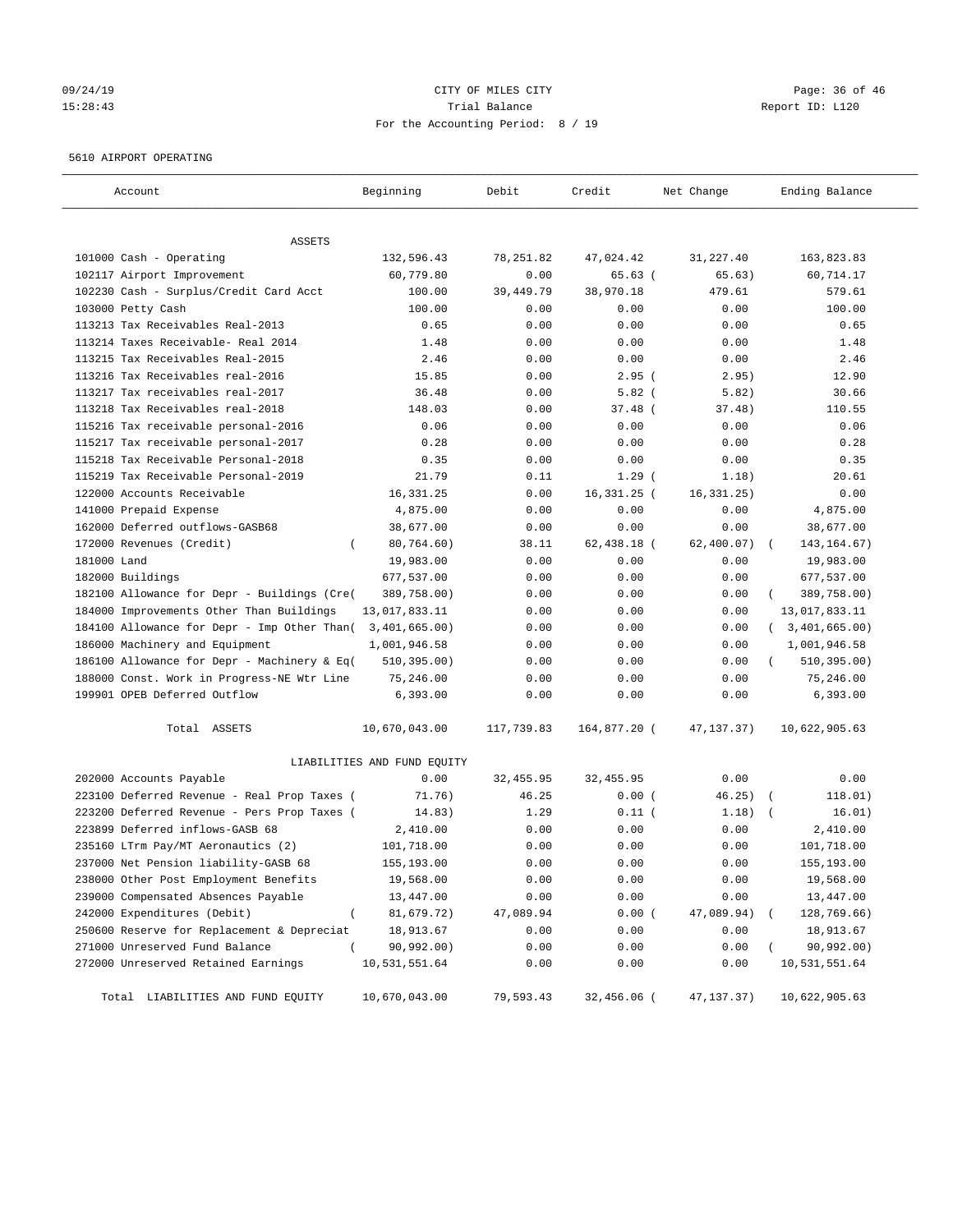# 09/24/19 Page: 37 of 46 15:28:43 Trial Balance Trial Balance Report ID: L120 For the Accounting Period: 8 / 19

#### 6040 PUBLIC WORKS

| Account                              | Beginning                   | Debit     | Credit       | Net Change     | Ending Balance |
|--------------------------------------|-----------------------------|-----------|--------------|----------------|----------------|
| ASSETS                               |                             |           |              |                |                |
| 101000 Cash - Operating              | 5,386.68                    | 4,000.00  | 15,066.15 (  | 11,066.15)     | 5,679.47)      |
| 172000 Revenues (Credit)             | 4,000.00)                   | 0.00      | $4,000.00$ ( | $4,000.00)$ (  | 8,000.00)      |
| Total ASSETS                         | 1,386.68                    | 4,000.00  | 19,066.15 (  | $15,066.15)$ ( | 13,679.47)     |
|                                      | LIABILITIES AND FUND EQUITY |           |              |                |                |
| 202000 Accounts Payable              | 0.00                        | 958.41    | 958.41       | 0.00           | 0.00           |
| 239000 Compensated Absences Payable  | 6,997.00                    | 0.00      | 0.00         | 0.00           | 6,997.00       |
| 242000 Expenditures (Debit)          | 18,299.99)                  | 15,066.15 | 0.00(        | $15,066.15)$ ( | 33, 366. 14)   |
| 271000 Unreserved Fund Balance       | 84,045.78)                  | 0.00      | 0.00         | 0.00           | 84,045.78)     |
| 272000 Unreserved Retained Earnings  | 96,735.45                   | 0.00      | 0.00         | 0.00           | 96,735.45      |
| LIABILITIES AND FUND EQUITY<br>Total | 1,386.68                    | 16,024.56 | 958.41 (     | 15,066.15)     | 13,679.47)     |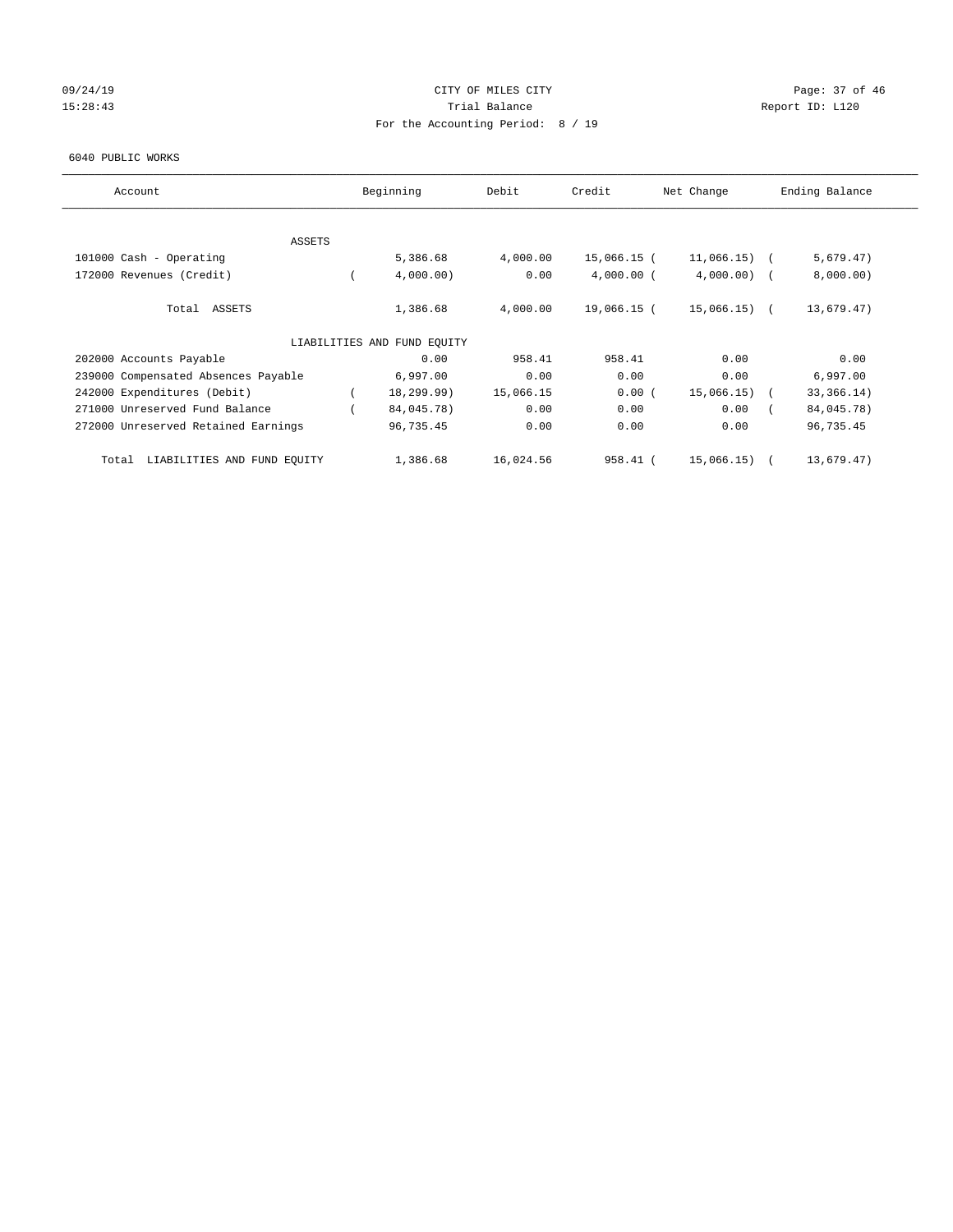# 09/24/19 Page: 38 of 46 15:28:43 Trial Balance Trial Balance Report ID: L120 For the Accounting Period: 8 / 19

# 7370 TBID

| Account                              | Beginning                   | Debit     | Credit    | Net Change | Ending Balance |
|--------------------------------------|-----------------------------|-----------|-----------|------------|----------------|
|                                      |                             |           |           |            |                |
|                                      | ASSETS                      |           |           |            |                |
| 101000 Cash - Operating              | 0.00                        | 27,714.00 | 27,714.00 | 0.00       | 0.00           |
| Total ASSETS                         | 0.00                        | 27,714.00 | 27,714.00 | 0.00       | 0.00           |
|                                      |                             |           |           |            |                |
|                                      | LIABILITIES AND FUND EQUITY |           |           |            |                |
| 202000 Accounts Payable              | 0.00                        | 27,714.00 | 27,714.00 | 0.00       | 0.00           |
| 212500 Due to Others                 | 0.00                        | 27,714.00 | 27,714.00 | 0.00       | 0.00           |
|                                      |                             |           |           |            |                |
| LIABILITIES AND FUND EQUITY<br>Total | 0.00                        | 55,428.00 | 55,428.00 | 0.00       | 0.00           |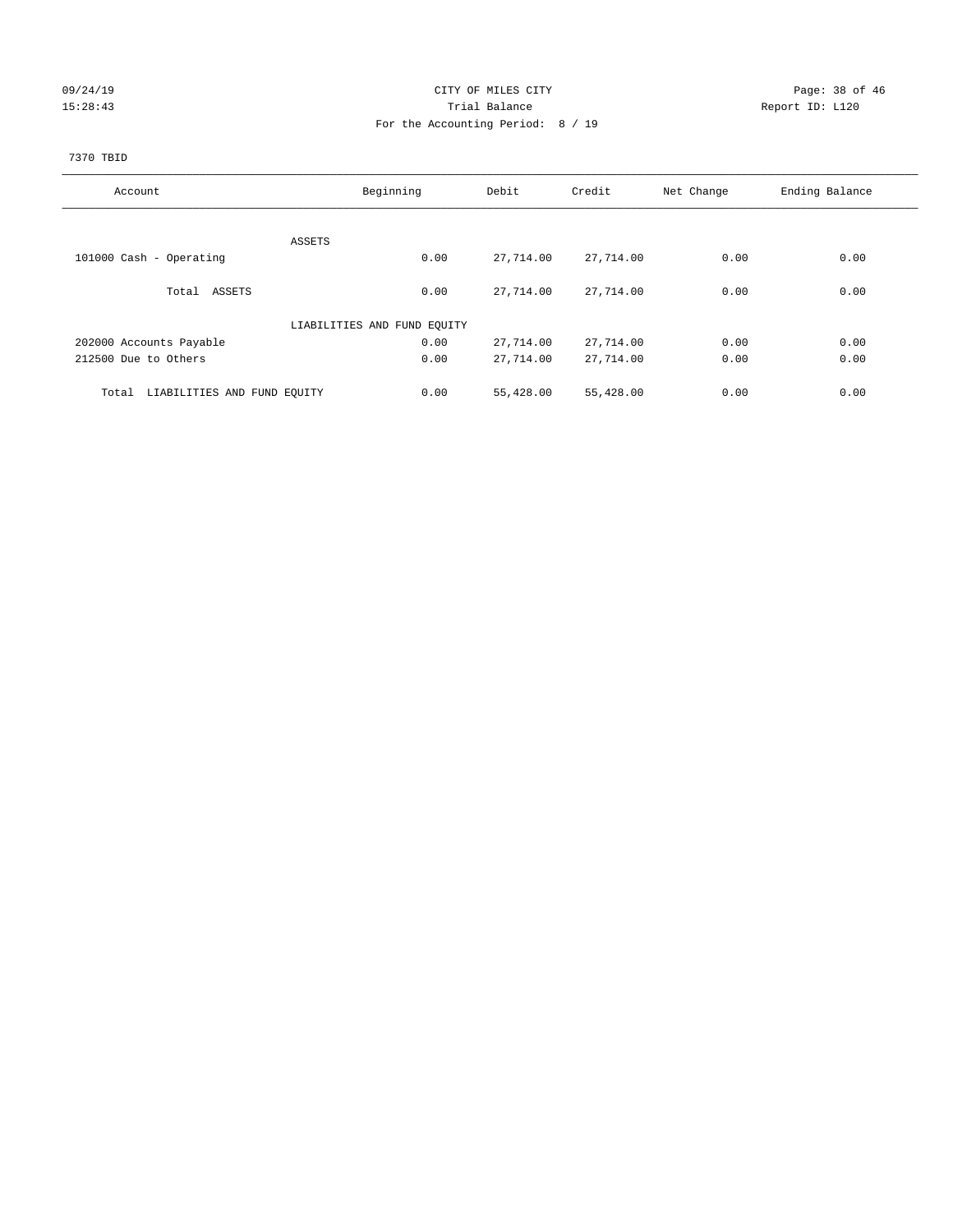# 09/24/19 CITY OF MILES CITY CHECK CONTROL Page: 39 of 46 15:28:43 Trial Balance Report ID: L120 For the Accounting Period: 8 / 19

7467 Law Enforcement Academy Surcharge

| Account                                   | Beginning                   | Debit  | Credit | Net Change | Ending Balance |
|-------------------------------------------|-----------------------------|--------|--------|------------|----------------|
|                                           | ASSETS                      |        |        |            |                |
| 101000 Cash - Operating                   | 520.00                      | 418.62 | 0.00   | 418.62     | 938.62         |
| Total ASSETS                              | 520.00                      | 418.62 | 0.00   | 418.62     | 938.62         |
|                                           | LIABILITIES AND FUND EQUITY |        |        |            |                |
| 212200 Due to Federal, Soc Sec & Medicare | 520.00                      | 0.00   | 418.62 | 418.62     | 938.62         |
| LIABILITIES AND FUND EQUITY<br>Total      | 520.00                      | 0.00   | 418.62 | 418.62     | 938.62         |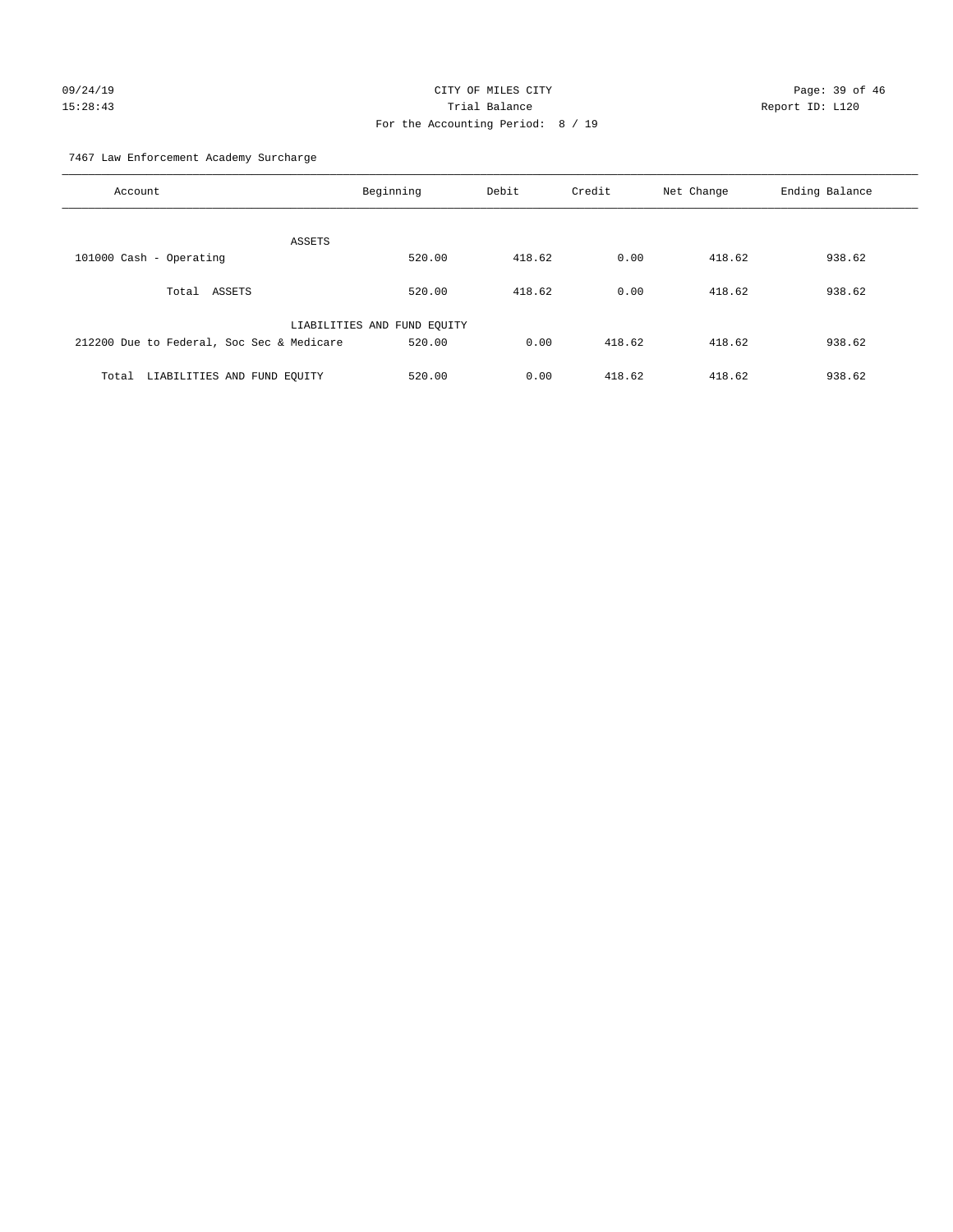#### 7471 CIVIL LEGAL ASSIST/VICTIM DOM VIOLENCE PROG

| Account                              | Beginning                   | Debit  | Credit | Net Change | Ending Balance |
|--------------------------------------|-----------------------------|--------|--------|------------|----------------|
| <b>ASSETS</b>                        |                             |        |        |            |                |
| 101000 Cash - Operating              | 720.00                      | 522.40 | 0.00   | 522.40     | 1,242.40       |
| ASSETS<br>Total                      | 720.00                      | 522.40 | 0.00   | 522.40     | 1,242.40       |
|                                      | LIABILITIES AND FUND EQUITY |        |        |            |                |
| 212500 Due to Others                 | 720.00                      | 0.00   | 522.40 | 522.40     | 1,242.40       |
| LIABILITIES AND FUND EQUITY<br>Total | 720.00                      | 0.00   | 522.40 | 522.40     | 1,242.40       |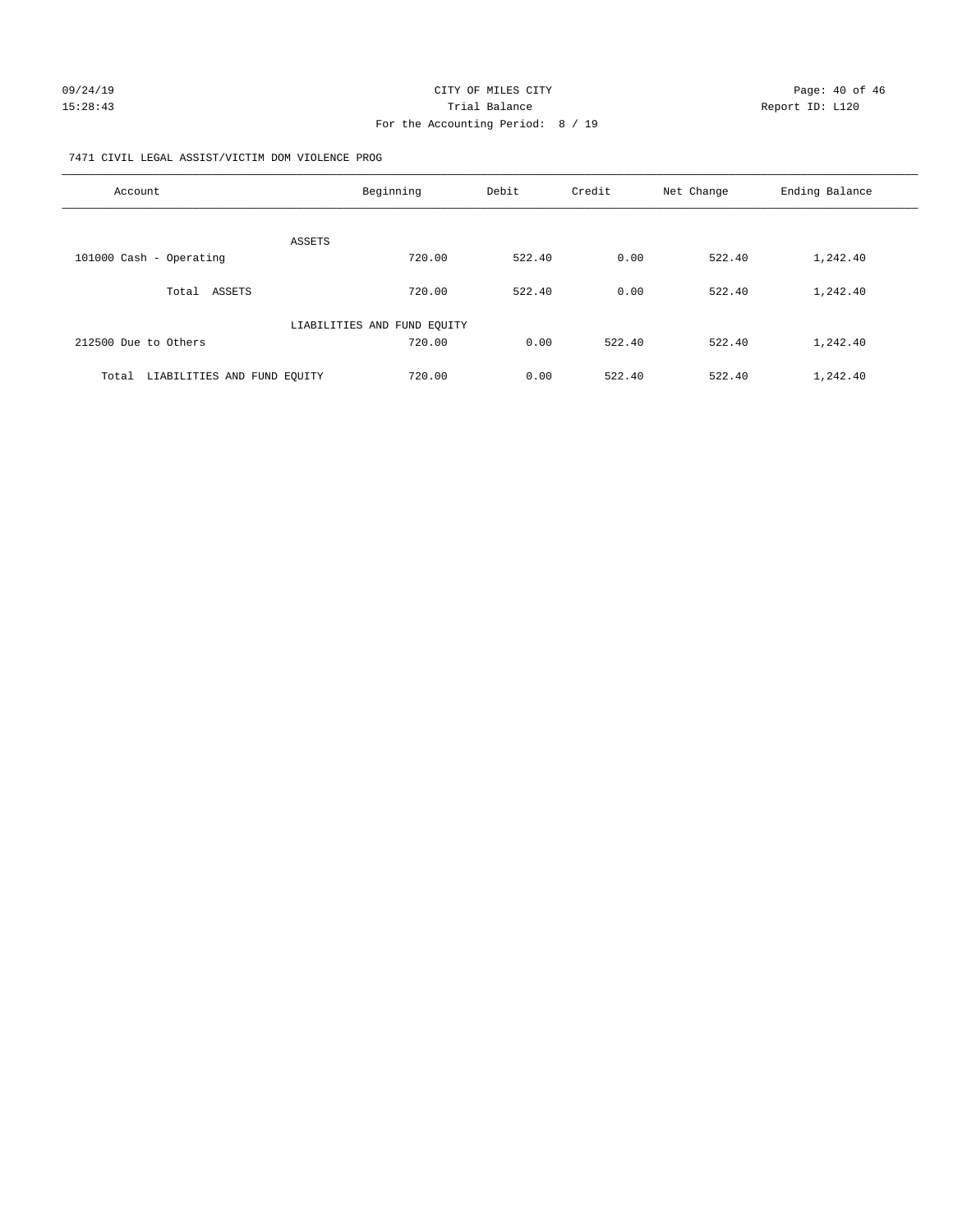# 09/24/19 CITY OF MILES CITY CHECK CONTROL CONTROL Page: 41 of 46 15:28:43 Trial Balance Trial Balance Report ID: L120 For the Accounting Period: 8 / 19

7910 PAYROLL FUND

| Account                                   | Beginning  | Debit      | Credit      | Net Change | Ending Balance |  |  |
|-------------------------------------------|------------|------------|-------------|------------|----------------|--|--|
|                                           |            |            |             |            |                |  |  |
| <b>ASSETS</b><br>101000 Cash - Operating  | 111,548.74 | 531,834.29 | 518,163.91  | 13,670.38  | 125,219.12     |  |  |
| Total ASSETS                              | 111,548.74 | 531,834.29 | 518,163.91  | 13,670.38  | 125, 219.12    |  |  |
| LIABILITIES AND FUND EQUITY               |            |            |             |            |                |  |  |
| 201000 Warrants Payable                   | 91,903.20  | 104,883.70 | 99,645.54 ( | 5,238.16)  | 86,665.04      |  |  |
| 212200 Due to Federal, Soc Sec & Medicare | 0.00       | 69,531.28  | 69,531.28   | 0.00       | 0.00           |  |  |
| 212202 Due to State Unemployment          | 598.64     | 0.00       | 574.64      | 574.64     | 1,173.28       |  |  |
| 212203 Due to Worker's Compensation       | 18,769.41  | 0.00       | 18,242.07   | 18,242.07  | 37,011.48      |  |  |
| 212204 Due to State Income Tax            | 0.00       | 16,419.00  | 16,419.00   | 0.00       | 0.00           |  |  |
| 212205 Due to MPORS-GABA                  | 0.00       | 15,739.37  | 15,739.37   | 0.00       | 0.00           |  |  |
| 212207 Due to AFLAC, AFLAC PRETAX         | 103.64)    | 820.58     | 924.21      | 103.63     | 0.01)          |  |  |
| 212208 Due to Health Ins, Dental, Vision  | 16.00      | 72,959.65  | 72,947.85 ( | 11.80)     | 4.20           |  |  |
| 212209 Due to PERS Retirement             | 0.00       | 36,546.49  | 36,546.49   | 0.00       | 0.00           |  |  |
| 212210 Due to FURS-GABA Retirement        | 365.13     | 15,759.40  | 15,759.40   | 0.00       | 365.13         |  |  |
| 212212 Due to City of Miles City          | 0.00       | 72.88      | 72.88       | 0.00       | 0.00           |  |  |
| Total LIABILITIES AND FUND EQUITY         | 111,548.74 | 332,732.35 | 346,402.73  | 13,670.38  | 125, 219.12    |  |  |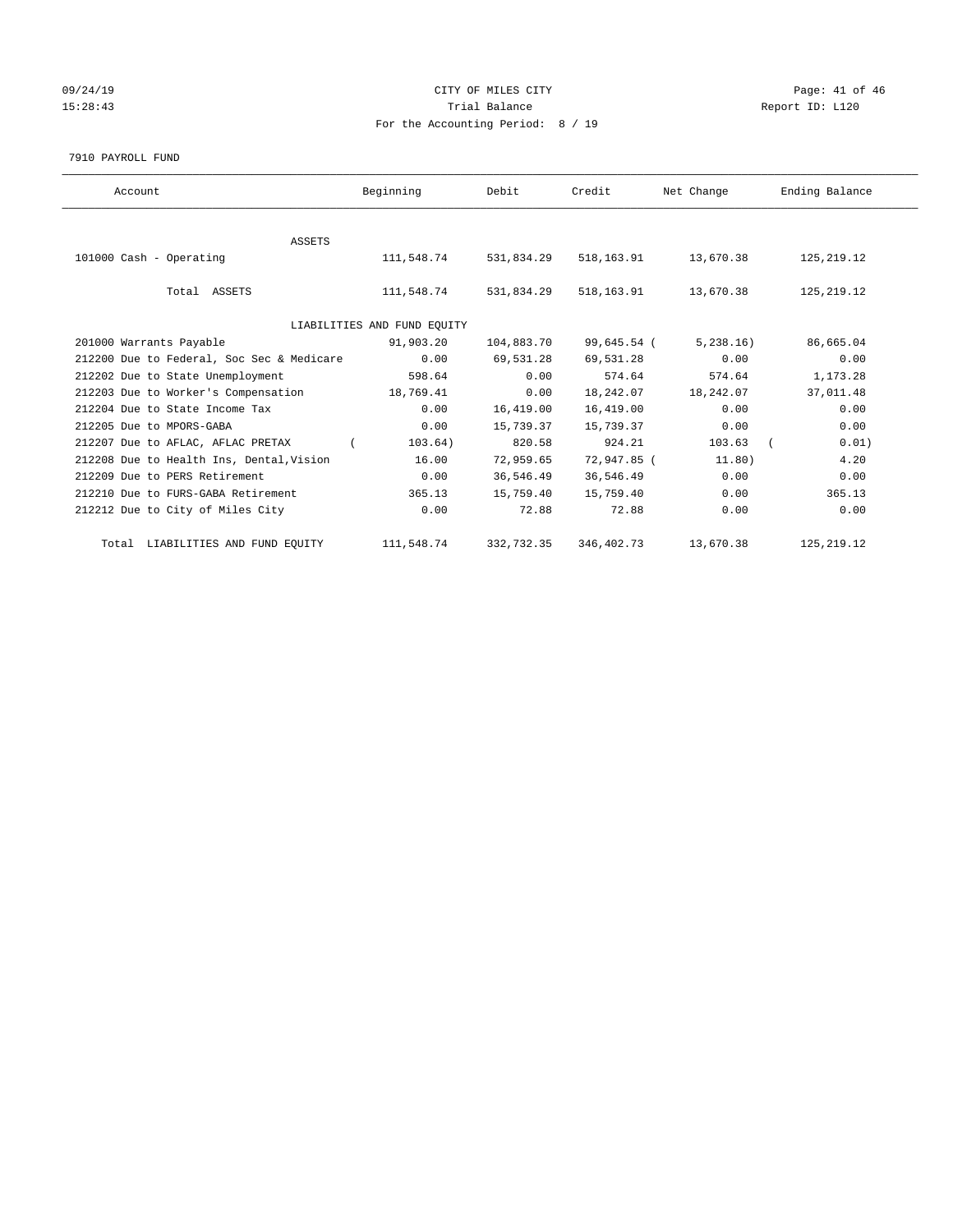| 09/24/19 |  |
|----------|--|
| 15:28:43 |  |

# CITY OF MILES CITY Page: 42 of 46<br>Trial Balance Report ID: L120 15:28:43 Trial Balance Report ID: L120 For the Accounting Period: 8 / 19

#### 7930 CLAIMS FUND

| Account                              | Beginning                   | Debit        | Credit                       | Net Change | Ending Balance |
|--------------------------------------|-----------------------------|--------------|------------------------------|------------|----------------|
|                                      |                             |              |                              |            |                |
| ASSETS                               |                             |              |                              |            |                |
| 101000 Cash - Operating              | 349,169.86                  | 1,125,278.61 | 486, 277. 75                 | 639,000.86 | 988,170.72     |
| ASSETS<br>Total                      | 349,169.86                  | 1,125,278.61 | 486, 277, 75                 | 639,000.86 | 988,170.72     |
|                                      | LIABILITIES AND FUND EQUITY |              |                              |            |                |
| 201000 Warrants Payable              | 349,169.86                  |              | 486, 277.75 1, 125, 278.61   | 639,000.86 | 988,170.72     |
| LIABILITIES AND FUND EQUITY<br>Total | 349,169.86                  |              | 486, 277. 75 1, 125, 278. 61 | 639,000.86 | 988, 170. 72   |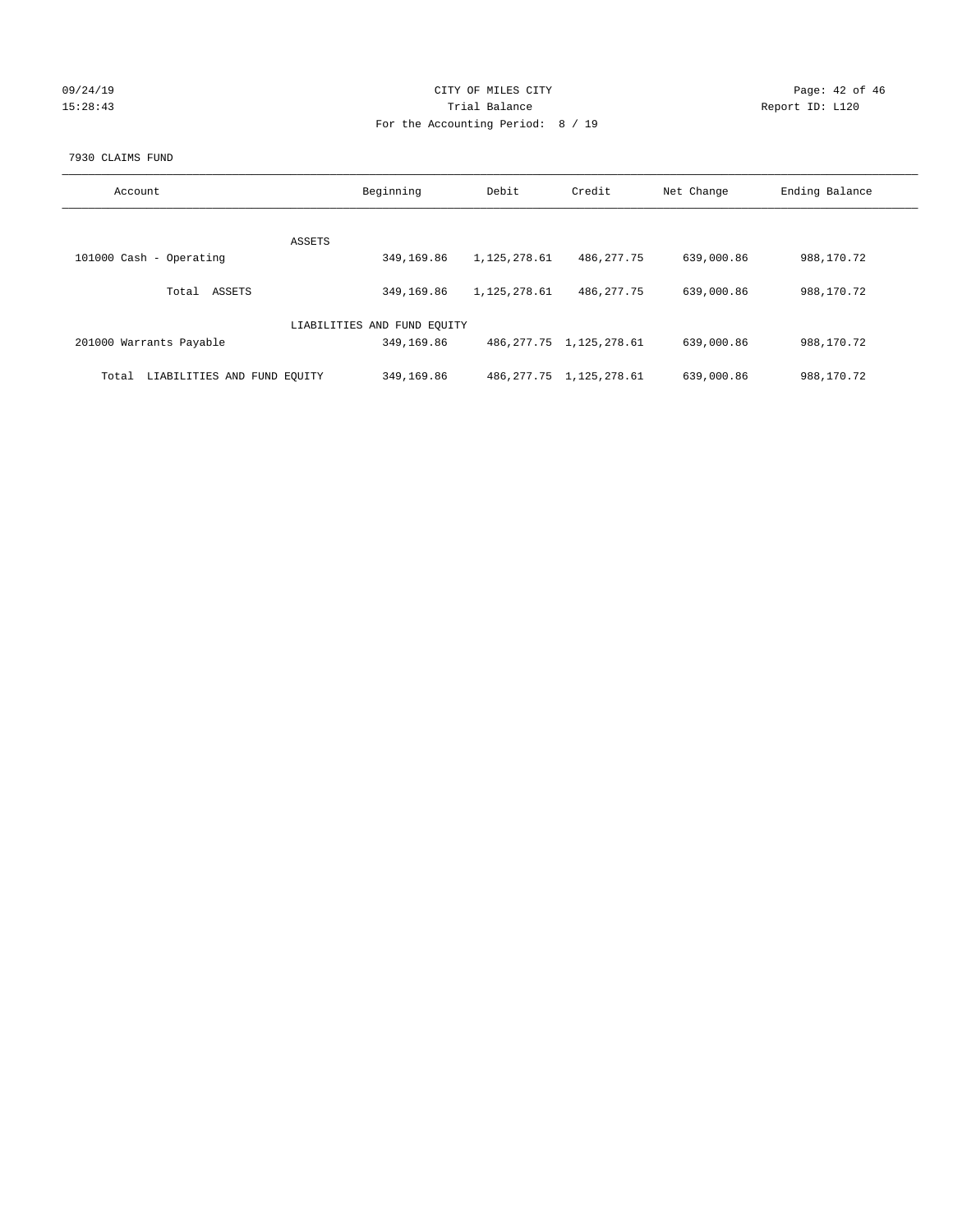# 09/24/19 Page: 43 of 46 15:28:43 Trial Balance Report ID: L120 For the Accounting Period: 8 / 19

7980 CUSTER CO WATER & SEWER DISTRICT

| Account                                 | Beginning                   | Debit     | Credit        | Net Change | Ending Balance |
|-----------------------------------------|-----------------------------|-----------|---------------|------------|----------------|
|                                         |                             |           |               |            |                |
| ASSETS                                  |                             |           |               |            |                |
| 101000 Cash - Operating                 | 0.00                        | 14,454.49 | 14,454.49     | 0.00       | 0.00           |
| 122000 Accounts Receivable              | 16,084.01                   | 14,224.55 | 14,484.48 (   | 259.93)    | 15,824.08      |
| Total ASSETS                            | 16,084.01                   | 28,679.04 | 28,938.97 (   | 259.93)    | 15,824.08      |
|                                         | LIABILITIES AND FUND EQUITY |           |               |            |                |
| 202000 Accounts Payable                 | 0.00                        | 14,454.49 | 14,454.49     | 0.00       | 0.00           |
| 211020 Due to Custer Water & Sewer Dist | 16,084.01                   | 14,484.48 | 14,224.55 (   | 259.93)    | 15,824.08      |
| LIABILITIES AND FUND EOUITY<br>Total    | 16,084.01                   | 28,938.97 | $28.679.04$ ( | 259.93)    | 15,824.08      |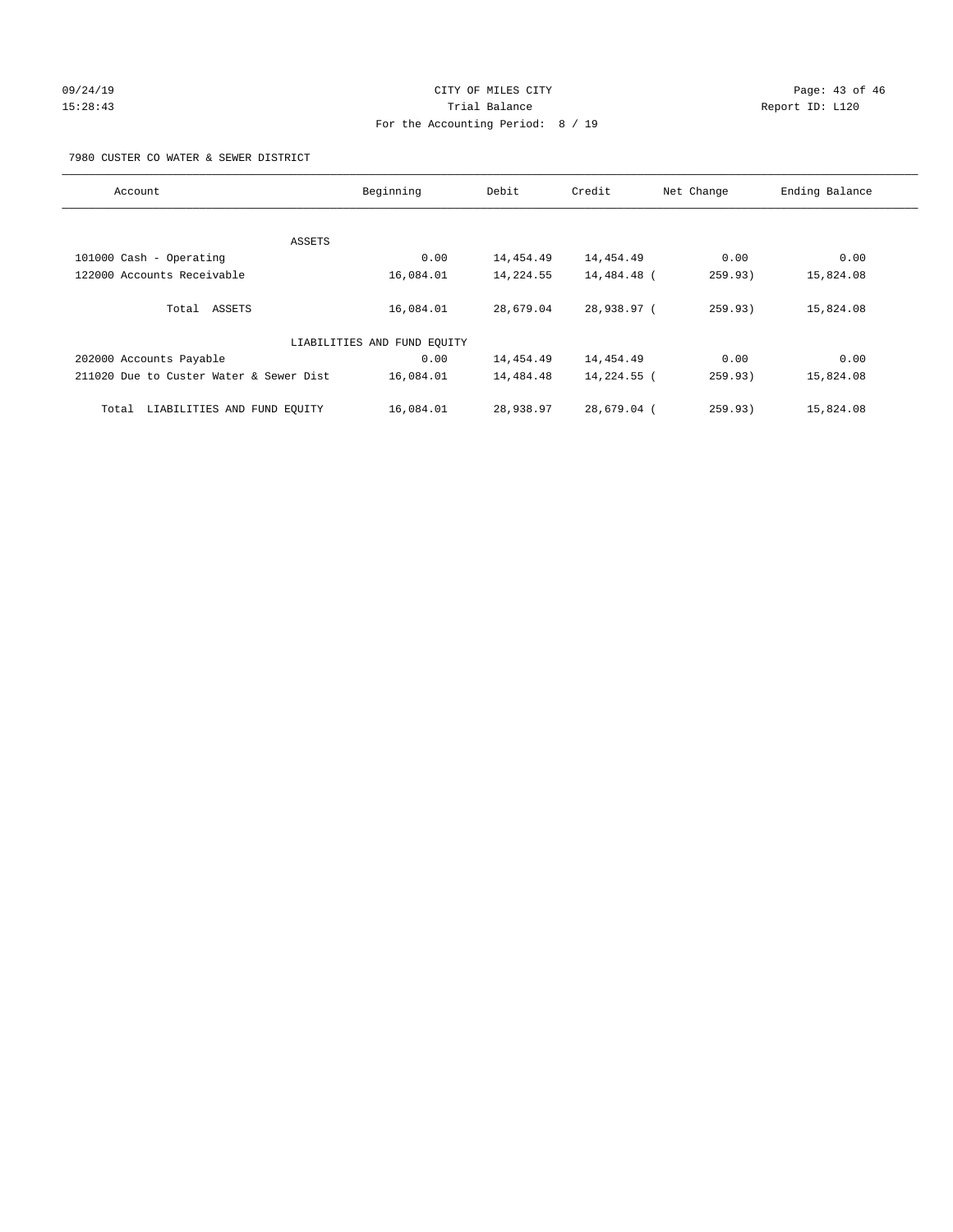# 09/24/19 CITY OF MILES CITY CHECK CONTROL Page: 44 of 46 15:28:43 Trial Balance Report ID: L120 For the Accounting Period: 8 / 19

7981 Interest Clearing

| Account                              | Beginning                   | Debit     | Credit    | Net Change | Ending Balance |
|--------------------------------------|-----------------------------|-----------|-----------|------------|----------------|
|                                      | ASSETS                      |           |           |            |                |
| 101000 Cash - Operating              | 0.00                        | 29,607.49 | 0.00      | 29,607.49  | 29,607.49      |
| Total ASSETS                         | 0.00                        | 29,607.49 | 0.00      | 29,607.49  | 29,607.49      |
|                                      | LIABILITIES AND FUND EQUITY |           |           |            |                |
| 212500 Due to Others                 | 0.00                        | 0.00      | 29,607.49 | 29,607.49  | 29,607.49      |
| LIABILITIES AND FUND EQUITY<br>Total | 0.00                        | 0.00      | 29,607.49 | 29,607.49  | 29,607.49      |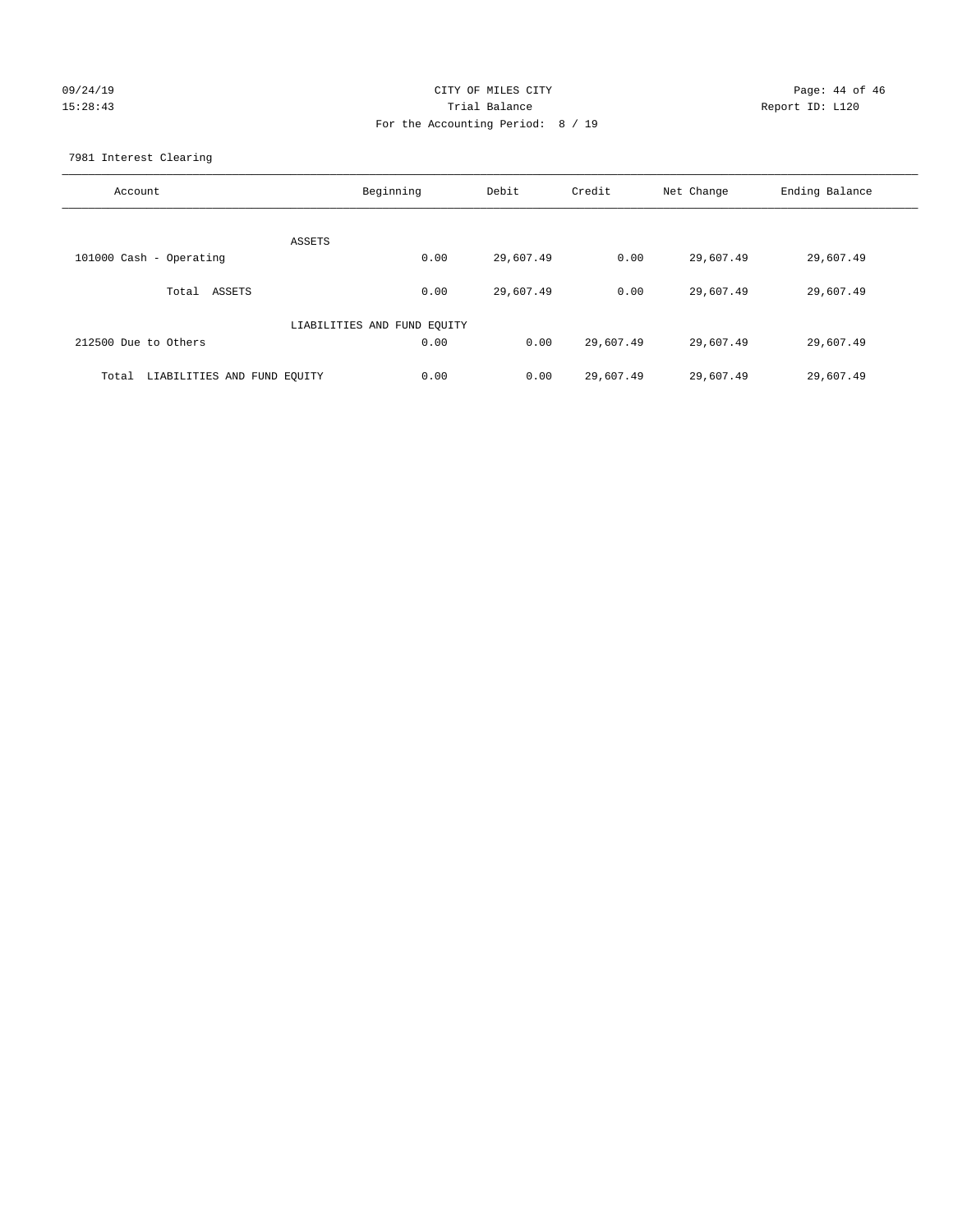# 09/24/19 Page: 45 of 46 15:28:43 Trial Balance Trial Balance Report ID: L120 For the Accounting Period: 8 / 19

#### 9000 GENERAL FIXED ASSETS GROUP OF ACCOUNTS FUND

| Account                                                    | Beginning                   | Debit | Credit | Net Change | Ending Balance  |
|------------------------------------------------------------|-----------------------------|-------|--------|------------|-----------------|
| ASSETS                                                     |                             |       |        |            |                 |
| 181000 Land                                                | 526,599.00                  | 0.00  | 0.00   | 0.00       | 526,599.00      |
| 182000 Buildings                                           | 1,986,836.00                | 0.00  | 0.00   | 0.00       | 1,986,836.00    |
| 182100 Allowance for Depr - Buildings (Cre(                | 684,991.00)                 | 0.00  | 0.00   | 0.00       | 684,991.00)     |
| 186000 Machinery and Equipment                             | 3,038,732.00                | 0.00  | 0.00   | 0.00       | 3,038,732.00    |
| 186100 Allowance for Depr - Machinery & Eq(                | 1,463,750.00)               | 0.00  | 0.00   | 0.00       | 1,463,750.00)   |
| 187000 Infrastructure                                      | 33,670,108.00               | 0.00  | 0.00   | 0.00       | 33,670,108.00   |
| 187100 Allowance For Depreciation - Infras( 16,321,771.00) |                             | 0.00  | 0.00   | 0.00       | 16,321,771.00)  |
| Total ASSETS                                               | 20,751,763.00               | 0.00  | 0.00   | 0.00       | 20, 751, 763.00 |
|                                                            | LIABILITIES AND FUND EQUITY |       |        |            |                 |
| 280000 INVESTMENT IN GENERAL FIXED ASSETS                  | 20,751,763.00               | 0.00  | 0.00   | 0.00       | 20, 751, 763.00 |
| LIABILITIES AND FUND EQUITY<br>Total                       | 20, 751, 763.00             | 0.00  | 0.00   | 0.00       | 20, 751, 763.00 |